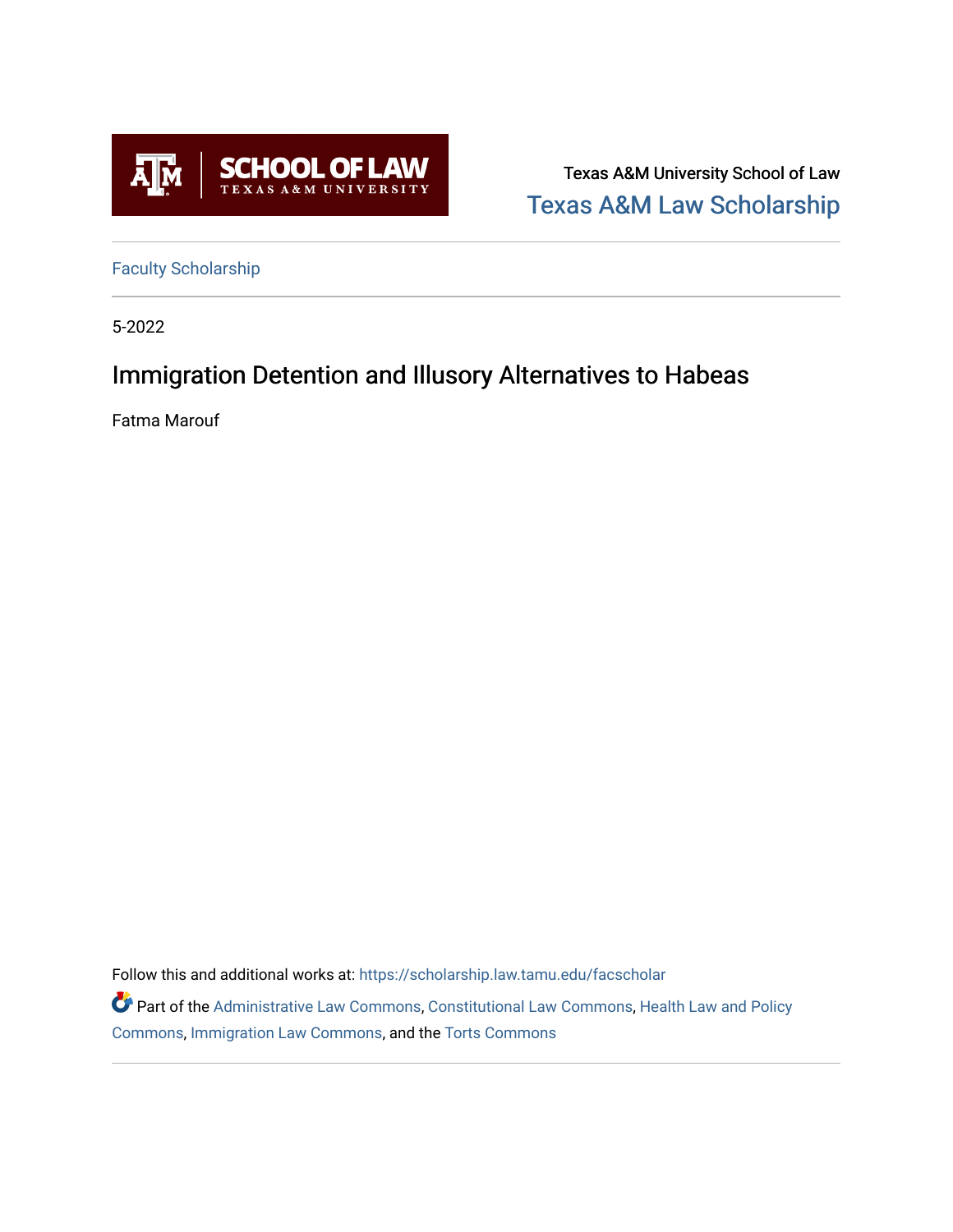# Immigration Detention and Illusory Alternatives to Habeas

## Fatma Marouf\*

*The Supreme Court has never directly addressed whether, or under what circumstances, a writ of habeas corpus may be used to challenge the conditions of detention, as opposed to the fact or duration of detention. Consequently, a circuit split exists on habeas jurisdiction over conditions claims. The COVID-19 pandemic brought this issue into the spotlight as detained individuals fearing infection, serious illness, and death requested release through habeas petitions around the country. One of the factors that courts considered in deciding whether to exercise habeas jurisdiction was whether alternative remedies exist, through a civil rights or tort-based action. This Article examines that question in depth, focusing specifically on the availability of meaningful alternatives for detained noncitizens. The Article analyzes challenges for noncitizens in bringing civil rights actions under Section 1983 or* Bivens*, tort actions under the Federal Tort Claims Act and state tort laws, and actions for injunctive relief directly under the Fifth Amendment and under the Administrative Procedure Act. By demonstrating that meaningful alternatives to habeas are often illusory for detained noncitizens, the Article argues that courts should err on the side of exercising habeas jurisdiction instead of making cursory conclusions that alternative remedies can be pursued.* 

<sup>\*</sup> Professor of Law, Texas A&M School of Law (JD, MPH, Harvard; BA, Yale).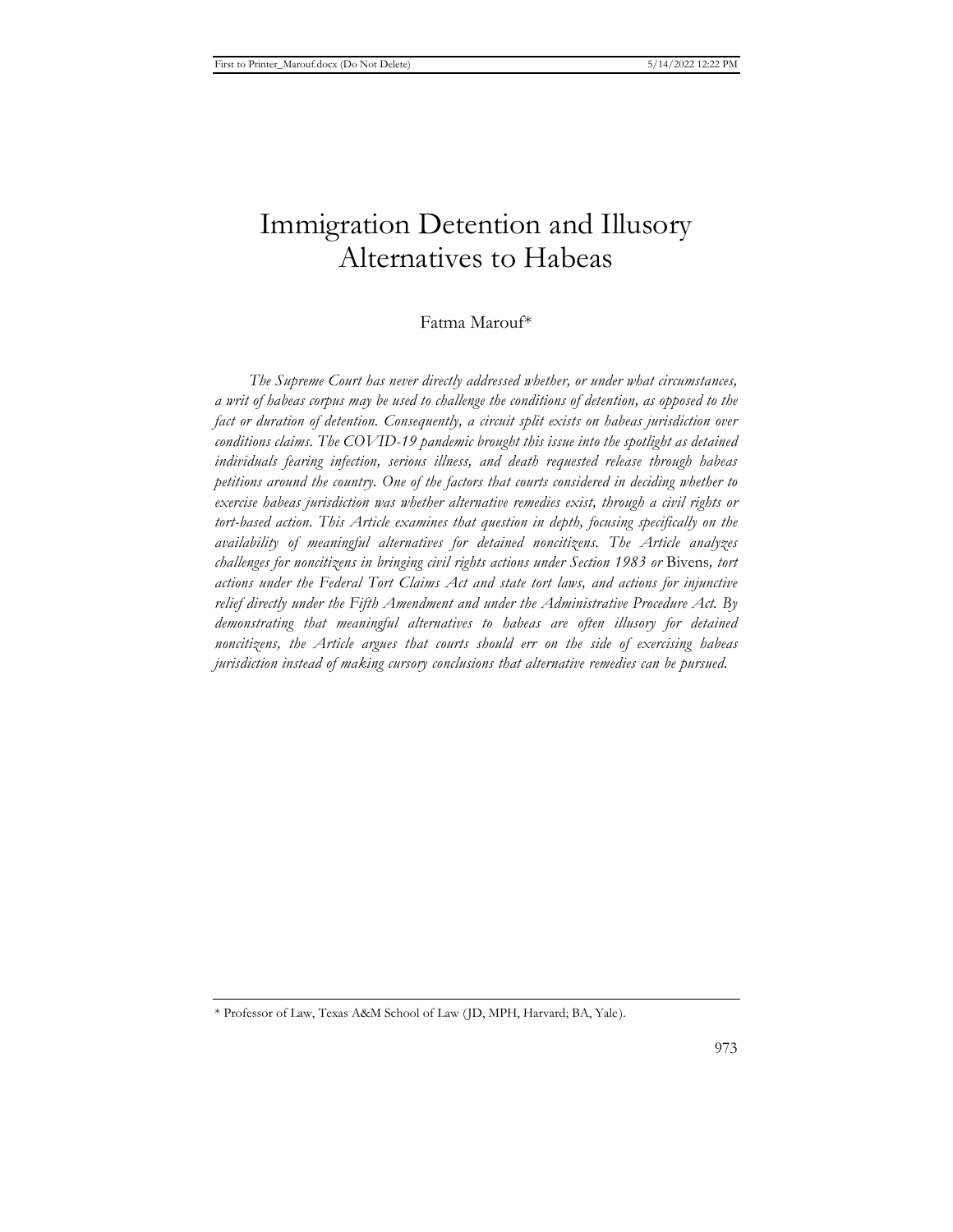| I.   |                                                                            |         |                                                                   |  |
|------|----------------------------------------------------------------------------|---------|-------------------------------------------------------------------|--|
|      | The Circuit Split on Habeas Jurisdiction over Conditions Claims  979<br>A. |         |                                                                   |  |
|      | A Split Within the Split: Rationales for Exercising Jurisdiction 982<br>В. |         |                                                                   |  |
|      |                                                                            |         |                                                                   |  |
|      |                                                                            |         | 2. No Set of Conditions Would Be Constitutionally Sufficient  984 |  |
|      |                                                                            |         |                                                                   |  |
| II.  |                                                                            |         |                                                                   |  |
|      | A.                                                                         |         |                                                                   |  |
|      |                                                                            |         | 1. Detention Facilities Operated by State or Local                |  |
|      |                                                                            |         |                                                                   |  |
|      |                                                                            | 2.      | Detention Facilities Operated by Private Companies992             |  |
|      | $\mathbf{B}$ .                                                             |         |                                                                   |  |
|      |                                                                            | $1_{-}$ |                                                                   |  |
|      |                                                                            | 2.      |                                                                   |  |
|      |                                                                            | 3.      |                                                                   |  |
|      |                                                                            | 4.      |                                                                   |  |
| III. |                                                                            |         |                                                                   |  |
|      | $A_{-}$                                                                    |         |                                                                   |  |
|      | В.                                                                         |         |                                                                   |  |
| IV.  |                                                                            |         |                                                                   |  |
|      |                                                                            |         | A. Implied Cause of Action Directly Under the Fifth               |  |
|      |                                                                            |         |                                                                   |  |
|      |                                                                            |         | B. Claims Under the Administrative Procedure Act1012              |  |
|      |                                                                            |         |                                                                   |  |
|      |                                                                            |         |                                                                   |  |

## **INTRODUCTION**

Across the country, medically vulnerable immigrants have been challenging their detention during the COVID-19 pandemic through habeas petitions demanding release.1 For many, the door has been slammed shut with a finding that the court lacks subject matter jurisdiction over these habeas petitions.2 Without direct guidance from the Supreme Court, circuit courts are split as to whether a habeas petition may be used to challenge the *conditions* of detention, as opposed to the *fact or duration* of detention.3 In *Preiser*, the Supreme Court indicated that a habeas petition is the proper way to challenge the fact or duration of detention, but

<sup>1.</sup> *See generally* Jonathan L. Hafetz, Note, *The Untold Story of Noncriminal Habeas Corpus and the 1996 Immigration Acts*, 107 YALE L.J. 2509, 2524 (1998) (examining the historical availability of habeas to challenge noncriminal detention and explaining that "[a]liens in the United States have likewise been able to challenge their confinement through habeas corpus since the nation's founding").

<sup>2.</sup> *See infra* Part I.

<sup>3.</sup> *See id.*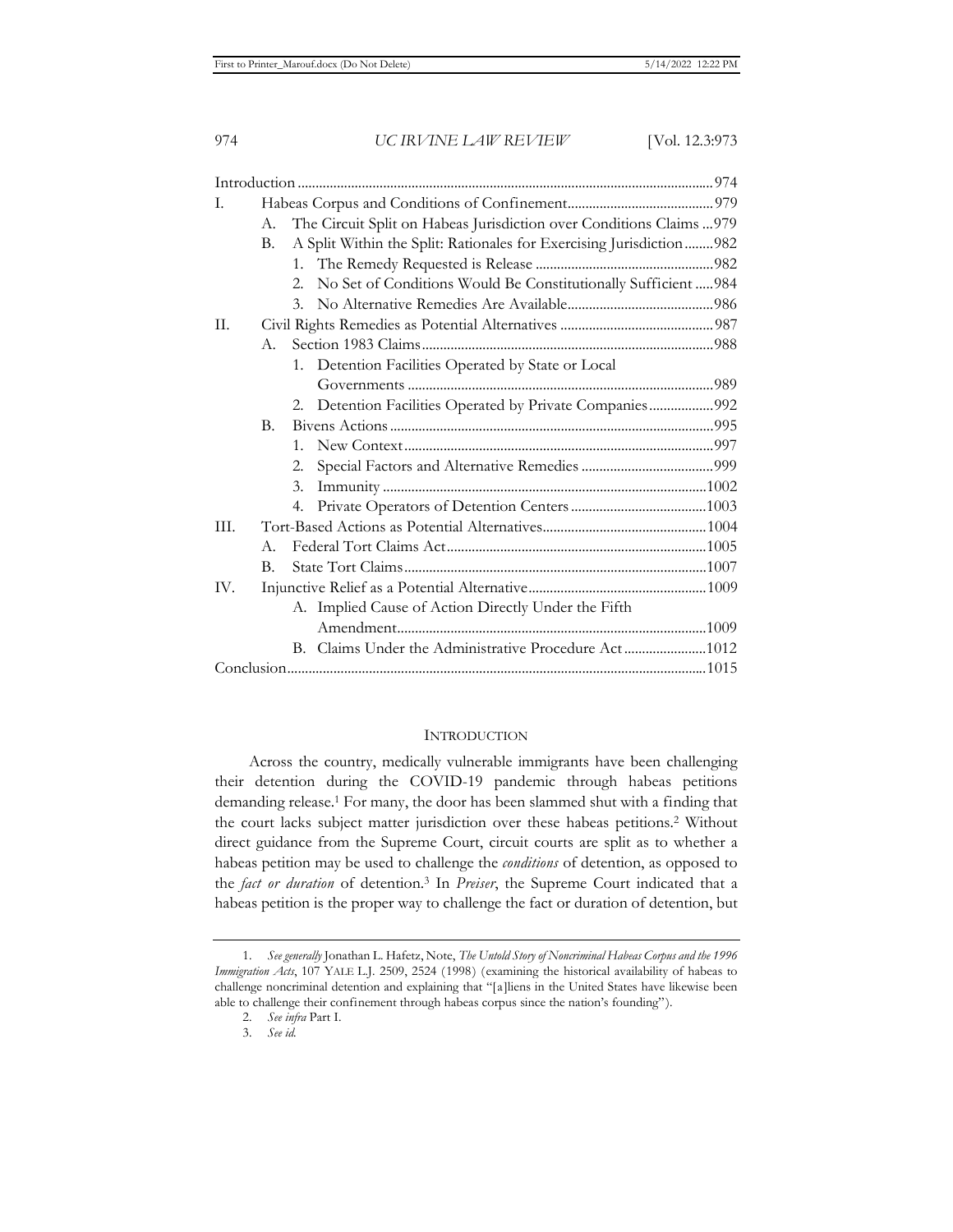a civil rights action is the proper way to challenge the conditions of detention.4 However, the Court did not rule out the possibility of habeas also being used to challenge detention conditions.<sup>5</sup>

The COVID-19 pandemic brought this jurisdictional question into the spotlight. Some courts have exercised jurisdiction even in circuits that generally do not recognize habeas as a vehicle to challenge detention conditions. These courts have reasoned that the remedy requested is release, no conditions would be constitutionally sufficient, or, in a small number of cases, that no alternative remedies are available. Other courts, however, have rejected habeas jurisdiction, contending that civil rights remedies or even tort remedies *are* available. Despite extensive legal scholarship on the role of alternative remedies in examining *Bivens*  civil rights claims,<sup>6</sup> no prior articles have explored the relevance of alternative remedies in jurisdictional questions regarding habeas petitions related to detention conditions.7 This Article examines that issue in the context of habeas petitions brought by noncitizens, where alternative remedies are especially limited. This Article argues that civil rights and tort remedies provide largely illusory alternatives for most detained noncitizens and should not be viewed as substitutes for the writ of habeas corpus.

Noncitizens can be detained for many reasons, even if they do not have a criminal history.8 Some are subject to mandatory detention under the Immigration and Nationality Act, including asylum seekers who present themselves at ports of entry,9 while others are detained by Immigration and Customs Enforcement (ICE) as a matter of discretion.10 Although the average length of detention may be only a

7. Other articles addressing jurisdictional questions involving habeas petitions by noncitizens have examined issues such as jurisdiction over noncitizens detained abroad and jurisdiction-stripping statutes but not the issue of subject matter jurisdiction over conditions claims. *See, e.g.*, Richard H. Fallon, Jr. & Daniel J. Meltzer, *Habeas Corpus Jurisdiction, Substantive Rights, and the War on Terror*, 120 HARV. L. REV. 2029, 2101–02 (2007); Gerald L. Neuman, *Habeas Corpus, Executive Detention, and the Removal of Aliens*, 98 COLUM. L. REV. 961, 980 n.105 (1998).

8. *See* 8 U.S.C. § 1225(b) (generally requiring detention of noncitizens arriving at a port of entry who appear subject to removal, including asylum seekers); 8 C.F.R. § 1236.1 (generally authorizing discretionary detention pending a decision of whether a noncitizen is to be removed).

9. *See* 8 U.S.C. § 1225(b)(1)(B)(ii) (stating that a noncitizen in expedited proceedings who establishes a credible fear "shall be detained for further consideration of the application for asylum").

10. *See* 8 C.F.R. 1236.1; *see also* Alina Das, *Immigration Detention: Information Gaps and Institutional Barriers to Reform*, 80 U. CHI. L. REV. 137, 140–41 (2013) (discussing the long history of discretionary detention); Alina Das, *Unshackling Habeas Review:* Chevron *Deference and Statutory Interpretation in* 

<sup>4.</sup> *See* Preiser v. Rodriguez, 411 U.S. 475, 500 (1973).

<sup>5.</sup> *See id.* 

<sup>6.</sup> *See, e.g.*, Alex Langsam, Note, *Breaking* Bivens*?: Falsification Claims After* Ziglar v. Abbasi *and Reframing the Modern* Bivens *Doctrine*, 88 FORDHAM L. REV. 1395, 1426–27 (2020) (discussing how courts are split on whether to focus on the formal existence of alternative remedies or the practical existence and meaningfulness of the remedy in the *Bivens* context); David C. Nutter, Note, *Two Approaches to Determine Whether an Implied Cause of Action Under the Constitution Is Necessary: The Changing Scope of the* Bivens *Action*, 19 GA. L.REV. 683, 705 (1985) (discussing the Court's move from an "Equally Effective Approach" in *Bivens* cases to a "Damages or Nothing Approach" as one where the focus shifted from "redressing constitutional wrongs" to separation of powers).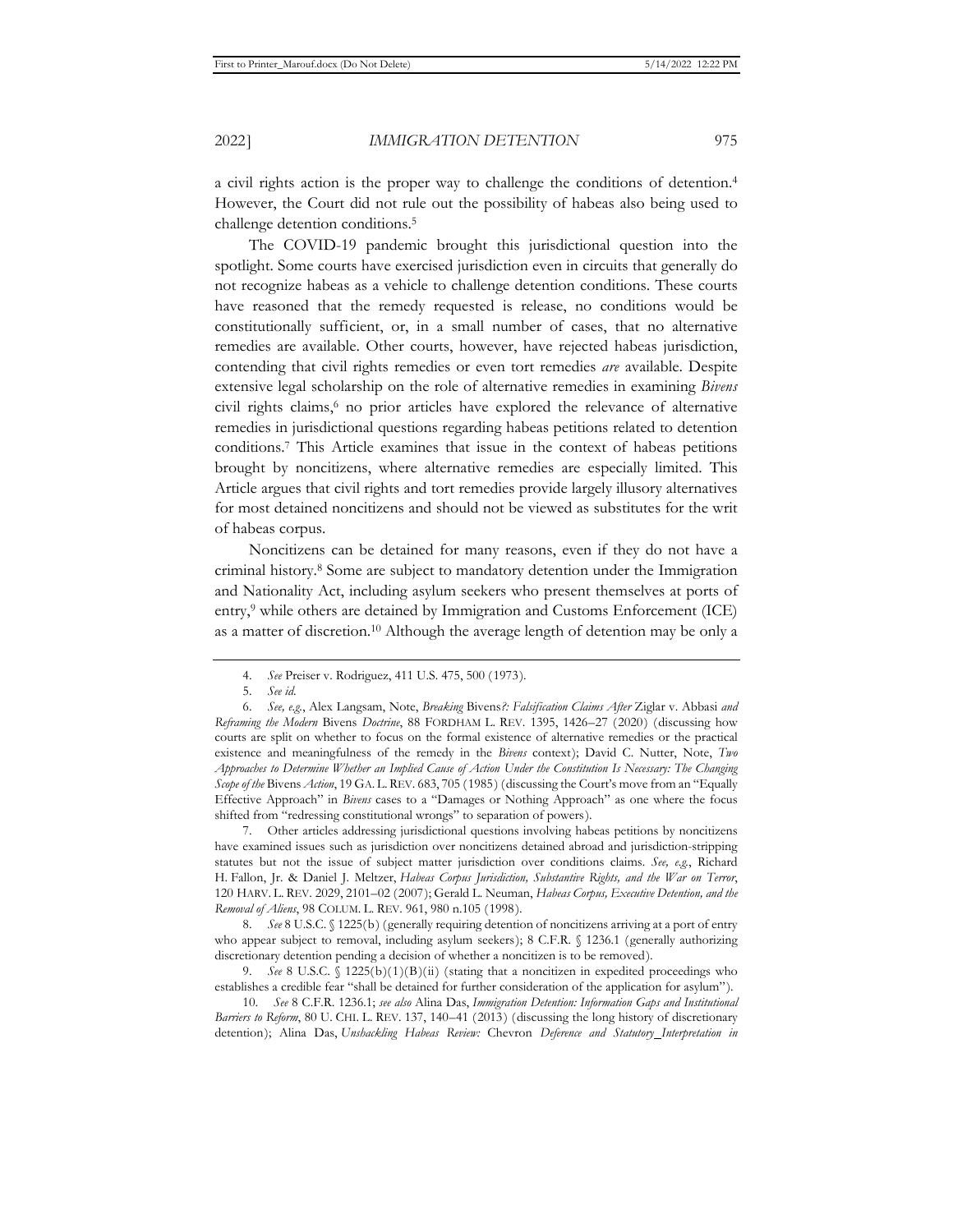few months, there are hundreds of cases where detention lasts over a year.11 Like other incarcerated populations, noncitizens in civil immigration detention have been hit hard by COVID-19. As of February 22, 2021, ICE reported that 9,530 detained immigrants have tested positive for COVID-19 out of 101,214 tested.12 This positivity rate of 9.4% among detained immigrants is much higher than the rate of 5.9% for the United States as a whole.13 While the total number of immigration detainees has dropped by two-thirds since the COVID-19 pandemic started and is currently under 15,000,<sup>14</sup> the average length of detention has almost doubled, placing those who remain detained, especially those with medical vulnerabilities, at heightened risk.15

Approximately seventy percent of detained noncitizens are currently in privately operated detention facilities, and the rest are primarily in jails and prisons operated by states or localities.16 Very few are in federally operated facilities.17 Some

13. *See COVID Data Tracker Weekly Review*: *Stop Variants by Stopping the Spread*, CTRS. FOR DISEASE CONTROL & PREVENTION, https://www.cdc.gov/coronavirus/2019-ncov/covid-data/ covidview/past-reports/02192021.html [https://perma.cc/X7AA-WGFC] (Feb. 19, 2021).

14. U.S. IMMIGR. & CUSTOMS ENF'T, *supra* note 12.

15. *See* U.S. IMMIGR. & CUSTOMS ENF'T, U.S. IMMIGRATION AND CUSTOMS ENFORCEMENT FISCAL YEAR 2020 ENFORCEMENT AND REMOVAL OPERATIONS REPORT 10, 11 fig.7 (2020).

16. *See Detention by the Numbers*, FREEDOM FOR IMMIGRANTS, https://www.freedomforimmigrants.org /detention-statistics [https://web.archive.org/web/20210221044337/https://www.freedomfor immigrants.org/detention-statistics] (last visited Feb. 22, 2021) (reporting seventy percent based on federal data); Tara Tidwell Cullen, *ICE Released Its Most Comprehensive Immigration Detention Data Yet. It's Alarming.*, NAT'L IMMIGRANT JUST. CTR. (Mar. 13, 2018), https://immigrantjustice.org/staff/blog/ ice-released-its-most-comprehensive-immigration-detention-data-yet [https://perma.cc/VKV9-D6R3] (reporting that seventy-one percent of detained noncitizens were in privately operated detention centers in November 2017); *see also* EMILY RYO & IAN PEACOCK, AM. IMMIGR. COUNCIL, THE LANDSCAPE OF IMMIGRATION DETENTION IN THE UNITED STATES 2 (2018) (finding that sixty-seven percent of detained noncitizens were "confined at least once" in a privately operated facility based on FY 2015 data); Emily Ryo & Ian Peacock, *A National Study of Immigration Detention in the United States*, 92 S. CAL. L. REV. 1, 28 tbl.2 (2018) (same); HOMELAND SEC. ADVISORY COUNCIL, DEP'T OF HOMELAND SEC., REPORT OF THE SUBCOMMITTEE ON PRIVATIZED IMMIGRATION DETENTION FACILITIES 6 tbl.1 (2016), https://www.dhs.gov/sites/default/files/publications/DHS%20HSAC %20PIDF%20Final%20Report.pdf [https://perma.cc/QQ5P-4D6L] (stating that sixty-five percent of immigration detainees were in privately operated facilities).

17. *See* U.S. IMMIGR. & CUSTOMS ENF'T, FY 2021 DETENTION STATISTICS, https://www.ice.gov/doclib/detention/FY21-detentionstats.xlsx [https://perma.cc/C87D-LAF2] (Mar. 14, 2022) (see tab for Facilities FY21 YTD showing that the Federal Bureau of Prisons operates

*Immigration Detention Cases*, 90 N.Y.U. L. REV. 143, 205–06 (2015) (discussing mandatory detention under 8 U.S.C. § 1226(c)); Peter H. Schuck, *The Transformation of Immigration Law*, 84 COLUM. L.REV. 1, 28–30 (1984) (describing detention of noncitizens as "an awesome power in its own right"); Denise Gilman, *Realizing Liberty: The Use of International Human Rights Law to Realign Immigration Detention in the United States*, 36 FORDHAM INT'L L.J. 243, 267–79 (2013) (arguing that a human rights framework calls for limiting the use of detention).

<sup>11.</sup> Mark Noferi, *Cascading Constitutional Deprivation: The Right to Appointed Counsel for Mandatorily Detained Immigrants Pending Removal Proceedings*, 18 MICH. J. RACE & L. 63, 80–82 (2012) (discussing prolonged detention).

<sup>12.</sup> *See ICE Guidance on COVID-19*, U.S. IMMIGR. & CUSTOMS ENF'T, https://www.ice.gov/ coronavirus [https://web.archive.org/web/20210222181131/https://www.ice.gov/coronavirus] (last visited Feb. 22, 2021).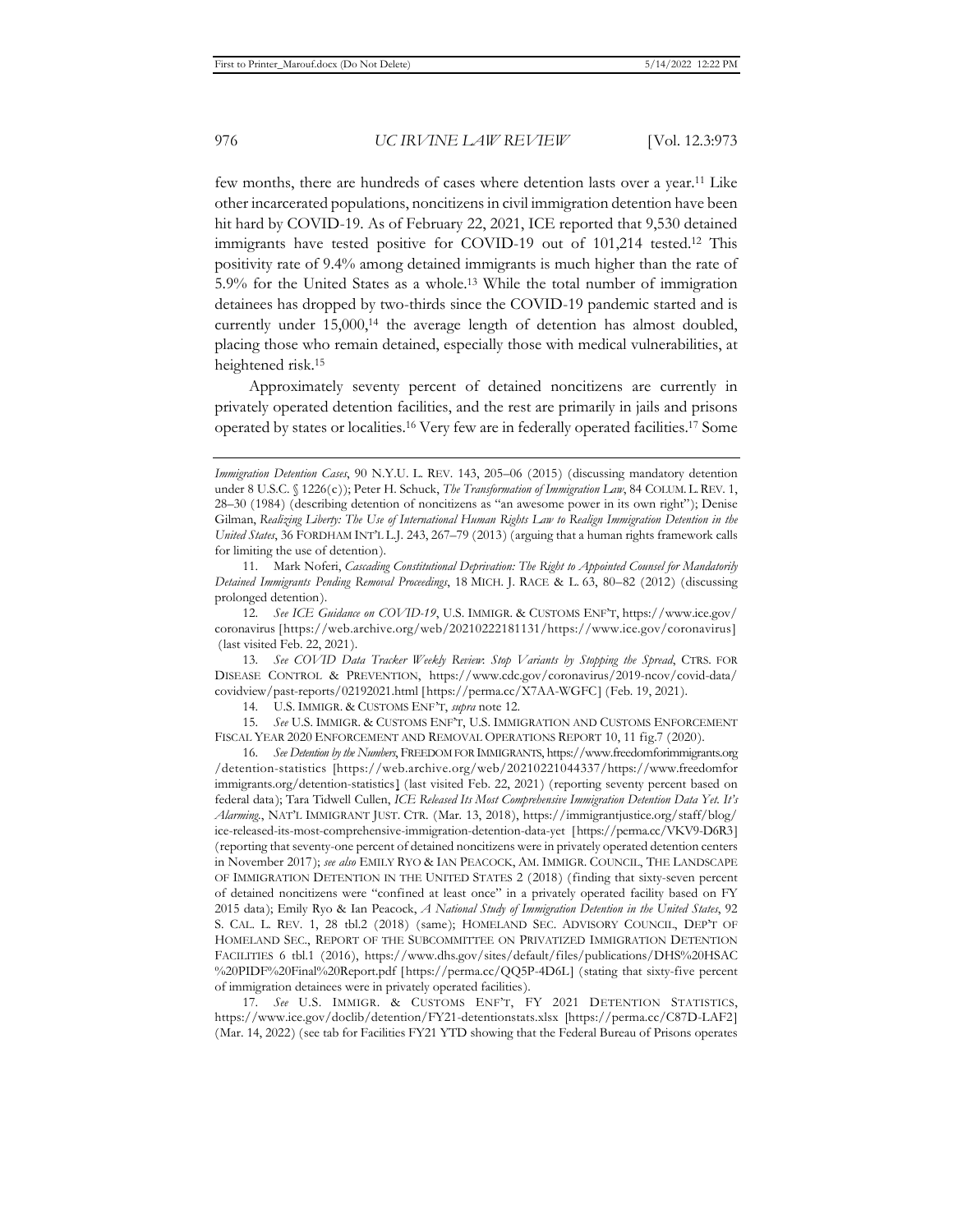detention facilities are owned by ICE and operated by private companies (Service Processing Centers).18 Others are both owned and operated by private companies that contract with ICE (Contract Detention Facilities).19 State and local jails also hold immigration detainees, either with criminal detainees pursuant to an Inter-governmental Service Agreement (IGSA) with ICE, or exclusively for ICE, pursuant to a Dedicated Inter-Governmental Service Agreement.20 Either way, the state or locality may subcontract operations to private companies.<sup>21</sup> The three "Family Residential Centers" that detain children with their parents are all privately operated. Additionally, the U.S. Marshals Service contracts with both private companies and local governments to operate detention facilities that are utilized by ICE as a rider on the contract.22 Finally, the Federal Bureau of Prisons (BOP) operates two facilities in Hawaii and Puerto Rico with a miniscule number of noncitizens in ICE custody.23

This detention scheme, dominated by privately operated facilities, has a significant impact on the feasibility of civil rights remedies, in part because claims brought under Section 1983 of the Civil Rights Act require action under color of *state law*, and a *Bivens* civil rights claim requires action under color of *federal law*. This Article argues that courts should engage in an individualized analysis of whether alternative remedies are actually available, taking into account the type of detention facility, before reflexively denying habeas jurisdiction based on the notion that detention conditions should be challenged through civil rights claims. Since the founding of the United States, "the Great Writ was considered a primary safeguard of individual liberty against a tyrannical Executive."24 Before blocking habeas as a remedy, courts should at least carefully evaluate whether a meaningful alternative exists.

Part I discusses the Supreme Court jurisprudence on habeas petitions and challenges to the conditions of confinement, explaining that the Court has left this an open question for nearly half a century. Part I then examines the circuit split that has resulted from the vacuum in guidance from the Supreme Court. Part I shows that the distinction between a habeas petition challenging conditions and one challenging the fact or duration of detention is not always clear, as the COVID-19 pandemic highlighted. By examining the reasoning of recent federal court decisions in cases involving COVID-19-related habeas petitions, this Article identifies three rationales that courts have utilized in construing a claim related to conditions as

only two facilities in Puerto Rico and Hawaii with an average daily detained population of only sixteen noncitizens in ICE custody).

<sup>18.</sup> *Id.* (see tab for Footnotes explaining the different types of detention facilities).

<sup>19.</sup> *Id.* 

<sup>20.</sup> *Id.* 

<sup>21.</sup> *Id.* 

<sup>22.</sup> *Id.* 

<sup>23.</sup> *Id.* 

<sup>24.</sup> Paul Diller, *Habeas and (Non-)Delegation*, 77 U. CHI. L. REV. 585, 590 (2010).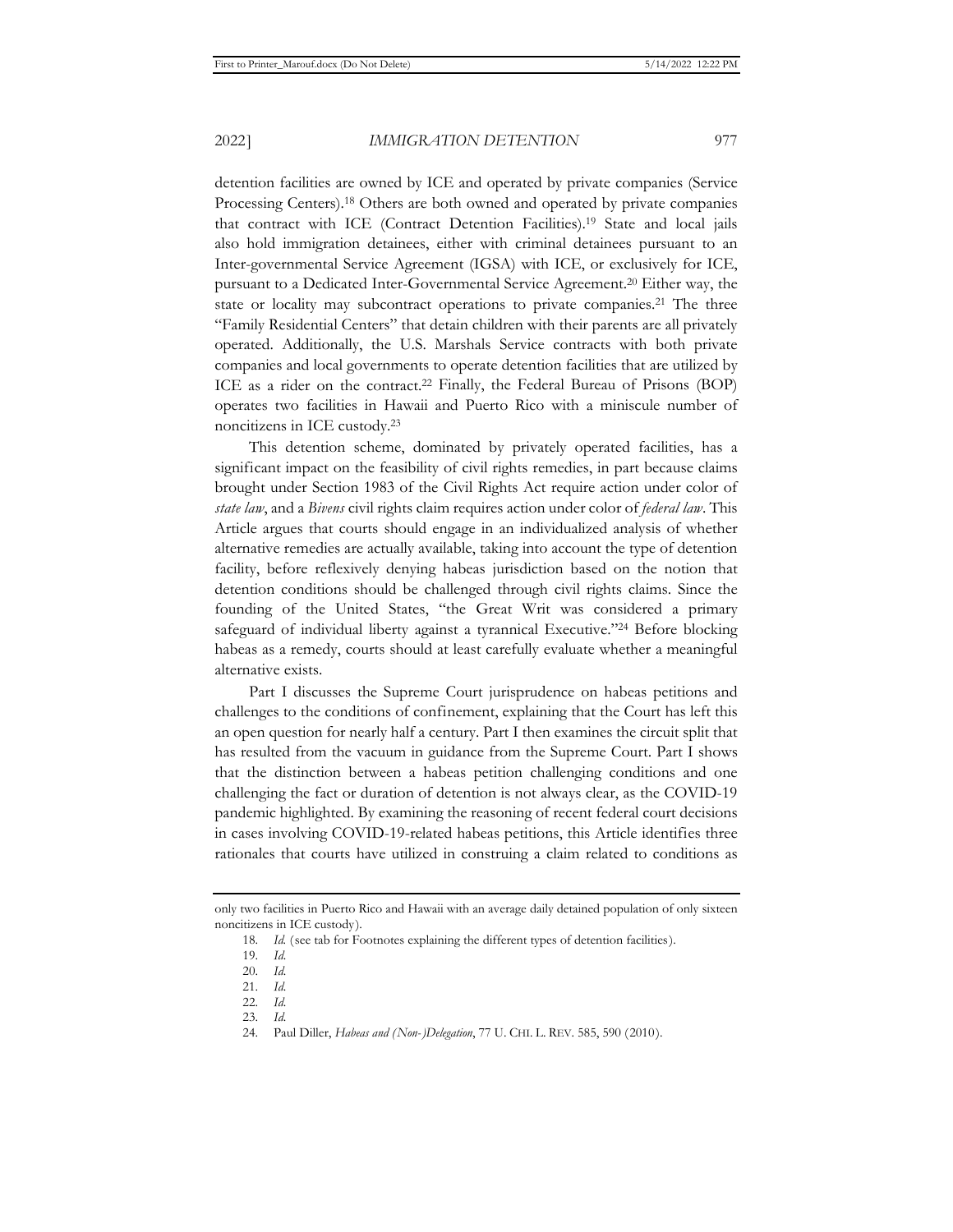actually challenging the fact of detention. One rationale is that the remedy requested is release. A second rationale is that no conditions of detention would be constitutionally sufficient. A third rationale is that no alternative remedies are available. However, many courts have also rejected habeas jurisdiction, reasoning that alternative remedies *are* available. The availability of alternative remedies therefore emerges as a critical issue in judicial decisions about habeas subject matter jurisdiction.

Part II examines whether civil rights remedies, mentioned by the Supreme Court in *Preiser*, are actually meaningful alternatives for detained noncitizens. Part II argues that the state action requirement for Section 1983 claims creates a structural barrier to relief for most detained noncitizens. The thirty percent of immigration detainees in city and county jails have a better chance at showing state action than the seventy percent in privately operated facilities, but given ICE's heavy involvement in supervising and monitoring, courts may well conclude that even officials in city and county jails are operating under color of federal law, not state law. For noncitizens in privately operated facilities, especially those that are dedicated to ICE, it will be even harder to establish the state action requirement for liability under Section 1983. Additionally, Part II argues that a *Bivens* remedy for a constitutional violation under color of federal law is unlikely to be available to detained noncitizens challenging detention conditions and policies after the Supreme Court's decisions in *Abbasi* and *Hernandez*, which sharply curtailed the contexts for a *Bivens* action.

Part III turns to tort-based remedies, which some courts have mentioned as alternatives to habeas petitions, examining claims under the Federal Tort Claims Act (FTCA) as well as state tort laws. Part III argues that there is often no private analogue in tort law to the actions taken by immigration officials, and multiple exceptions to the limited waiver of sovereign immunity in the FTCA exist for independent contractors, discretionary functions, and due care that may block a claim brought by a detained noncitizen. State tort law also may not provide a meaningful remedy because constitutional violations related to detention conditions often do not correspond to any tort.

Finally, Part IV examines the possibility of injunctive relief as an alternative to habeas, analyzing an implied cause of action directly under the Fifth Amendment or a claim under the Administrative Procedure Act. Obstacles exist to both, especially for noncitizens detained within the jurisdictions of the Fifth and Eleventh Circuits, who comprise a majority of all detained noncitizens.

The Article concludes that the absence of meaningful alternative remedies for many detained noncitizens weighs heavily in favor of exercising jurisdiction over habeas petitions which request release based on the conditions of detention.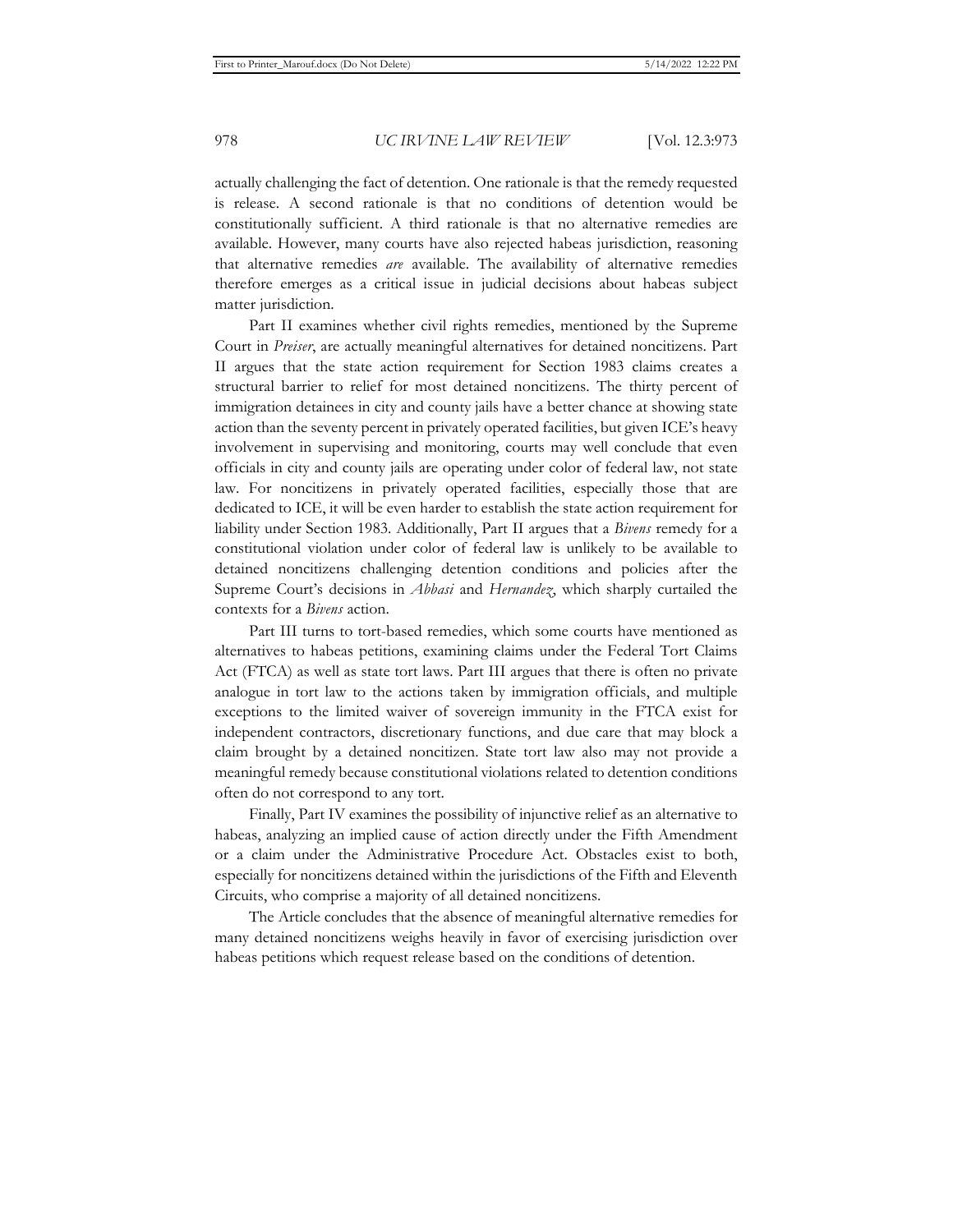#### I. HABEAS CORPUS AND CONDITIONS OF CONFINEMENT

In sixteenth-century England, the most important form of habeas corpus was to "inquir[e] into illegal detention with a view to an order releasing the petitioner."25 The Supreme Court has explained that, at an "absolute minimum," the Suspension Clause of the U.S. Constitution protects the writ of habeas corpus as it existed in 1798.<sup>26</sup> But the federal habeas corpus statute, 28 U.S.C. § 2241, expanded the writ of habeas corpus,27 which was never "a static, narrow, formalistic remedy."28 While the historical "core" of habeas corpus included challenges to the *fact or duration* of confinement,29 a claim that falls outside that core may still be the proper subject of statutory habeas.30 The plain language of statutory habeas extends to anyone who is "in custody in violation of the Constitution or laws or treaties of the United States."31 Whether this broad language encompasses claims challenging the conditions of confinement, however, remains disputed.32

As explained below, half a century ago, the Supreme Court held that the writ of habeas corpus encompassed conditions of confinement claims. But it later backed off that position in a series of decisions stating that this is an open question. Consequently, a circuit split has emerged regarding whether habeas can be used to challenge the conditions of confinement.

#### *A. The Circuit Split on Habeas Jurisdiction over Conditions Claims*

In 1969, the Supreme Court allowed a federal prisoner to use the writ of habeas corpus to challenge a prison regulation that prohibited giving legal assistance to other prisoners.33 Two years later, the Court ruled that a petition by state prisoners challenging "their living conditions and disciplinary measures" was "cognizable in federal habeas corpus."34

However, in 1973, the Court backed off that position in *Preiser*, where it addressed the scope of relief state prisoners may seek under Section 1983 of the Civil Rights Act. In *Preiser,* the Court explained that "when a state prisoner is

<sup>25.</sup> Fay v. Noia, 372 U.S. 391, 399 n.5 (1963), *overruled in part by* Wainwright v. Sykes, 433 U.S. 72 (1977).

<sup>26.</sup> Immigr. & Naturalization Serv. v. St. Cyr, 533 U.S. 289, 301 (2001) (quoting Felker v. Turpin, 518 U.S. 651, 664 (1996)), *superseded by statute*, REAL ID Act of 2005, Pub. L. No. 109-13, 119 Stat. 302, *as recognized in* Nasrallah v. Barr, 140 S. Ct. 1683 (2020).

<sup>27.</sup> Rasul v. Bush, 542 U.S. 466, 474 (2004) (quoting Swain v. Pressley, 430 U.S. 372, 380 n.13 (1977)).

<sup>28.</sup> Jones v. Cunningham, 371 U.S. 236, 243 (1963).

<sup>29.</sup> Preiser v. Rodriguez, 411 U.S. 475, 484–87 (1973).

<sup>30.</sup> Kiyemba v. Obama, 561 F.3d 509, 513 (D.C. Cir. 2009).

<sup>31. 28</sup> U.S.C. § 2241(c)(3).

<sup>32.</sup> *See infra* Section I.A (discussing the circuit split that has emerged).

<sup>33.</sup> *See generally* Johnson v. Avery, 393 U.S. 483 (1969).

<sup>34.</sup> Wilwording v. Swenson, 404 U.S. 249, 249, 251 (1971) (per curium), *superseded by statute*, Prison Litigation Reform Act of 1995, Pub. L. No. 104-134, 110 Stat. 1321-71, *as amended*, 42 U.S.C. § 1997e, *as recognized in* Woodford v. Ngo, 548 U.S. 81 (2006).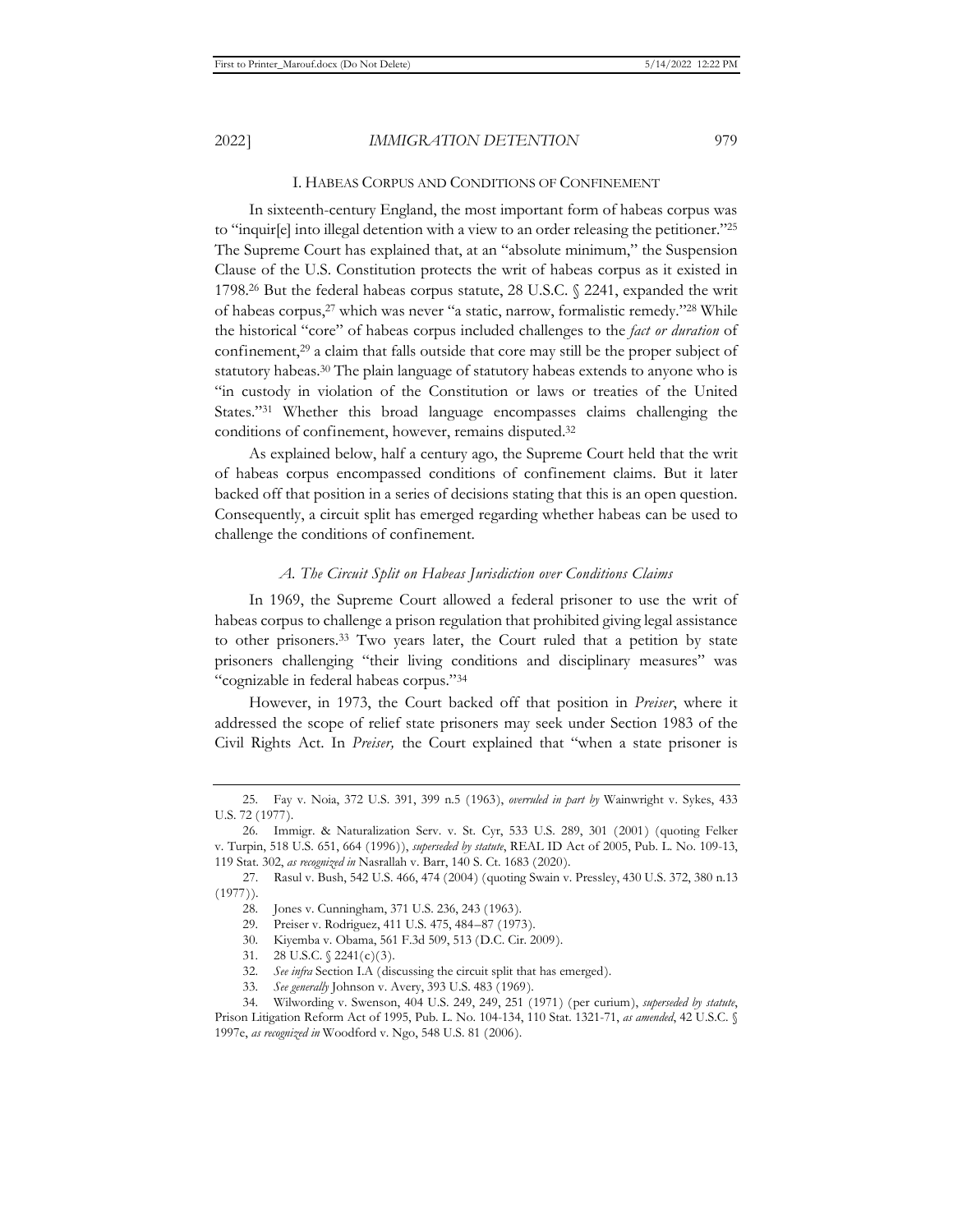challenging the *very fact or duration* of his confinement, and the relief he seeks is a determination that he is entitled to immediate release or a speedier release from that imprisonment, his sole federal remedy is a writ of habeas corpus."35 On the other hand, "a [Section] 1983 action is a proper remedy for a state prisoner who is making a constitutional challenge to the *conditions* of his prison life, but not to the fact or length of his custody."36 The Court noted, however, that "*[w]hen a prisoner is put under additional and unconstitutional restraints during his lawful custody, it is arguable that habeas corpus will lie* to remove the restraints making the custody illegal."37 Thus, the Court suggested that habeas may still be a viable way to challenge the conditions of custody, but it declined to "explore the appropriate limits of habeas corpus as an alternative remedy."38

At least three times since *Preiser*, the Court has confirmed that this remains an open question.39 In *Bell*, the Court decided to "leave to another day the question of the propriety of using a writ of habeas corpus to obtain review of the conditions of confinement."40 In *Boumediene*, the Court declined to "discuss the reach of the writ with respect to claims of unlawful conditions of treatment or confinement."<sup>41</sup> Most recently, in *Abbasi*, the Court explicitly stated that it had "left open the question whether [detainees] might be able to challenge their confinement conditions via a petition for a writ of habeas corpus."42

*Abbasi*, like *Preiser*, suggests that, at least in some circumstances, habeas may be used to challenge the conditions of detention. In refusing to extend a *Bivens* cause of action to noncitizens who challenged the government's detention policy after the 9/11 attacks, the Court in *Abbasi* noted that "the habeas remedy, if necessity required its use*,* would have provided a faster and more direct route to relief than a suit for money damages."43 Given the absence of clear guidance from the Supreme Court, lower courts have taken conflicting positions on this question.44

<sup>35.</sup> Preiser v. Rodriguez, 411 U.S. 475, 500 (1973) (emphasis added).

<sup>36.</sup> *Id.* at 499 (emphasis added).

<sup>37.</sup> *Id.* (emphasis added). *But see* Muhammad v. Close, 540 U.S. 749, 751 n.1 (2004) (per curiam) (observing that the Court has "never followed [that] speculation in [*Preiser*]").

<sup>38.</sup> *Preiser*, 411 U.S. at 500.

<sup>39.</sup> *See generally* Bell v. Wolfish, 441 U.S. 520, 526 n.6 (1979); Boumediene v. Bush, 553 U.S. 723, 792 (2008); Ziglar v. Abbasi, 137 S. Ct. 1843, 1862–63 (2017).

<sup>40.</sup> *Wolfish*, 441 U.S. at 526 n.6.

<sup>41.</sup> *Boumediene*, 553 U.S. at 792.

<sup>42.</sup> *Abbasi*, 137 S. Ct. at 1862–63.

<sup>43.</sup> *Id.* at 1863. *See generally* Ojo v. United States, 364 F. Supp. 3d 163 (E.D.N.Y. 2019).

<sup>44.</sup> *See infra* notes 45–58.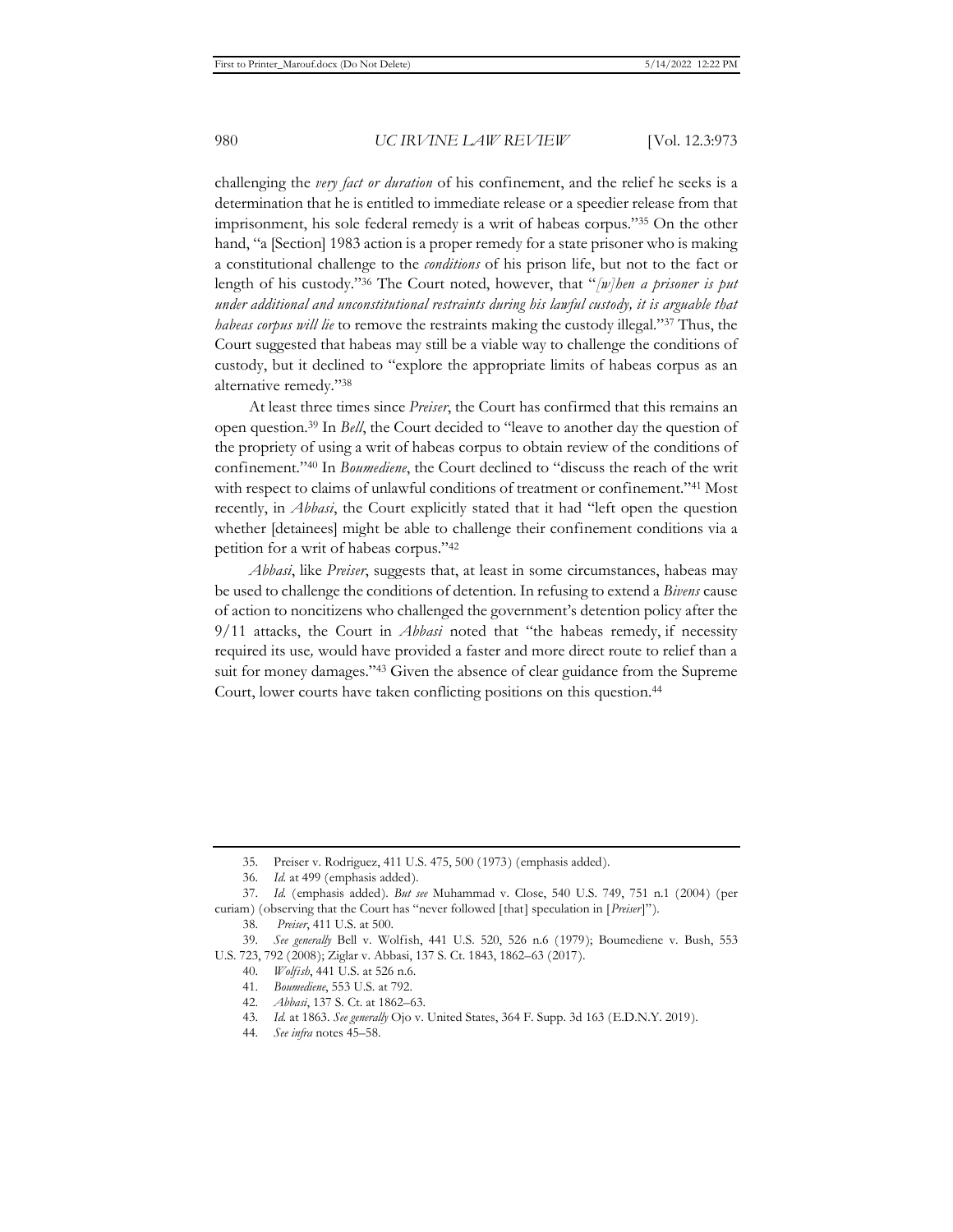The federal appellate courts are currently split on whether habeas may be used to challenge the conditions of confinement.<sup>45</sup> The D.C. Circuit,<sup>46</sup> First Circuit,<sup>47</sup> Second Circuit,<sup>48</sup> and Third Circuit<sup>49</sup> have allowed conditions claims to be brought through habeas petitions. The Fifth Circuit,<sup>50</sup> Sixth Circuit,<sup>51</sup> Seventh Circuit,<sup>52</sup> Eighth Circuit,<sup>53</sup> and Tenth Circuit,<sup>54</sup> on the other hand, generally do not allow conditions of confinement claims to be brought through a habeas petition. The Fourth Circuit<sup>55</sup> and Eleventh Circuit<sup>56</sup> have rejected the use of habeas to challenge

47. United States v. DeLeon, 444 F.3d 41, 59 (1st Cir. 2006) (stating in dictum, "[i]f the conditions of incarceration raise Eighth Amendment concerns, habeas corpus is available.").

49. Hope v. Warden York Cnty. Prison, 972 F.3d 310, 317 (3d Cir. 2020) (recognizing jurisdiction over habeas petition brought by immigration detainees challenging conditions during COVID-19); *see also* Ali v. Gibson, 572 F.2d 971, 975 n.8 (3d Cir. 1978) (noting that a conditions-of-confinement claim is cognizable in habeas "only in extreme cases"), *superseded by statute in irrelevant part* Revised Organic Act of 1954, Pub. L. No. 98–454, 98 Stat. 1732, *as recognized in* Callwood v. Enos, 230 F.3d 627, 633 (3d Cir. 2000).

50. Carson v. Johnson, 112 F.3d 818, 820–21 (5th Cir. 1997) ("If 'a favorable determination . . . would not automatically entitle [the detainee] to accelerated release,' . . . the proper vehicle is a [civil rights] suit." (quoting Orellana v. Kyle, 65 F.3d 29, 31 (5th Cir. 1995) (per curiam))).

51. Luedtke v. Berkebile, 704 F.3d 465, 466 (6th Cir. 2013) (habeas "is not the proper vehicle for a prisoner to challenge conditions of confinement" (citing Martin v. Overton, 391 F.3d 710, 714 (6th Cir. 2004))); *see also* Velasco v. Lamanna, 16 F. App'x 311, 314 (6th Cir. 2001). *But see* Adams v. Bradshaw, 644 F.3d 481, 482–83 (6th Cir. 2011) (per curiam) (recognizing an exception where no set of conditions would be sufficient to protect a petitioner's constitutional rights by holding that an Eighth Amendment challenge to lethal injection procedures was appropriate in the context of a habeas petition (citing Nelson v. Campbell, 541 U.S. 637, 645 (2004))).

52. Glaus v. Anderson, 408 F.3d 382, 386–88 (7th Cir. 2005) (holding that habeas could be used to challenge denial of proper medical treatment).

53. Kruger v. Erickson, 77 F.3d 1071, 1073 (8th Cir. 1996) (per curiam) ("If the prisoner is not challenging the validity of his conviction or the length of his detention, such as loss of good time, then a writ of habeas corpus is not the proper remedy."). *See generally* Spencer v. Haynes, 774 F.3d 467 (8th Cir. 2014).

54. Montez v. McKinna, 208 F.3d 862, 865 (10th Cir. 2000); Palma-Salazar v. Davis, 677 F.3d 1031, 1035 (10th Cir. 2012); Standifer v. Ledezma, 653 F.3d 1276, 1280 (10th Cir. 2011).

55. *See* Wilborn v. Mansukhani, 795 F. App'x 157, 163–64 (4th Cir. 2019) (per curiam); Rodriguez v. Ratledge, 715 F. App'x 261, 265–66 (4th Cir. 2017) (per curiam) (noting that transfer from one prison to another is not a cognizable habeas claim because it challenges the conditions of an inmate's confinement, not its fact or duration). *But cf.* McNair v. McCune, 527 F.2d 874, 875 (4th Cir. 1975) (per curiam) (allowing habeas for a challenge to segregated confinement, which could be considered a conditions claim, although segregated confinement can also potentially affect the duration of detention). *See generally* Braddy v. Wilson, 580 F. App'x 172 (4th Cir. 2014) (per curiam).

56. Vaz v. Skinner, 634 F. App'x 778, 781 (11th Cir. 2015) (per curiam) (finding a writ of habeas corpus is "not the appropriate vehicle for . . . a claim challeng[ing] the conditions of confinement"); *see also* Archilla v. Witte, No. 4:20-cv-00596, 2020 WL 2513648, at \*14 (N.D. Ala. May 15, 2020) (collecting district court cases within the Eleventh Circuit holding that habeas may not be

<sup>45.</sup> *See* Aamer v. Obama, 742 F.3d 1023, 1036–38 (D.C. Cir. 2014) (explaining that the courts of appeals are divided on whether habeas petitions are appropriate procedural vehicles to remedy conditions-of-confinement claims).

<sup>46.</sup> *Id.* at 1038 (finding that a conditions claim related to being force-fed while attempting a hunger strike was appropriate under a habeas petition).

<sup>48.</sup> Thompson v. Choinski, 525 F.3d 205, 209 (2d Cir. 2008) (holding that a habeas petition was appropriate in challenging denial of access to the law library, denial of kosher food, and contested prison discipline).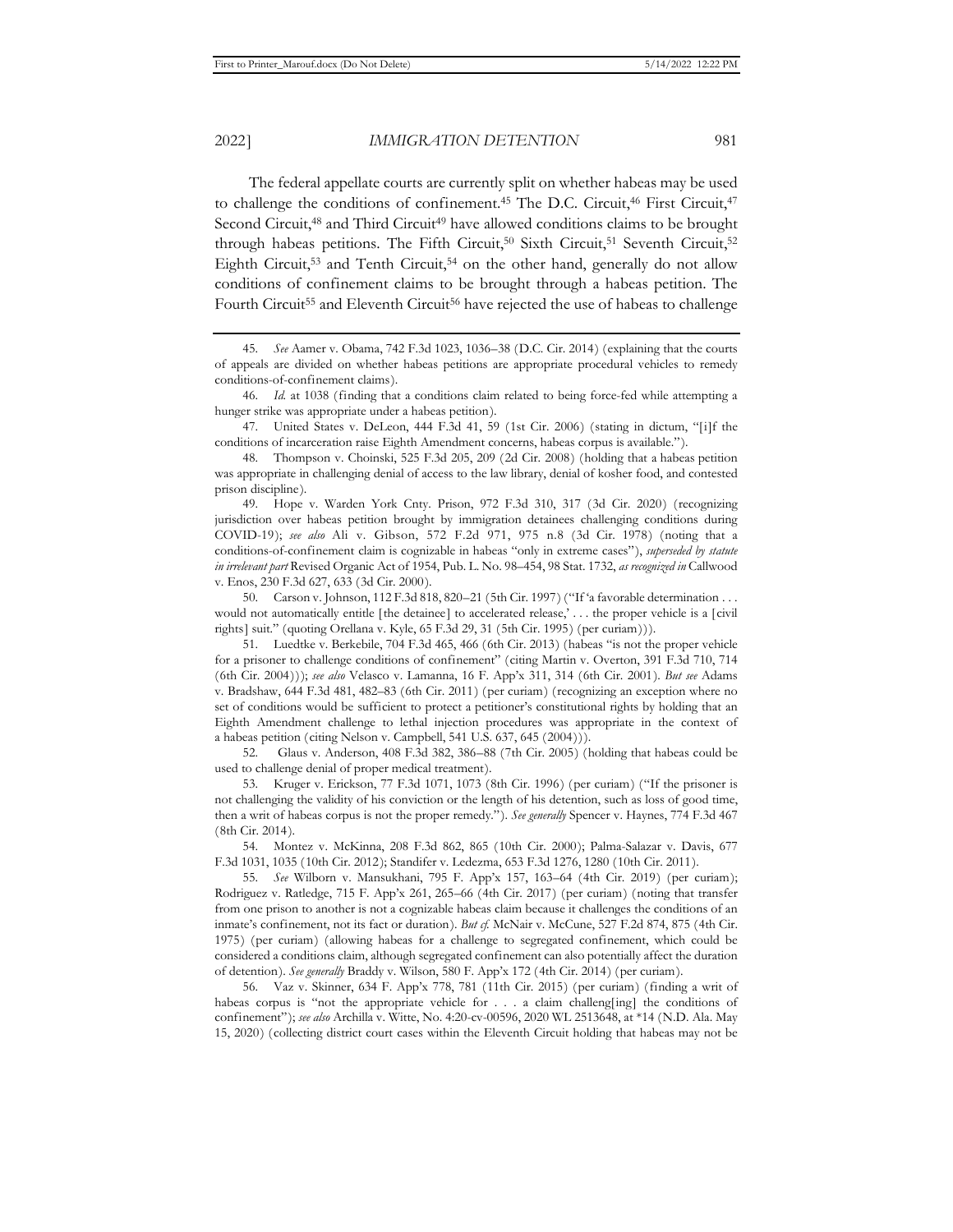conditions in unpublished decisions but have not directly addressed the issue in a precedential decision. The Ninth Circuit has also issued unpublished decisions rejecting attempts by federal prisoners to assert conditions of confinement claims via Section 2241.57 However, in an en banc decision in *Nettles*, where the Ninth Circuit rejected a *state prisoner's* attempt to raise a conditions of confinement claim via 28 U.S.C. § 2254, the court found that it "need not address how the standard . . . adopted here applies to relief sought by prisoners in *federal* custody," leaving it an open question.58

## *B. A Split Within the Split: Rationales for Exercising Jurisdiction*

Within the circuits that have generally rejected the use of habeas to challenge conditions of confinement, or that have not taken a clear position on this issue, courts are divided on whether to exercise jurisdiction over habeas petitions challenging detention conditions related to the COVID-19 pandemic. Many of the decisions finding subject matter jurisdiction reason that the petition is actually challenging the fact of detention, not the conditions of detention, either because the remedy requested is release, or because *no conditions* would be constitutionally sufficient, rendering release the only possible remedy. Additionally, some courts have reasoned that no alternative remedies are available, while others have denied jurisdiction based on cursory conclusions that alternative remedies *are* available.<sup>59</sup> After examining these rationales, this Section contends that the availability of alternative remedies is a critical issue that merits closer evaluation by federal courts analyzing the jurisdictional question.

## *1. The Remedy Requested is Release*

In exercising habeas jurisdiction over COVID-19-related claims, many courts have focused on the fact that the remedy sought is immediate release. Numerous district courts within the Ninth Circuit, for example, have found habeas jurisdiction

used to challenge the conditions of confinement); Gomez v. United States, 899 F.2d 1124, 1126 (11th Cir. 1990) ("The appropriate Eleventh Circuit relief from prison conditions that violate the Eighth Amendment during legal incarceration is to require the discontinuance of any improper practices, or to require correction of any condition causing cruel and unusual punishment. . . . [R]elief of an Eighth Amendment violation does not include release from confinement." (citing Cook v. Hanberry, 596 F.2d 658, 660 (5th Cir. 1979) (per curiam))).

<sup>57.</sup> *See* Ibarra-Perez v. Howard, 468 F. Supp. 3d 1156, 1169–70 (D. Ariz. 2020) ("Unfortunately, Ninth Circuit law does not resolve this question definitively. . . . And because the door has been left ajar in this fashion, district courts within the Ninth Circuit have reached conflicting decisions concerning whether a federal detainee may invoke COVID-19 . . . .").

<sup>58.</sup> Nettles v. Grounds, 830 F.3d 922, 931 (9th Cir. 2016) (en banc) (emphasis added); *see also*  Zepeda Rivas v. Jennings, 465 F. Supp. 3d 1028, 1035–36 (N.D. Cal. 2020) (explaining that the Ninth Circuit has not resolved the question of whether federal detainees can challenge the conditions of detention through habeas petitions), *appeal filed*, No. 20-16276 (9th Cir. 2020).

<sup>59.</sup> *See infra* notes 90–96 and accompanying text.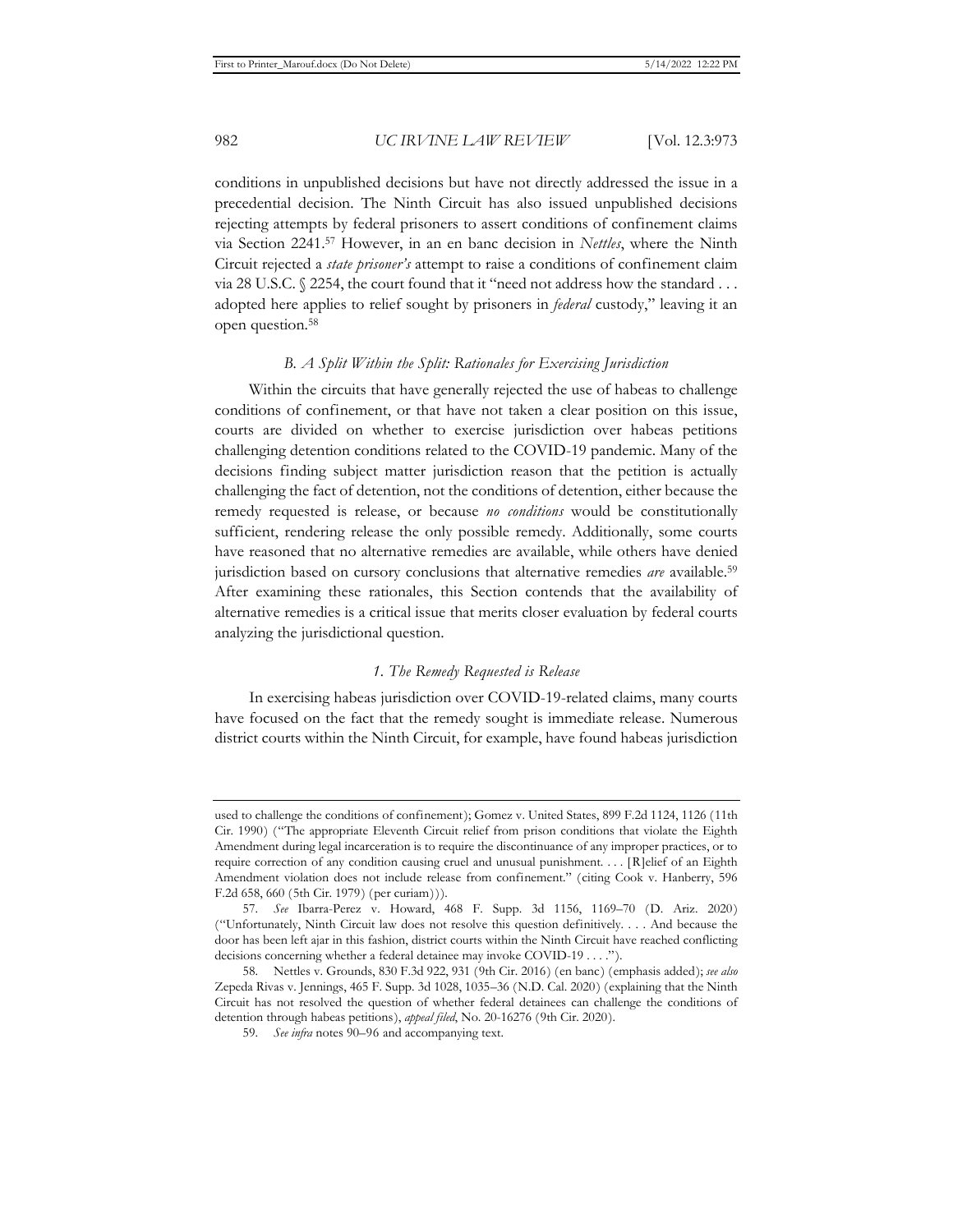proper based on this reasoning.60 A district court within the Eighth Circuit likewise reasoned, "In such situations, where the relief requested is release, and the argument is that confinement itself is unconstitutional, this Court agrees that it has the authority to release individuals from custody through a Section 2241 petition."61

Similarly, multiple district courts within the Fifth Circuit, including in Texas, Louisiana, and Mississippi, have held that there is habeas jurisdiction because the remedy requested is immediate release, which impacts the fact of detention.<sup>62</sup> As the Fifth Circuit has recognized, the line between conditions cases and those based on the fact of detention is "a blurry one."63 A judge in the Southern District of Texas explained, "The mere fact that Plaintiffs' constitutional challenge *requires discussion of conditions* in immigration detention does not necessarily bar such a challenge in a habeas petition."64 At least two district courts in the Seventh Circuit also applied this reasoning, finding that the petitioner's claim "directly bears on not just his conditions of confinement, but whether the *fact* of his confinement is constitutional in light of the conditions caused by the COVID-19 pandemic."65

However, other district courts, including some within the Fifth Circuit and the Eleventh Circuit, have rejected this argument, asserting that "tacking a traditional habeas remedy on to a prototypical conditions-of-confinement claim does not convert that classic civil rights claim into a habeas claim."66 One court described the

64. *Vazquez Barrera*, 455 F. Supp. 3d at 337 (emphasis added).

<sup>60.</sup> *See* Calderon v. Barr, No. 2:20-cv-00891, 2020 WL 2394287, at \*4 (E.D. Cal. May 12, 2020) (stating that, despite decisions by many other district courts within the Ninth Circuit, the court was "uneasy with habeas corpus as the vehicle to decide conditions of confinement issues" given Ninth Circuit precedents, but finding "no need to make a final jurisdiction determination" because the court recommended a stay of the case).

<sup>61.</sup> Mohammed S. v. Tritten, No. 20-CV-783, 2020 WL 2750109, at \*2 (D. Minn. May 27, 2020); *see also* Toma v. Adducci, No. 20-11071, 2020 WL 2832255, at \*2 (E.D. Mich. May 31, 2020) (allowing the habeas action where the petitioner argued that release was the only remedy, and the government did not contest jurisdiction).

<sup>62.</sup> Espinoza v. Gillis, No. 5:20-cv-106, 2020 WL 2949779, at \*2 (S.D. Miss. June 3, 2020); Njuguna v. Staiger, No. 6:20-CV-00560, 2020 WL 3425289, at \*5 (W.D. La. June 3, 2020) ("Because Petitioner challenges the validity of his continued confinement and because he seeks immediate release from confinement as the remedy, his claims were properly brought under 28 U.S.C. § 2241 and the Court has jurisdiction to rule on his petition for writ of habeas corpus."); Beswick v. Barr, No. 5:20-cv-98, 2020 WL 3520312, at \*2 (S.D. Miss. June 29, 2020) (finding habeas a proper vehicle: "If the Court were to grant the Petitioner's requested relief, it would result in his immediate release. Therefore, the Petitioner has brought a habeas matter because the requested relief challenges the fact or duration of confinement."); Vazquez Barrera v. Wolf, 455 F. Supp. 3d 330, 337 (S.D. Tex. 2020) ("Because Plaintiffs are challenging the fact of their detention as unconstitutional and seek relief in the form of immediate release, their claims fall squarely in the realm of habeas corpus.").

<sup>63.</sup> Poree v. Collins, 866 F.3d 235, 243 (5th Cir. 2017) (quoting Cook v. Tex. Dep't of Crim. Just. Transitional Plan. Dep't, 37 F.3d 166, 168 (5th Cir. 1994)); *see also Vazquez Barrera*, 455 F. Supp. 3d at 336.

<sup>65.</sup> Ruderman v. Kolitwenzew, 459 F. Supp. 3d 1121, 1131–32 (C.D. Ill. 2020); Favi v. Kolitwenzew, No. 20-CV-2087, 2020 WL 2114566, at \*7 (C.D. Ill. May 4, 2020), *appeal dismissed*, No. 20-2372, 2020 WL 8262041 (7th Cir. Oct. 5, 2020).

<sup>66.</sup> Archilla v. Witte, No. 4:20-CV-00596, 2020 WL 2513648, at \*12 (N.D. Ala. May 15, 2020); Umarbaev v. Moore, No. 3:20-CV-1279, 2020 WL 3051448, at \*4 (N.D. Tex. June 6, 2020).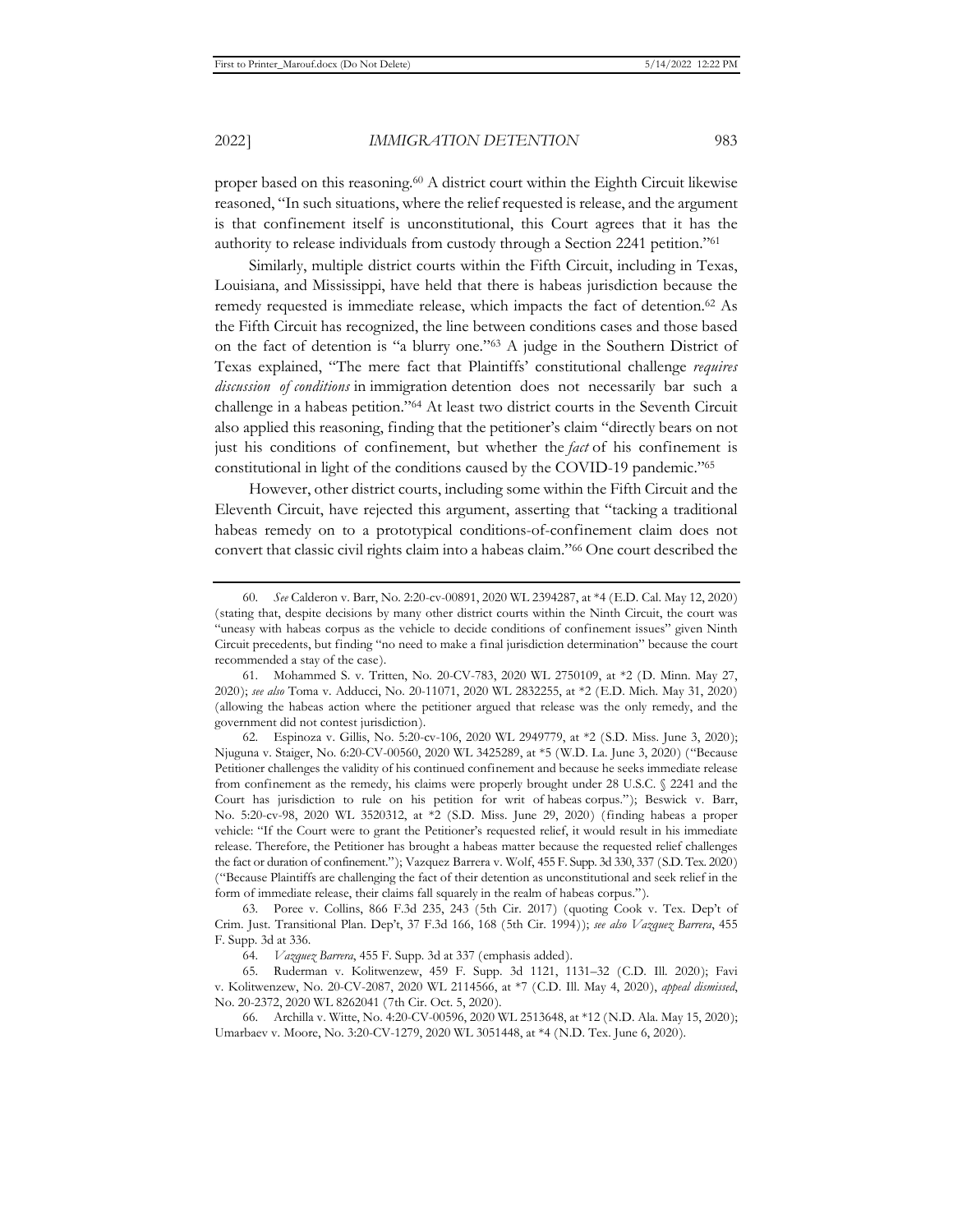petitioners' exclusive request for release, rather than for improvement of conditions, as a "self-imposed limitation" that "does not save their habeas petition."67 Another noted, "This argument proves too much. If petitioners were correct, then any time a detainee requests immediate release—no matter the basis for that relief—the appropriate vehicle would be [habeas]."68

Some courts have also simply rejected the notion that release from detention is the only meaningful remedy.69 If a detention center were to adopt all of the protective measures set forth by the Centers for Disease Control and Prevention (CDC), these courts reason, then that would be an adequate remedy.70 As a district court in Georgia explained:

Even if an exception to [the] rule exists where the unconstitutional conditions cannot be remedied in some other way, the Court finds that, based on the present record, release from confinement is not the only way to remedy the alleged unconstitutional conditions of confinement here. Petitioners essentially concede this fact by suggesting that if Respondents followed the CDC Guidance, the risk of infection would be substantially reduced.71

A district court in Texas also was not convinced that the "extraordinary remedy" of release was warranted given the "protective measures and safety protocols detailed" by the government.72 Similarly, a district court in New Mexico was not persuaded by the petitioner's request for release, finding that the petitioner had "failed to show why another, lesser remedy, such as changing the conditions of confinement [was] not available."73 Merely requesting release therefore may not be sufficient to convince a court that habeas is the proper vehicle.

## *2. No Set of Conditions Would Be Constitutionally Sufficient*

A more persuasive argument for habeas jurisdiction is if the petition alleges that "no set of conditions" exists that would be constitutionally sufficient, rendering release the only possible remedy.74 This was the Sixth Circuit's rationale in exercising habeas jurisdiction in *Wilson*. <sup>75</sup> *Wilson* involved a habeas petition brought by medically vulnerable prisoners asserting deliberate indifference in violation of the

<sup>67.</sup> Toure v. Hott, 458 F. Supp. 3d 387, 399 (E.D. Va. 2020).

<sup>68.</sup> Codner v. Choate, No. 20-cv-01050, 2020 WL 2769938, at \*7 (D. Colo. May 27, 2020).

<sup>69.</sup> Matos v. Lopez Vega, No. 20-CIV-60784, 2020 WL 2298775, at \*5–6 (S.D. Fla. May 6, 2020).

<sup>70.</sup> A.S.M. v. Warden, Stewart Cnty. Det. Ctr., 467 F. Supp. 3d 1341, 1349 (M.D. Ga. 2020).

<sup>71.</sup> *Id.*

<sup>72.</sup> Cureno Hernandez v. Mora, 467 F. Supp. 3d 454, 462 (N.D. Tex. 2020).

<sup>73.</sup> Rodas Godinez v. U.S. Immigr. & Customs Enf't, No. 2:20-cv-466, 2020 WL 3402059, at \*3 (D.N.M. June 19, 2020) (citing Codner v. Choate, No. 20-cv-01050, 2020 WL 2769938, at \*6 (D. Colo. May 27, 2020).

<sup>74.</sup> Malam v. Adducci, 452 F. Supp. 3d 643, 650 (E.D. Mich. 2020) (citing Nelson v. Campbell, 541 U.S. 637, 644−45 (2004)).

<sup>75.</sup> Wilson v. Williams, 961 F.3d 829, 838 (6th Cir. 2020) (citing Adams v. Bradshaw, 644 F.3d 481, 483 (6th Cir. 2011) (per curiam)).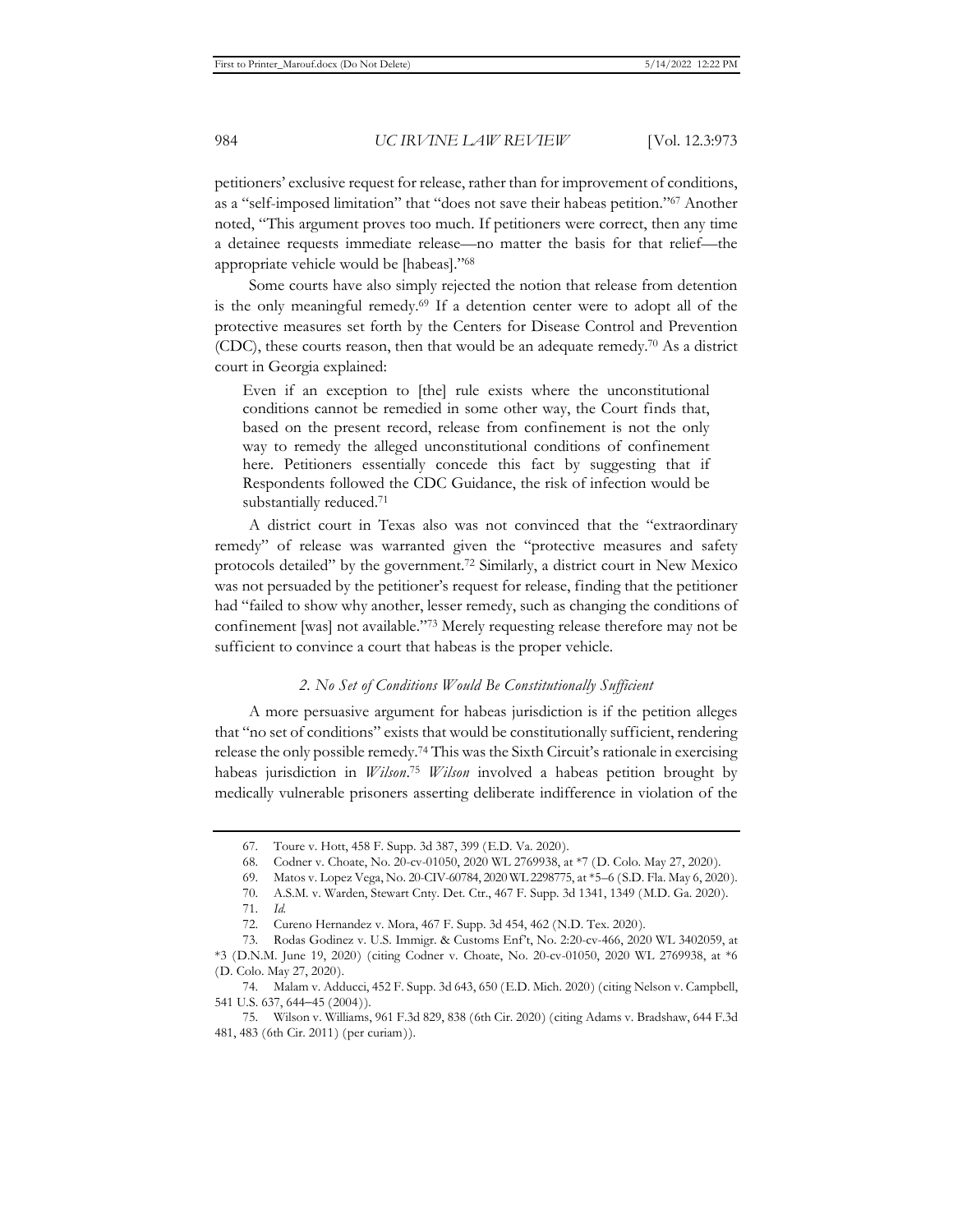Eighth Amendment based on the failure to create safe conditions during the pandemic.76 In concluding that habeas was the proper vehicle, the court stressed that the petitioner had argued that "the constitutional violations occurring at [the prison] as a result of the pandemic can be remedied *only* by release."77 Relying on *Wilson*, the Fifth and Tenth Circuits have also acknowledged, in unpublished decisions, that habeas jurisdiction may exist if no set of conditions would be constitutionally sufficient.78

Numerous district courts have similarly applied this rationale. For instance, a district court in Louisiana opined that "[i]f no set of conditions is sufficient to protect a detainee's constitutional rights, his claim for relief is cognizable in habeas."79 Similarly, two district courts in Minnesota explained, "to the extent that the conditions of confinement create a due process violation that cannot be remedied and for which death is a probability, this Court finds that it has the subject matter jurisdiction to entertain a habeas petition under Section 2241 for the release of Petitioners."80

In making this argument, petitioners have stressed that social distancing simply is not possible in a detained setting. In *Malam*, for example, the petitioner alleged that social distancing was impossible in the detention center and the government conceded that fact.81 The petitioner argued that "no matter what steps were taken, due to her underlying serious health conditions, there is no communal holding facility where she could be incarcerated during the COVID-19 pandemic that would be constitutional."82 The court therefore considered her claim "a challenge to the continued validity of confinement itself" and found it properly brought as a habeas petition.83 Similarly, in *Awshana*, where the petitioners argued that "no custodial condition will protect them from infection," the court found habeas jurisdiction.84

But many courts remain unpersuaded that no conditions exist that can remedy the situation. For example, a court in the Southern District of Georgia found that the conditions alleged to contribute to the risk of COVID-19 "could be remedied with internal facility changes, such as more vigilant screening measures, increased

<sup>76.</sup> *Id.* 

<sup>77.</sup> *Id.* (emphasis added).

<sup>78.</sup> Medina v. Williams, 823 F. App'x 674, 676 (10th Cir. 2020); Cheek v. Warden of Fed. Med. Ctr., 835 F. App'x 737, 739 (5th Cir. 2020) (per curiam).

<sup>79.</sup> Njuguna v. Staiger, No. 6:20-CV-00560, 2020 WL 3425289, at \*5 (W.D. La. June 3, 2020); *Malam*, 452 F. Supp. 3d at 650.

<sup>80.</sup> Mohammed S. v. Tritten, No. 20-cv-793, 2020 WL 2750836, at \*19 (D. Minn. Apr. 28, 2020), *report and recommendation adopted*, No. 20-CV-783, 2020 WL 2750109 (D. Minn. May 27, 2020); Angelica C. v. Immigr. & Customs Enf't, No. 20-cv-913, 2020 WL 3441461, at \*11 (D. Minn. June 5, 2020), *report and recommendation adopted*, No. 20-CV-913, 2020 WL 3429945 (D. Minn. June 23, 2020).

<sup>81.</sup> *Malam*, 452 F. Supp. at 650–51.

<sup>82.</sup> *Id.* at 651.

<sup>83.</sup> *Id.*; *see also* Wilson v. Williams, 961 F.3d 829, 838 (6th Cir. 2020) (accepting habeas jurisdiction where infections were rampant among inmates and staff and testing was limited).

<sup>84.</sup> Awshana v. Adducci, 453 F. Supp. 3d 1045, 1047 (E.D. Mich. 2020).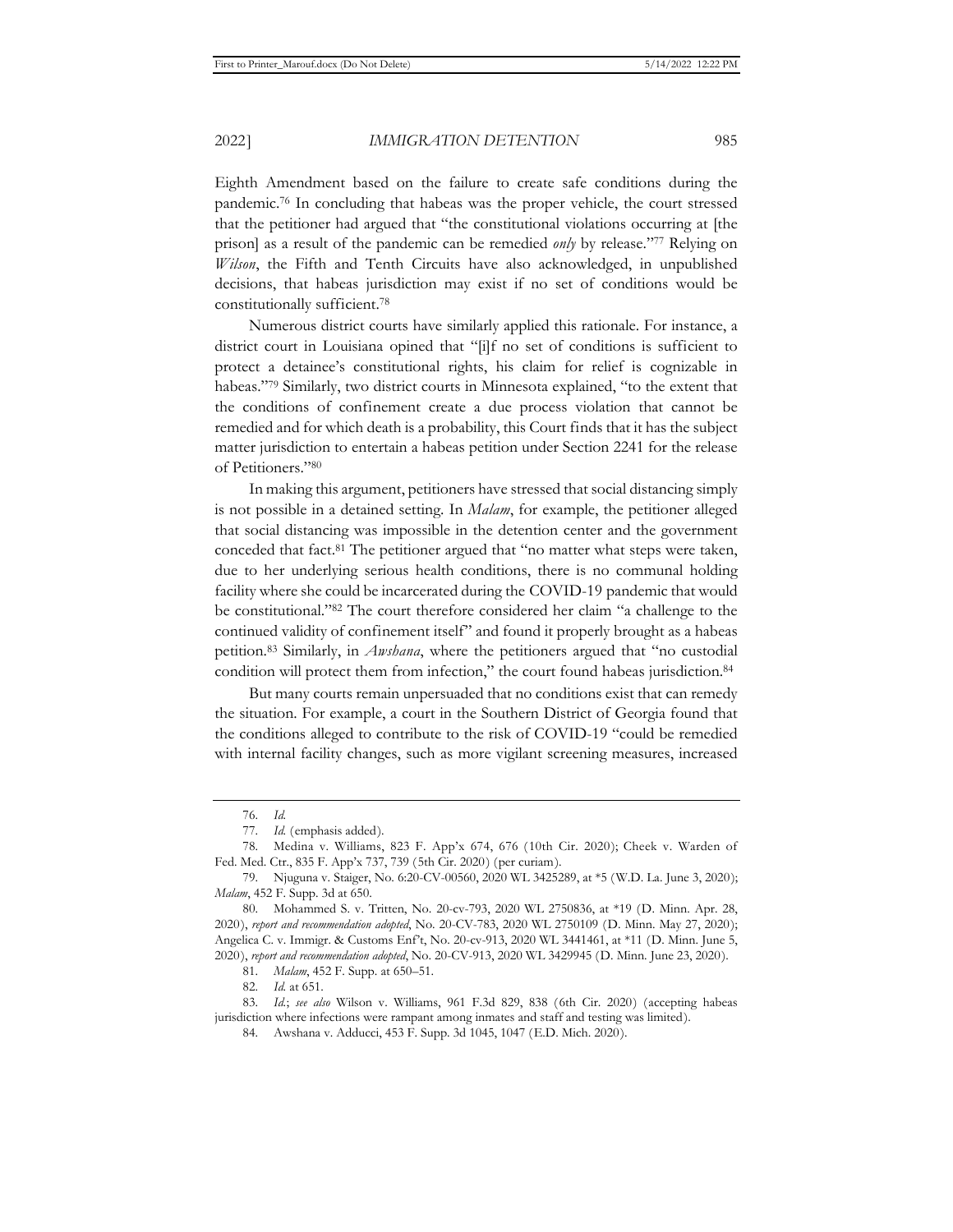availability of cleaning supplies, and greater efforts to create distance between detainees."85 A court in the District of New Mexico similarly held that the petitioner had not shown why the court could not "order improvements to his conditions of confinement, such as social distancing, mask use, disinfection, improved screening, or testing."86

Other courts have denied preliminary relief but explicitly left open the possibility for habeas jurisdiction if conditions cannot be corrected.87 For example, in *Gayle*, which involved noncitizens at three South Florida detention centers, the court recognized that "[i]f no correction is feasible, then the remedy which the Eleventh Circuit relied upon would become illusory. If that were the case, then the [Court] would reconsider the conclusion that there is no habeas corpus release remedy for the detainees."88 Likewise, a court in the Middle District of Georgia denied an emergency motion for preliminary injunctive relief but specifically noted that it might reconsider habeas relief if conditions "cannot be modified to reasonably eliminate those risks."89

As preventative measures improve, it will become only more difficult to demonstrate that there are *no conditions* of detention that would be constitutionally sufficient. Therefore, it is especially important to consider whether any alternative remedies to habeas exist as another rationale for extending habeas jurisdiction.

#### *3. No Alternative Remedies Are Available*

A completely different rationale given by a minority of district courts for exercising habeas jurisdiction is that, without access to habeas, detained immigrants "may have no vehicle by which to seek redress for the constitutional violations they allege."90 Some have stressed that a *Bivens* cause of action is not a viable alternative because it provides a remedy of damages not a remedy of release.<sup>91</sup> Others have distinguished between a *Bivens* claim for damages and a *Bivens* claim for injunctive relief (i.e., an implied cause of action under the Constitution for injunctive relief),

<sup>85.</sup> Benavides v. Gartland, No. 5:20-cv-46, 2020 WL 1914916, at \*5 (S.D. Ga. Apr. 18, 2020).

<sup>86.</sup> Acosta Ortega v. U.S. Immigr. & Customs Enf't, No. 2:20-cv-00522, 2020 WL 4816373, at \*5 (D.N.M. Aug. 19, 2020).

<sup>87.</sup> *See, e.g.*, Gayle v. Meade, No. 20-21553, 2020 WL 1949737, at \*26 (S.D. Fla. Apr. 22, 2020), *report and recommendation adopted in part*, No. 20-21553-CIV, 2020 WL 2086482 (S.D. Fla. Apr. 30, 2020), *order clarified*, No. 20-21553-CIV, 2020 WL 2203576 (S.D. Fla. May 2, 2020).

<sup>88.</sup> *Id.*

<sup>89.</sup> A.S.M. v. Donahue, No. 7:20-CV-62, 2020 WL 1847158, at \*1 (M.D. Ga. Apr. 10, 2020).

<sup>90.</sup> Coreas v. Bounds, 451 F. Supp. 3d 407, 419 (D. Md. 2020) (citing Lee v. Winston, 717 F.2d 888, 892 (4th Cir. 1983)).

<sup>91.</sup> Awshana v. Adducci, 453 F. Supp. 3d 1045, 1047 (E.D. Mich. 2020); Angelica C. v. Immigr. & Customs Enf't, No. 20-cv-913, 2020 WL 3441461, at \*10 (D. Minn. June 5, 2020), *report and recommendation adopted*, No. 20-CV-913, 2020 WL 3429945 (D. Minn. June 23, 2020) ("Release is not a remedy allowed for under a civil rights action.") (citing Preiser v. Rodriguez, 411 U.S. 475, 500 (1973)).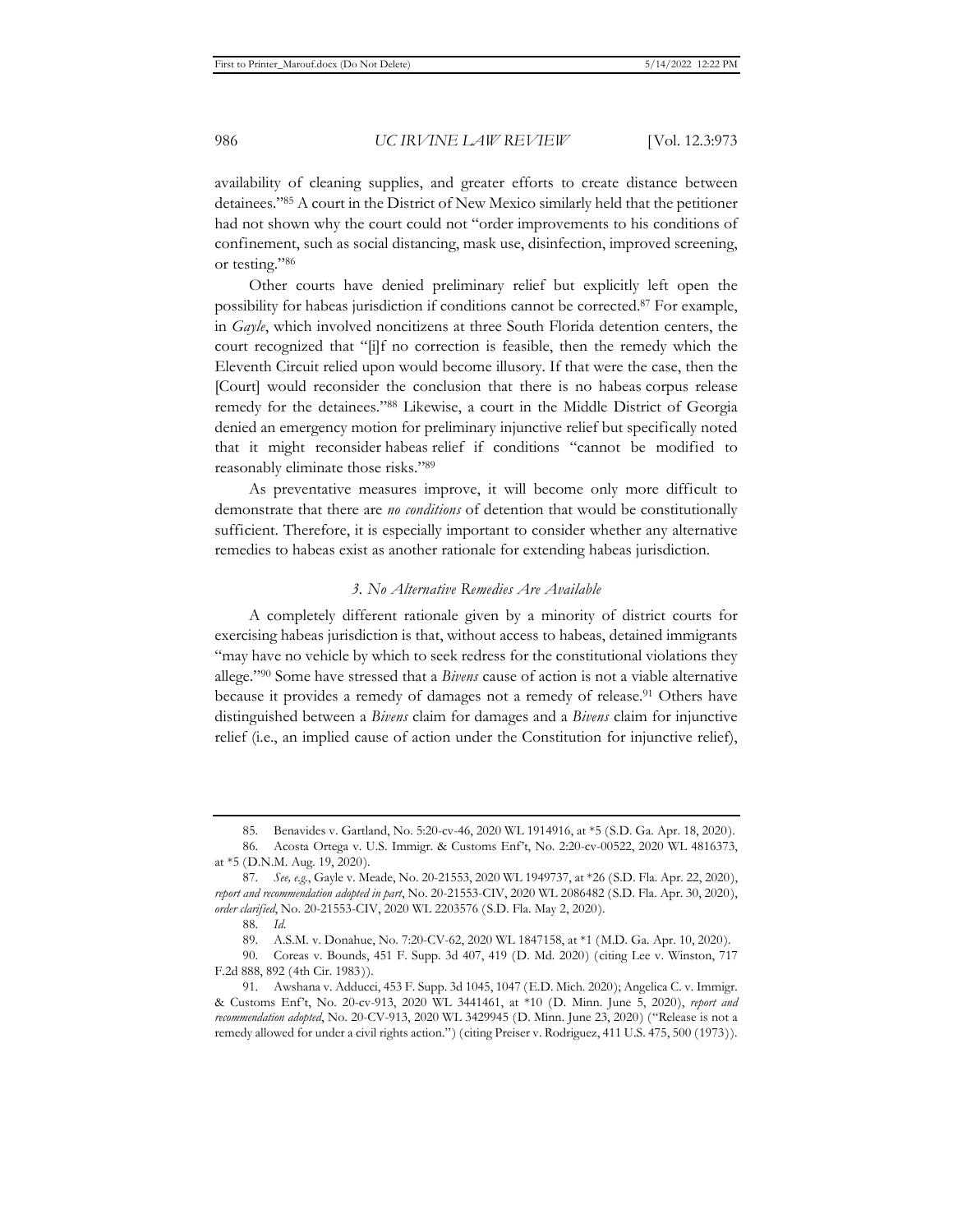and a habeas petition.<sup>92</sup>

But many more courts have *denied* habeas jurisdiction reasoning that an alternative civil rights remedy is available under either *Bivens* or Section 1983, relying on the Supreme Court's decision in *Preiser*. 93 The courts that have reached this conclusion have done so without actually analyzing the feasibility of a civil rights claim under either *Bivens* or Section 1983. For example, a court in the District of New Mexico found that the petitioner could not proceed with a habeas petition challenging conditions "in lieu of filing a 1983 [claim] to correct unconstitutional conditions of confinement," but never discussed whether a Section 1983 claim would actually be possible.<sup>94</sup> Another court found that the petitioner could proceed under *Bivens,* noting that "the unavailability of this preferred remedy [of release] does not leave a plaintiff or a petitioner without any remedy," but never analyzed whether *Bivens* would actually be viable under the Supreme Court's recent precedents.95 Some district courts have even relied on tort-based remedies, either under the FTCA or state tort law, as alternatives to habeas.<sup>96</sup>

The reasoning provided by courts regarding alternative remedies is generally very cursory and ignores serious structural barriers that prevent immigration detainees from bringing civil rights and tort claims to challenge their detention conditions. The following Section examines these other remedies in detail and argues that they are not meaningful alternatives for many detained immigrants.

#### II. CIVIL RIGHTS REMEDIES AS POTENTIAL ALTERNATIVES

The argument that habeas is not available to challenge conditions of confinement because those claims should be brought as civil rights actions breaks down if a civil rights action is not actually viable. As explained below, a Section 1983 claim, which requires *state action*, often is not viable for federal immigration detainees, even if they are detained in local jails or in privately operated

<sup>92.</sup> *See, e.g.*, David Q. v. Tsoukaris, No. 20-7176, 2020 WL 4382282, at \*9 (D.N.J. July 30, 2020); Romeo S.K. v. Tsoukaris, No. 20-5512, 2020 WL 4364297, at \*7 (D.N.J. July 29, 2020) (citing Woodall v. Fed. Bureau of Prisons, 432 F.3d 235, 242 n.3 (3d Cir. 2005); *see also* Alirio R.R. v. Correia, No. 20-6217, 2020 WL 3249109, at \*5 (D.N.J. June 16, 2020) (finding that "at a minimum," a detained immigrant vulnerable to COVID-19 must "be able to proceed under either [the habeas statute] or *Bivens*").

<sup>93.</sup> *See, e.g.*, Toure v. Hott, 458 F. Supp. 3d 387, 400 (E.D. Va. 2020) (citing Glaus v. Anderson, 408 F.3d 382, 387 (7th Cir. 2005)); *see also* Ibarra-Perez v. Howard, 468 F. Supp. 3d 1156, 1170 (D. Ariz. 2020) ("Were the Court forced to answer the question, it would rule that Counts Two, Three, and Four of the Petition are subject to dismissal because they are not cognizable in a  $\frac{8}{2241}$  action."); Umarbaev v. Moore, No. 3:20-CV-1279, 2020 WL 3051448 (N.D. Tex. June 6, 2020); Shah v. Wolf, No. 3:20-CV-994, 2020 WL 4456530 (N.D. Tex. July 13, 2020).

<sup>94.</sup> Acosta Ortega v. U.S. Immigr. & Customs Enf't, No. 2:20-cv-00522, 2020 WL 4816373, at \*4–5 (D.N.M. Aug. 19, 2020) ("Petitioner has not shown cause why the Court could not order (in a Section 1983 case) improvements to his conditions of confinement.").

<sup>95.</sup> *Toure*, 458 F. Supp. 3d at 400 (citing *Glaus*, 408 F.3d at 387).

<sup>96.</sup> *See, e.g.*, *Umarbaev*, 2020 WL 3051448.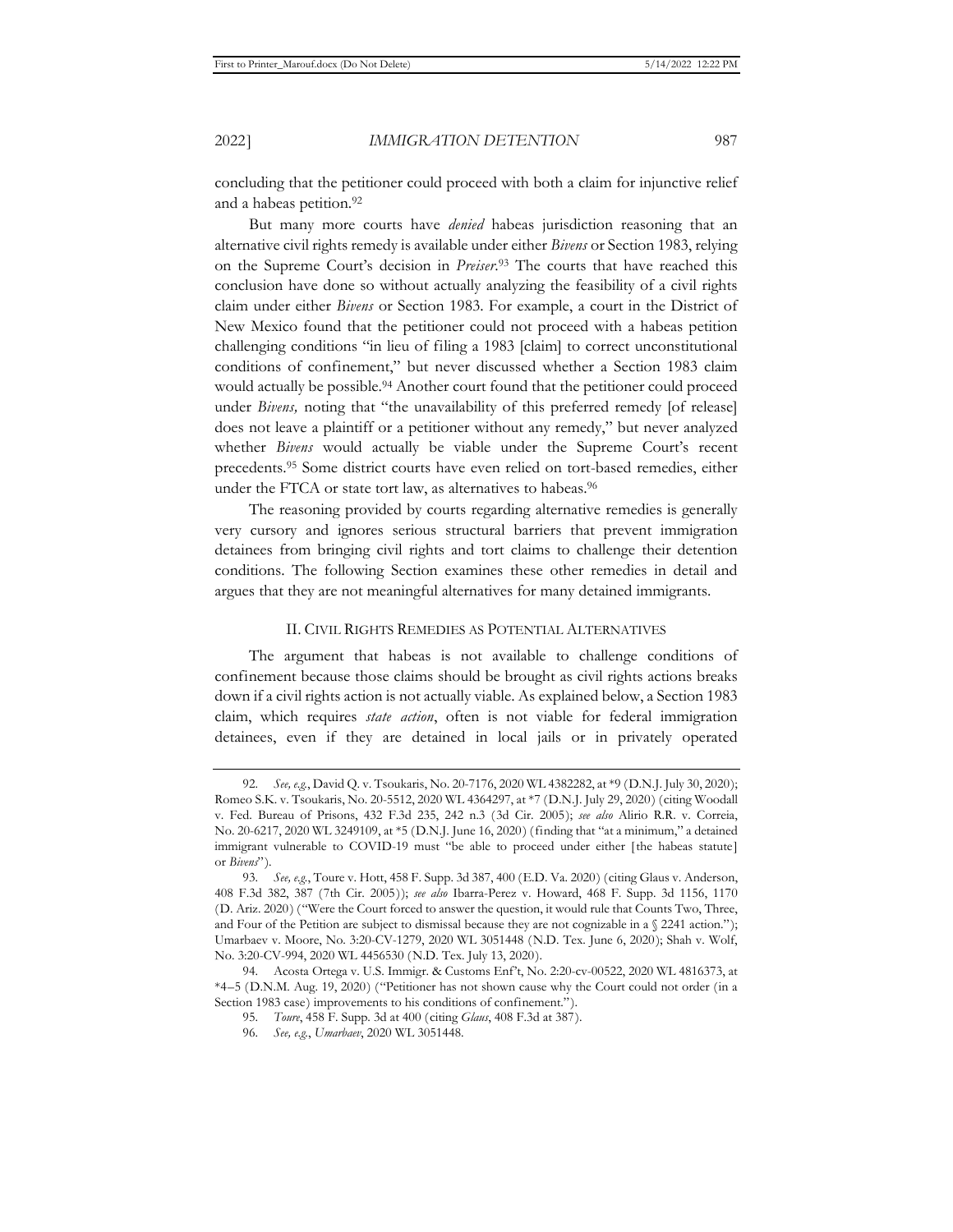detention centers pursuant to a contract with the municipality. A *Bivens* claim for damages may also not be feasible after the Supreme Court's decisions in *Abbasi*  and *Hernandez*. 97

#### *A. Section 1983 Claims*

Section 1983 of the Civil Rights Act of 1871 was enacted after the Civil War "to provide a federal forum for civil rights claims."98 Section 1983 encompasses claims for damages, as well as for injunctive and declaratory relief, based on the deprivation of a federal constitutional or statutory right by persons acting under color of state law.99 Liability "attaches only to those wrongdoers 'who carry a badge of authority of a State and represent it in some capacity, whether they act in accordance with their authority or misuse it.'"100 In other words, the defendant must have "exercised power 'possessed by virtue of state law and made possible only because the wrongdoer is clothed with the authority of state law.'"101

The defendants must also be personally involved in the alleged violation.102 In *Monell*, the Supreme Court held that municipalities cannot be held liable under Section 1983 based only on a theory of *respondeat superior* (vicarious liability).103 Some appellate courts have held that where the claim is against a municipality, the plaintiff must show that a policy or custom of the municipality was the "moving force" behind the deprivation of plaintiff's rights.104 Appellate courts have applied *Monell*'s prohibition on vicarious liability under Section 1983 to private corporations as well.105

100. Nat'l Collegiate Athletic Ass'n v. Tarkanian, 488 U.S. 179, 191 (1988) (quoting Monroe v. Pape, 365 U.S. 167, 172 (1961)).

101. *West*, 487 U.S. at 49 (quoting United States v. Classic, 313 U.S. 299, 326 (1941)).

102. Monell v. Dep't of Soc. Servs., 436 U.S. 658, 690–91 (1978).

103. *Id.*

<sup>97.</sup> *See generally* Hernandez v. Mesa, 140 S. Ct. 735 (2020); Ziglar v. Abbasi, 137 S. Ct. 1843 (2017).

<sup>98.</sup> Will v. Mich. Dep't of State Police, 491 U.S. 58, 66 (1989); *see also* Nicole B. Godfrey, *Holding Federal Prison Officials Accountable: The Case for Recognizing a Damages Remedy for Federal Prisoners' Free Exercise Claims*, 96 NEB. L. REV. 924, 931 (2018).

<sup>99. 42</sup> U.S.C. § 1983; West v. Atkins, 487 U.S. 42, 50−51 (1988) (holding that medical professionals who provide care to inmates in prison settings are acting under color of state law); Maine v. Thiboutot, 448 U.S. 1, 4–8 (1980) (holding that Section 1983 encompasses violations of purely statutory federal law, not just constitutional law). Congress can prohibit recourse to Section 1983 in legislation or by creating a comprehensive statutory scheme that is incompatible with individual enforcement under Section 1983. *See* Blessing v. Freestone, 520 U.S. 329, 341 (1997).

<sup>104.</sup> Miller v. Sanilac Cnty., 606 F.3d 240, 255 (6th Cir. 2010) (quoting Powers v. Hamilton Cnty. Pub. Defender Comm'n, 501 F.3d 592, 606–07 (6th Cir. 2007)). Some courts have allowed Section 1983 actions against municipalities in cases involving their response to detainer requests from ICE, but that is a distinct issue from challenges to the conditions of immigration detention. *See*, *e.g.*, Creedle v. Miami-Dade Cnty., 349 F. Supp. 3d 1276, 1308–09 (S.D. Fla. 2018); Abriq v. Hall, 295 F. Supp. 3d 874, 878 (M.D. Tenn. 2018).

<sup>105.</sup> *See, e.g.*, Shields v. Ill. Dep't of Corr., 746 F.3d 782 (7th Cir. 2014) (explaining that all circuits that have considered the issue have applied *Monell* to private corporations but questioning whether that is based on sound reasoning).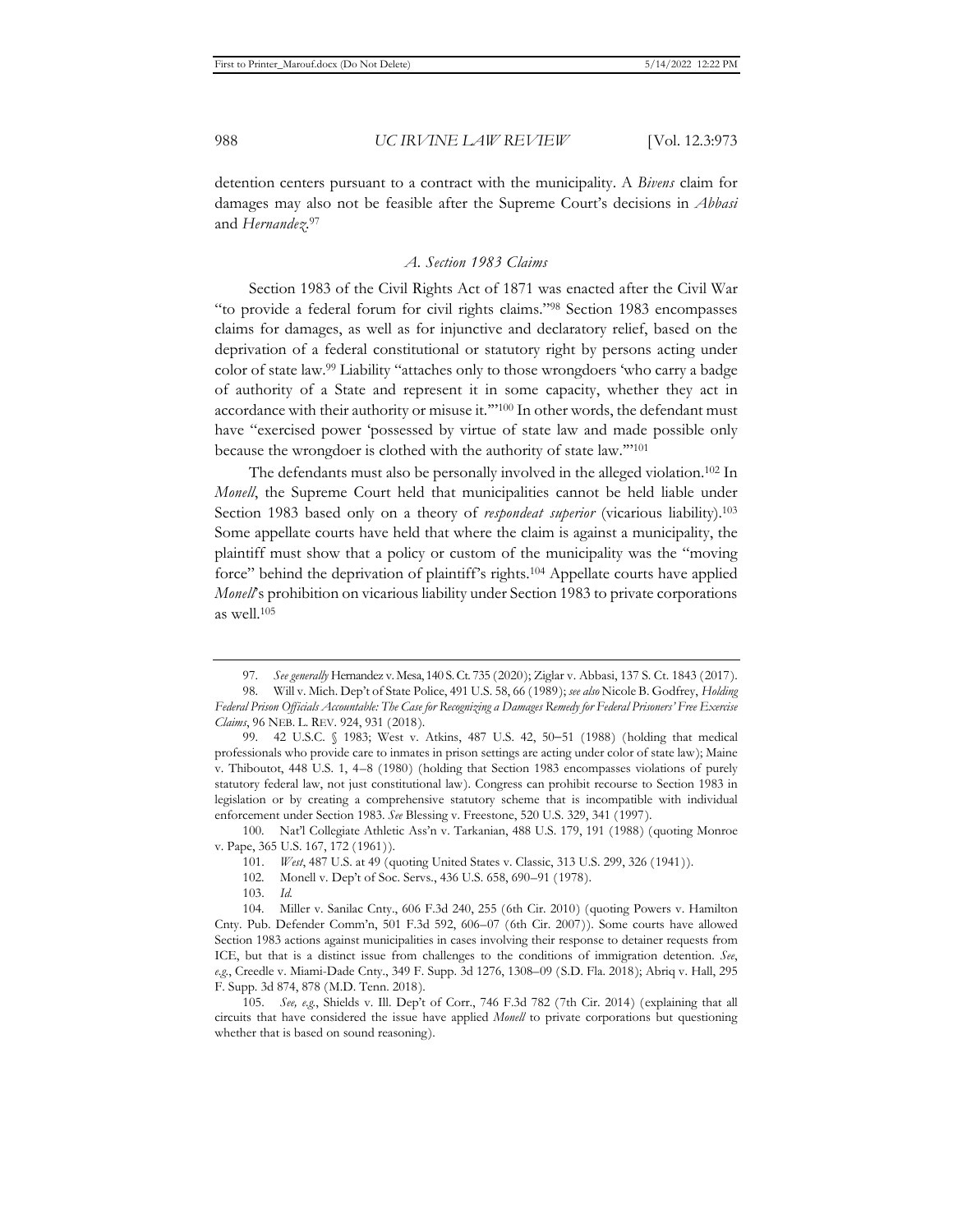Traditionally, Section 1983 claims pertaining to detention are brought by *state* prisoners against *state, city, or county* officials or municipalities.106 Immigration detainees are in the custody of ICE, a federal agency that acts exclusively under color of federal law. ICE officers cannot be sued under Section 1983 because they are not acting under color of state law.107 However, as explained in Part I, about thirty percent of immigration detainees are held in facilities that are operated either by cities or counties, and approximately seventy percent are in facilities that are privately operated.108 If a detained noncitizen brings a Section 1983 claim against employees of these municipal or private operators, a critical threshold question is whether the defendants acted under color of state law.<sup>109</sup> This state law inquiry is fact-specific and requires examining "whether the State was sufficiently involved to treat the decisive conduct as state action."110 This Section first examines challenges to bringing Section 1983 claims against detention facilities operated by local governments and then at privately operated facilities.

#### *1. Detention Facilities Operated by State or Local Governments*

If an individual in federal custody is held in a city or county jail pursuant to a contract between the federal and municipal government, a key question is whether the person who allegedly violated the Constitution acted under color of state or federal law. When the "challenged action by state employees is nothing more than the application of federal rules, the federal involvement in those actions is so pervasive that the actions are taken under color of federal and not state law."111 Under this standard, if the officials at a city or county jail are simply applying ICE's rules, such as ICE's COVID-19 Pandemic Response Requirements (PRR), a court may well conclude that the defendants were acting under color of federal law, not state law, and that there is therefore no liability under Section 1983.

<sup>106.</sup> *See* Martin A. Schwartz, *The* Preiser *Puzzle: Continued Frustrating Conflict Between the Civil Rights and Habeas Corpus Remedies for State Prisoners*, 37 DEPAUL L. REV. 85, 86 n.4, 98 (1988) (focusing on state prisoners because "the section 1983-habeas corpus issue normally arises in cases brought by confined state prisoners who are clearly in custody" but acknowledging that the issue may also arise in other contexts).

<sup>107.</sup> *Id.* at 86 n.4 ("Federal prisoners in federal custody may not seek relief against federal prison officials under section 1983 because these officials do not act under color of state law within the meaning of section 1983." (citing MARTIN A. SCHWARTZ & JOHN E. KIRKLIN, SECTION 1983 LITIGATIONS: CLAIMS, DEFENSES AND FEES  $$5.6 (1986))$ .

<sup>108.</sup> *See* FREEDOM FOR IMMIGRANTS, *supra* note 16.

<sup>109.</sup> Nat'l Collegiate Athletic Ass'n v. Tarkanian, 488 U.S. 179, 191 (1988) (quoting Monroe v. Pape, 365 U.S. 167, 192 (1961)).

<sup>110.</sup> *Id.*

<sup>111.</sup> Rosas v. Brock, 826 F.2d 1004, 1007 (11th Cir. 1987); *see also* Askew v. Bloemker, 548 F.2d 673, 677 (7th Cir. 1976) (finding no state action in a raid conducted by officers employed by both federal and state agencies where the raid was completely instigated and controlled by the federal agency and occurred outside the state agency's jurisdiction).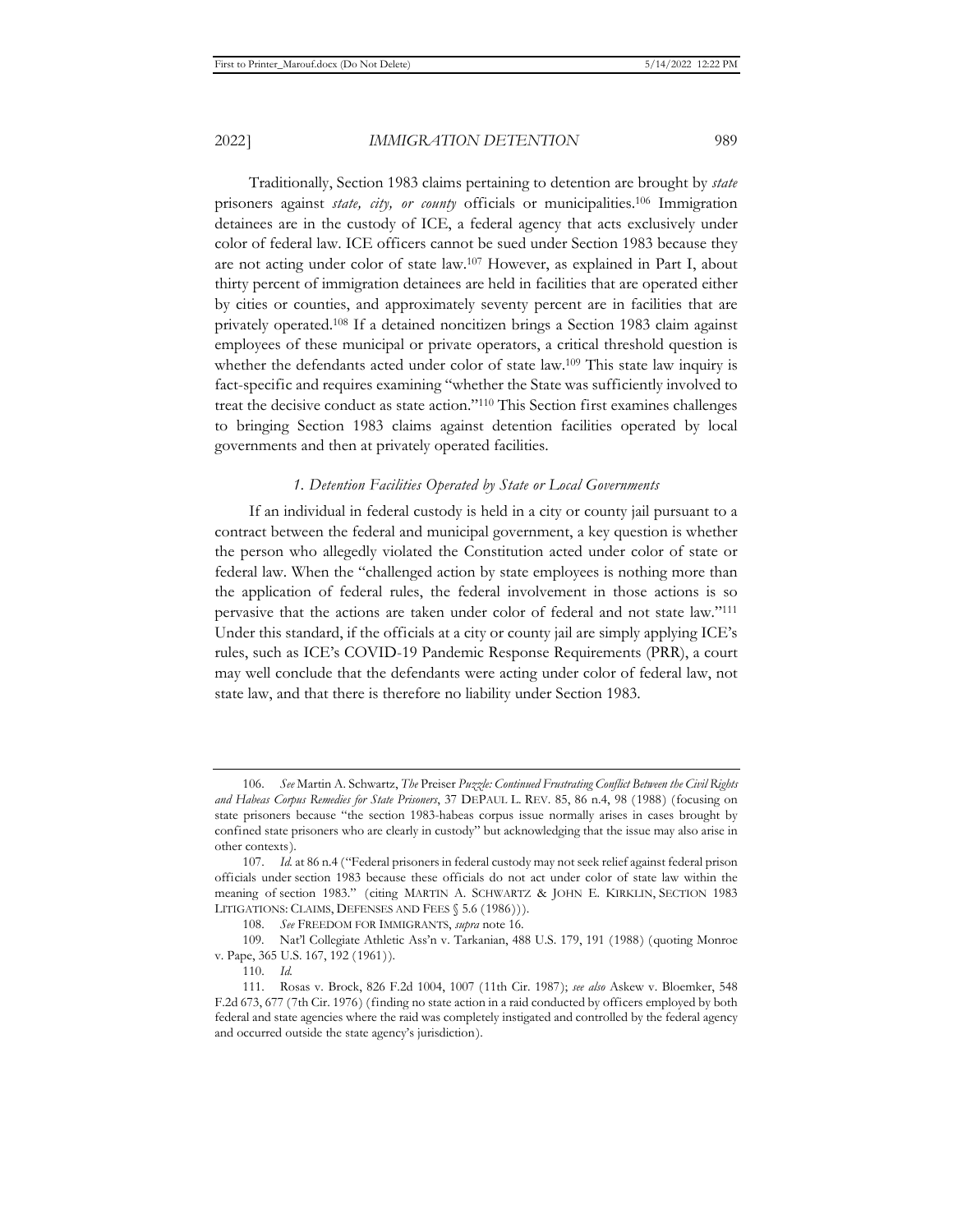But courts have also found that "[a] crucial inquiry is 'whether *day-to-day operations* are supervised by the Federal [or state] government.'"112 Under this test, courts may find state action when a federal detainee is held in a state or local jail. For example, in a 1974 case involving a federal prisoner in a city jail, the Fifth Circuit reversed the district court's finding that the city jail was not "acting under color of State law, but [was] providing for the . . . safekeeping of the plaintiff in accordance with [a] Federal Contract."<sup>113</sup> The Fifth Circuit found that the proper focus of the inquiry was "not on the particular circumstances which brought the plaintiff under state control, but rather on the fact of that control and the manner of its exercise."114 In that case, the federal contract did not authorize federal interference with the operation of the jail, and the jail officials supervised the plaintiff "by virtue of the positions conferred on them [under state law]," which led the court to conclude that they were state actors under Section 1983.115

Some courts have applied similar reasoning to cases involving detained immigrants. For instance, in *Newborgh*, which involved the death of an immigration detainee due to inadequate medical care, a court in the Eastern District of Virginia found state action by the jail authority, reasoning that it had "substantial control over its own operations."116 In *Jarno*, a court in the same district also found state action where the immigration detainee alleged excessive force by the jail guards, reasoning that the federal contract did not specify how the jail should supervise its guards and that immigration detainees were not segregated from the jail's general population.117

With respect to detention conditions related to the COVID-19 pandemic, however, ICE issued PRR that apply to all facilities.<sup>118</sup> ICE's heavy involvement in developing measures for infection prevention and control, monitoring facilities, and requiring corrective plans where needed may lead courts to conclude that there is no state action when it comes to claims based on conditions related to COVID-19, even when the noncitizen is detained in a city or county jail. For example, the PRR provide that ICE will "conduct onsite in-person monthly spot checks" at detention facilities, provide written notice "[u]pon identification of a deficiency," and allow seven days for submission of a corrective action plan to ICE for approval.<sup>119</sup> The

<sup>112.</sup> Johnson v. Orr, 780 F.2d 386, 390 (3d Cir. 1986) (emphasis added) (citing Detore v. Loc. 245 Jersey City Pub. Emps. Union, 615 F.2d 980, 983 (3d Cir. 1980)).

<sup>113.</sup> Henderson v. Thrower, 497 F.2d 125, 125 (5th Cir. 1974) (per curiam).

<sup>114.</sup> *Id.* at 125–26.

<sup>115.</sup> *Id.* at 126.

<sup>116.</sup> Newbrough v. Piedmont Reg'l Jail Auth., 822 F. Supp. 2d 558, 573–74 (E.D. Va. 2011), *vacated in part*, No. 3:10CV867, 2012 WL 12931710 (E.D. Va. 2012).

<sup>117.</sup> Jarno v. Lewis, 256 F. Supp. 2d 499, 503 (E.D. Va. 2003).

<sup>118.</sup> *See generally* U.S. IMMIGRATION AND CUSTOMS ENFORCEMENT, ENFORCEMENT AND REMOVAL OPERATIONS, COVID-19 PANDEMIC RESPONSE REQUIREMENTS (Version 7.0, Oct. 19, 2021).

<sup>119.</sup> *Id.* at 8 (stating that if it is a "[l]ife/safety issue," then the corrective plan must be submitted within three days).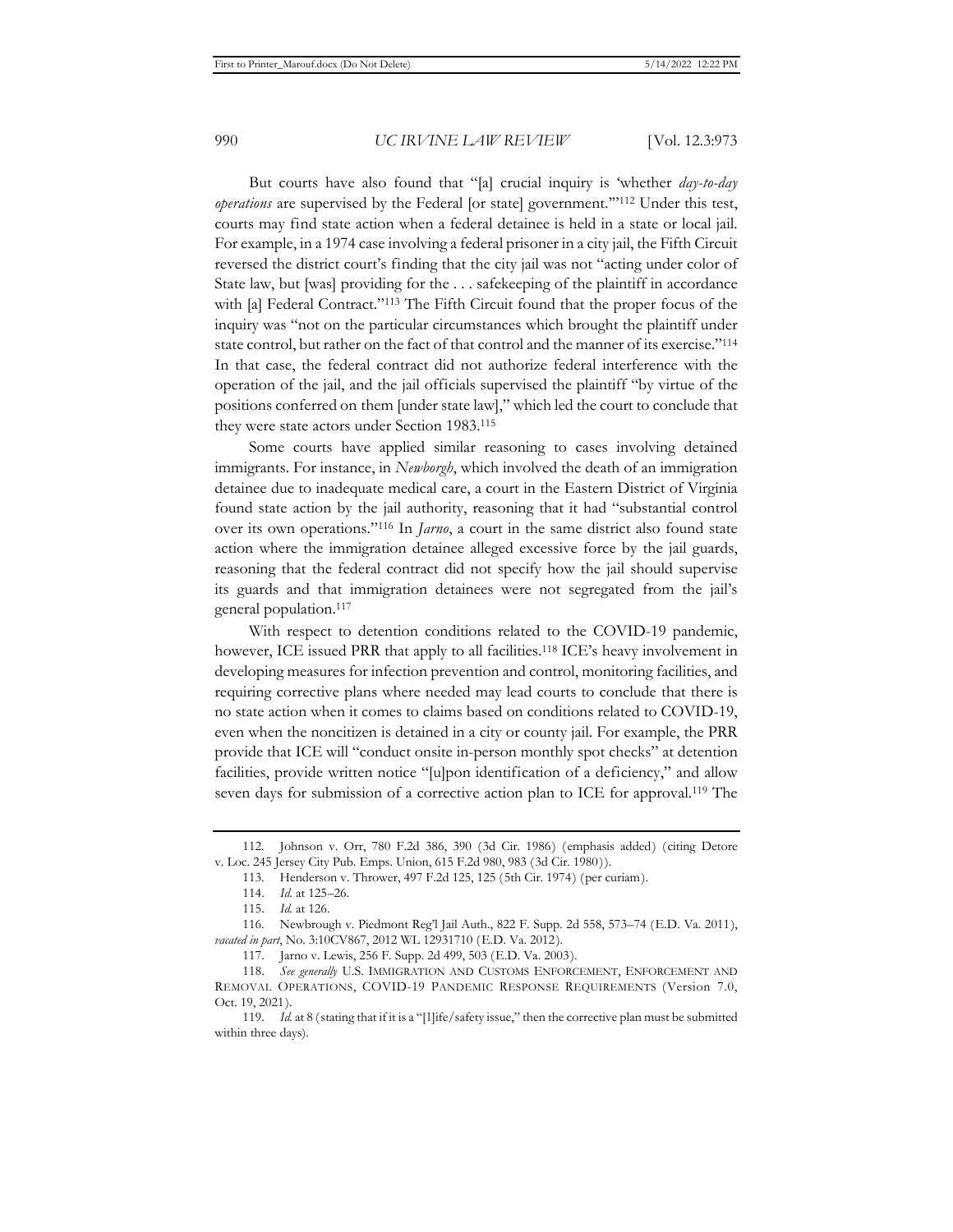PRR also provide consequences for facilities that fail to take corrective steps.120 For ICE-dedicated facilities, sanctions could include contract payment deductions, fixed fee deductions, or other types of nonpayment, and ultimately ICE could decide to terminate or not renew the contract.121 For nondedicated facilities, ICE could decide to reduce its detained population at the facility or remove it altogether, on either a temporary or permanent basis.<sup>122</sup>

Additionally, the PRR require detention center operators to report all suspected and confirmed cases of COVID-19 to ICE, evaluate all new admissions to determine if they are at risk of serious illness from COVID-19, and notify ICE of the results of those evaluations.123 ICE has also mandated facility operators to ensure sufficient supplies of hygiene products such as soap and hand sanitizer, facemasks and other personal protective equipment, and medical supplies.124 Among other requirements are rules pertaining to testing, managing suspected and confirmed cases, and contingency plans for staffing.125 This level of supervision and involvement by ICE may lead courts to conclude that any constitutional deprivations related to COVID-19 were based on federal action, not state action.

This is not to say that all arguments regarding state action are foreclosed. Arguments can still be made based on important decisions that the PRR leave to the facility operator's discretion. For example, the PRR state that COVID-19 screening should take place before entering the facility or just inside the facility "where practicable"; social distancing measures should be undertaken "to the extent practicable"; and facilities should "adopt the most effective cohorting methods practicable."126 Furthermore, the PRR encourage facilities to make "efforts" to quarantine all new admissions and test all new intakes upon arrival, as well as to make "every possible effort" to isolate individuals suspected of having COVID-19.127 When punitive solitary confinement cells are used for medical isolation, "efforts" should be made to provide similar access to the amenities (e.g., TV, reading materials, and commissary) available in the regular housing units.128 Because this language is discretionary, not mandatory, it leaves some room for state action.

If the state action requirement were met, the doctrine of qualified immunity could prevent any remedy of damages, but it is not a defense in cases seeking injunctive relief.129 The qualified immunity doctrine "strikes a balance between

<sup>120.</sup> *Id.* at 8–9.

<sup>121.</sup> *Id.* at 8.

<sup>122.</sup> *Id.* at 8–9.

<sup>123.</sup> *Id.* at 9–14.

<sup>124.</sup> *Id.* at 30–32.

<sup>125.</sup> *Id.* at 39–45.

<sup>126.</sup> *Id.* at 35, 38–39.

<sup>127.</sup> *Id.* at 40.

<sup>128.</sup> *Id.* at 22.

<sup>129.</sup> Pearson v. Callahan, 555 U.S. 223, 242 (2009); Harlow v. Fitzgerald, 457 U.S. 800, 806 (1982); *see also* John C. Jeffries, Jr., *Disaggregating Constitutional Torts*, 110 YALE L.J. 259, 263 (2000)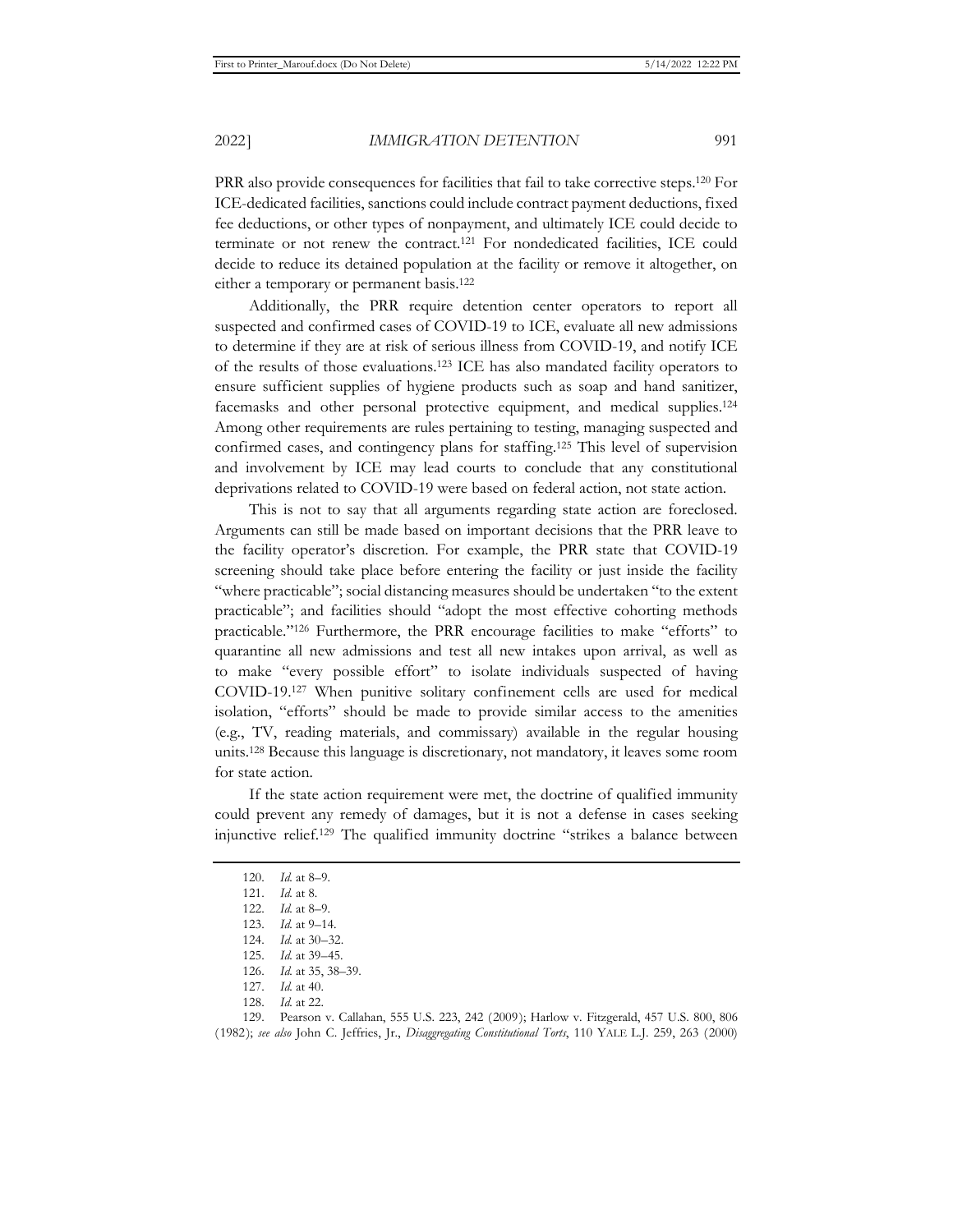compensating those who have been injured by official conduct and protecting government's ability to perform its traditional functions."130 Immunity is meant to "safeguard government, and thereby to protect the public at large, not to benefit its agents."131 Section 1983 therefore allows damages against state officials in their personal capacity only when their conduct "violate[s] clearly established statutory or constitutional rights of which a reasonable person would have known."132 In other words, state officials have immunity from damages when the law is uncertain.<sup>133</sup> Because the pandemic presents a new and dynamic situation, judges may be reluctant to find that conduct related to detention conditions and COVID-19 violates a clearly established constitutional right, foreclosing damages as a remedy. However, injunctive relief under Section 1983 would still be available.

## *2. Detention Facilities Operated by Private Companies*

Cases involving noncitizens in ICE custody who are being held in *privately* operated detention facilities raise even more complicated issues. When ICE enters into Intergovernmental Service Agreements (IGSA) with state or local governments, the actual operation of the detention center may be subcontracted to a private company.134 Although the Government Accountability Office (GAO) has noted that "ICE data does not allow us to reliably identify how many IGSAs are operated by private detention companies," GAO found that "as of the end of fiscal year 2019, at least 31 of the 108 IGSA facilities ICE used to hold detainees were operated by private operators."135 Courts have held that private individuals, including employees of private prison companies, acting under a contract with a state to perform a traditional public function may be acting under color of state law.136 In *Malesko*, where the Supreme Court declined to expand a *Bivens* damages

<sup>(</sup>arguing that the law of qualified immunity should be "refined and rethought" and explaining that "qualified immunity precludes damages for a substantial range of constitutional violations, especially where the underlying standards are murky or unclear").

<sup>130.</sup> Wyatt v. Cole, 504 U.S. 158, 167 (1992) (citing *Harlow*, 457 U.S. at 819).

<sup>131.</sup> *Id.* at 168.

<sup>132.</sup> Wilson v. Lane, 526 U.S. 603, 609 (1999) (quoting *Harlow*, 457 U.S. at 818).

<sup>133.</sup> Pamela S. Karlan, *The Irony of Immunity: The Eleventh Amendment, Irreparable Injury, and Section 1983*, 53 STAN. L. REV. 1311, 1323 (2001); John C. Jeffries, Jr., *The Right-Remedy Gap in Constitutional Law*, 109 YALE L.J. 87 (1999) (explaining that this distinction may contribute to the progressive development of constitutional rights); Carlos Manuel Vázquez, *Sovereign Immunity, Due Process, and the* Alden *Trilogy*, 109 YALE L.J. 1927, 1931–43 (2000) (discussing *Alden*'s contribution to the right-remedy gap).

<sup>134.</sup> *See* U.S. GOV'T ACCOUNTABILITY OFF., GAO-21-149, IMMIGRATION DETENTION: ACTIONS NEEDED TO IMPROVE PLANNING, DOCUMENTATION, AND OVERSIGHT OF DETENTION FACILITY CONTRACTS 7, 11, 15–17 (2021). While ICE also contracts directly with private companies to operate detention centers, these so-called "Contract Detention Facilities" (CDFs) hold only 16% of the average daily detained population, compared to 55% in facilities operated under IGSAs. *Id.* at 11.

<sup>135.</sup> *Id.* at 17.

<sup>136.</sup> Rosborough v. Mgmt. & Training Corp., 350 F.3d 459, 461 (5th Cir. 2003) (per curiam) (finding that private prison firms and their employees are state actors); Street v. Corr. Corp. of Am.,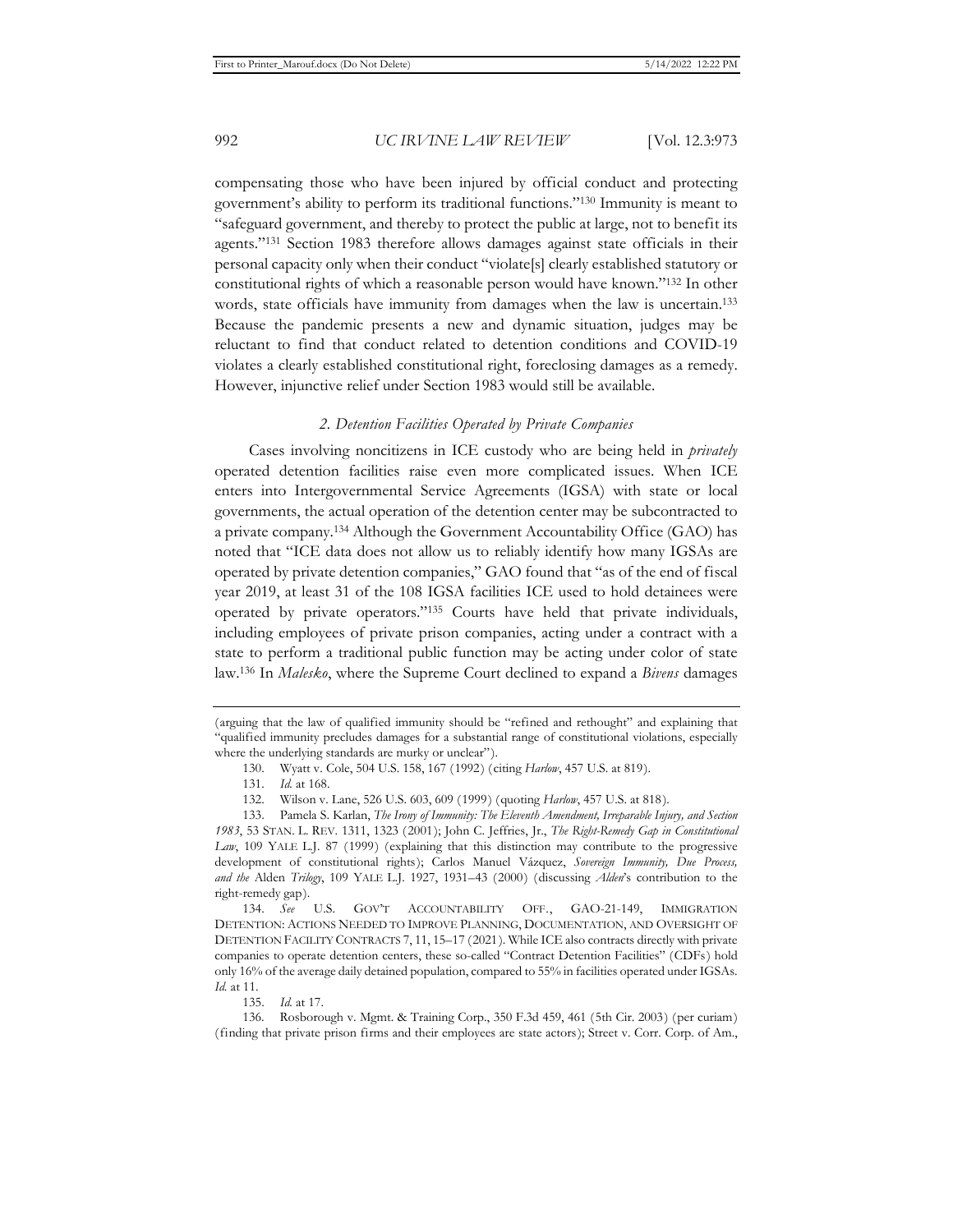action to private correctional companies, it specifically noted that *state* prisoners "already enjoy a right of action against private correctional providers under 42 U.S.C. 1983."137

But there is a significant difference between private operators of state prisons and private operators of federal immigration detention centers, especially if the immigration detention center only holds immigration detainees. As of August 3, 2020, ICE's forty-four dedicated facilities had a total average daily population of 37,332, while the nondedicated facilities had a total average daily population of only 10,696. Consequently, if the private operators of ICE-dedicated facilities are considered to be acting under color of federal law, then seventy-eight percent of immigration detainees will be barred from Section 1983 claims due to the state action requirement.

In several cases involving ICE-dedicated detention facilities, courts have found that the privately operated detention facilities were performing a federal function, not a state function, even though the private company had a contract with the municipality.138 For example, in *Doe v. United States*, the Fifth Circuit considered a case involving eight female immigration detainees who were sexually assaulted while being transported from the Hutto Detention Facility in Texas, which was operated by the Corrections Corporation of America (CCA) pursuant to a contract with the county.139 The court applied a "public function" test to determine if CCA's actions were "fairly attributable to the State."140 The court concluded that CCA was performing a *federal* function in "detaining aliens pending a determination of their immigration status pursuant to ICE specification" and that the county had almost no involvement in the detention center's day-to-day operations.141 Accordingly, the court dismissed the Section 1983 claim against CCA.

Similarly, in another case involving the ICE-dedicated Hutto facility in Texas, the district court found "no dispute that CCA carried out purely federal functions," noting that the "sole purpose" of that facility was to "detain aliens pending a

<sup>102</sup> F.3d 810, 814 (6th Cir. 1996) (same); Palm v. Marr, 174 F. Supp. 2d 484, 487–88 (N.D. Tex. 2001) (same); Giron v. Corr. Corp. of Am., 14 F. Supp. 2d 1245, 1250 (D.N.M. 1998) (holding that a private prison employee was a state actor subject to Section 1983 suit); *cf.* Lugar v. Edmondson Oil Co., 457 U.S. 922, 941–42 (1982) (permitting suit under Section 1983 against private corporations exercising state action).

<sup>137.</sup> Corr. Servs. Corp. v. Malesko, 534 U.S. 61, 71–72 n.5 (2001); *cf.* Richardson v. McKnight, 521 U.S. 399, 413 (1997) (declining to decide whether private prison guards actually acted "under color of law" and were therefore liable under Section 1983).

<sup>138.</sup> *See* Doe v. United States, 831 F.3d 309, 313 (5th Cir. 2016); Doe v. Neveleff, No. A–11–CV–907, 2013 WL 489442, at \*13 (W.D. Tex. Feb. 8, 2013); Guzman-Martinez v. Corr. Corp. of Am., No. CV–11–02390, 2012 WL 5907081, at \*11 (D. Ariz. Nov. 26, 2012); Fabian v. Dunn, No. SA–08–cv–269, 2009 WL 2461207, at \*5 (W.D. Tex. Aug. 6, 2009); Jama v. U.S. Immigr. & Naturalization Servs., 343 F. Supp. 2d 338, 362 (D.N.J. 2004); United States v. Thomas, 240 F.3d 445, 447–48 (5th Cir. 2001).

<sup>139.</sup> *Doe*, 831 F.3d at 313.

<sup>140.</sup> *Id.* at 314–16.

<sup>141.</sup> *Id.* at 316.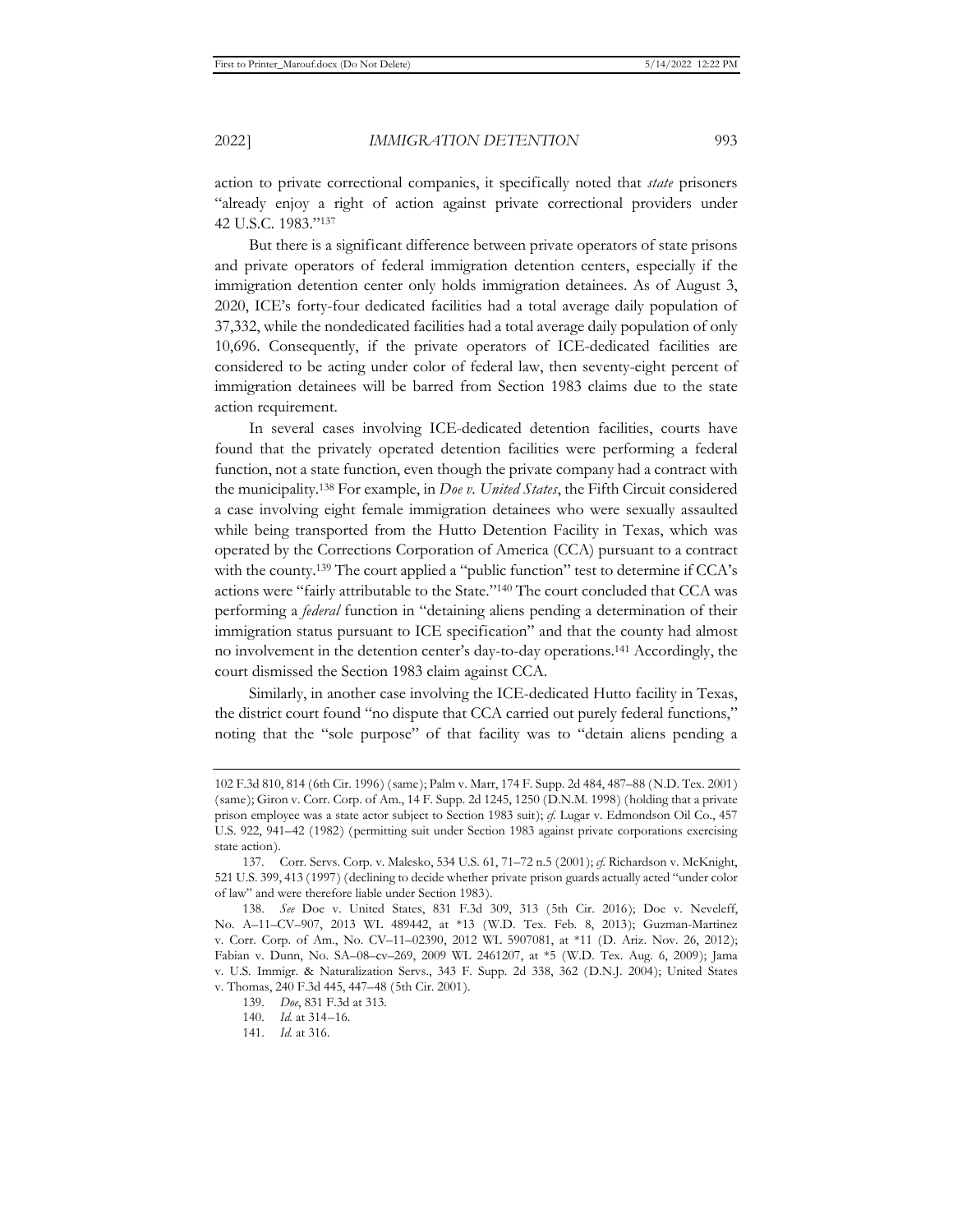determination of their immigration status."142 The court pointed out that "[w]hile maintaining a jail may at times be both a federal and state function, maintaining an immigrant detention facility is a purely federal function," stressing that "[n]either CCA nor Williamson County could run an immigration detention facility without the imprimatur of ICE."143

A district court reached the same conclusion about the Eloy Detention Center, another ICE-dedicated facility operated by CCA pursuant to a contract with the city of Eloy, Arizona. The court reasoned that "[e]ven if the contract between the City and CCA imposed extensive regulation and provided governmental funding, it would be insufficient to establish joint action," since "[t]he contract merely acted as a conduit for transferring regulation and funding from ICE to CCA."144 Other cases have likewise held that the private operators of immigration detention centers are federal actors, since "the power to detain immigrants is derived solely and exclusively from federal authority."145

Immigration detainees have the best chance of establishing state action in cases against the employees of private correctional companies if the facility is not dedicated to ICE, meaning it holds both state prisoners and federal ICE detainees. In a case involving a federal prisoner who was detained at a county jail that held both state and federal prisoners, a court in the Western District of Texas held that a private correctional company, The GEO Group, could be sued under Section 1983.146 The court found that the county had contracted with The GEO Group to perform a function that was "traditionally the exclusive providence of the state—confinement of prisoners—specifically, for the operation of the jail." Although the county also had a contract with the U.S. Marshals Service to house federal prisoners, the court concluded that the federal contract did not change the character of The GEO Group's function. By contrast, when a federal prisoner in a GEO Group-operated Bureau of Prisons facility dedicated exclusively to federal

<sup>142.</sup> *Doe*, 2013 WL 489442, at \*13; *see also* Doe v. Neveleff, No. A-11-CV-907, 2013 WL 12098684 (W.D. Tex. Mar. 12, 2013) (adopting report and recommendation of magistrate judge).

<sup>143.</sup> *Doe*, 2013 WL 489442, at \*14.

<sup>144.</sup> Guzman-Martinez v. Corr. Corp. of Am., No. CV–11–02390, 2012 WL 5907081, at \*11 (D. Ariz. Nov. 26, 2012).

<sup>145.</sup> *See*, *e.g.*, Fabian v. Dunn, No. SA–08–cv–269, 2009 WL 2461207, at \*5 (W.D. Tex. Aug. 6, 2009) (rejecting the argument that the employees of the private company operating the immigration detention center were state actors); Jama v. U.S. Immigr. & Naturalization Serv., 343 F. Supp. 2d 338, 362 (D.N.J. 2004) (holding that the private company's employees "were federal actors because they were employees of a corporation performing governmental functions pursuant to a contract with the INS"); United States v. Thomas, 240 F.3d 445, 447–48 (5th Cir. 2001) (holding that a guard at CCA facility, which contracted with INS to hold immigration detainees, was a "person acting for or on behalf of the United States" because he performed same duties and had same responsibilities as a federal corrections officer employed at a federal prison facility).

<sup>146.</sup> Alvarez v. Geo Group, Inc., No. SA-09-CV-0299, 2010 WL 743752, at \*2 (W.D. Tex. Mar. 1, 2020).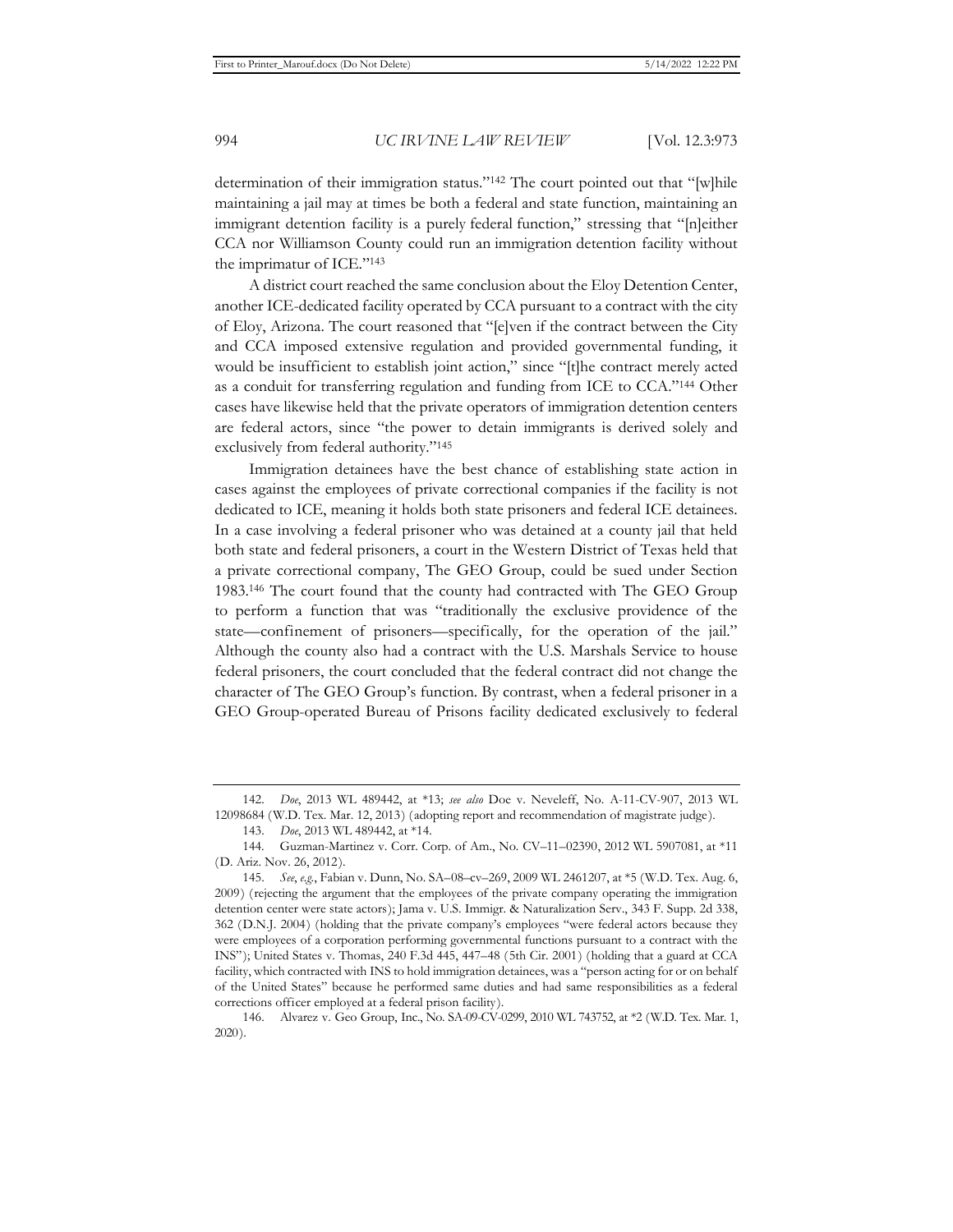prisoners filed a lawsuit under Section 1983, a court in the Western District of Texas found no state action.147

In short, for the twenty-two percent of immigration detainees in non-dedicated facilities that are privately operated, there may be some chance of satisfying Section 1983's state action requirement. However, for the remaining seventy-eight percent in privately operated ICE-dedicated facilities, the mere existence of a contract with the local government would not be enough to show state action and liability under Section 1983 would be foreclosed. Thus, even though the employees of private correctional companies do not enjoy qualified immunity,148 they will nevertheless be protected from liability under Section 1983 for constitutional violations in ICE-dedicated facilities because their actions would not be "under color of state law."

#### *B. Bivens Actions*

Given the challenge in showing state action under Section 1983, it would seem logical to bring a *Bivens* action. In *Bivens*, the Supreme Court recognized an implied right of action to compensate a plaintiff whose constitutional rights were violated by *federal agents*, creating a federal counterpart to Section 1983.149 However, this avenue is also obstructed for numerous reasons. To begin with, the Supreme Court has declined to extend *Bivens* to a *federal agency*, emphasizing that "the purpose of *Bivens* is to deter the officer," not the agency.150 Additionally, the Court has declined to extend *Bivens* to private corporations or their employees involved in operating federal prisons or programs that contract with the Bureau of Prisons.151

<sup>147.</sup> *See generally* Barnett v. Geo Group, Inc., No. 1:15-CV-224, 2017 WL 3896363 (N.D. Tex. Aug. 10, 2017).

<sup>148.</sup> Richardson v. McKnight, 521 U.S. 399, 409–13 (1997) (holding that "private prison guards, unlike those who work directly for the government, do not enjoy immunity from suit in a Section 1983 case"). A separate question is whether private health care professionals who provide medical care to incarcerated individuals are entitled to qualified immunity under Section 1983. The Supreme Court has not directly addressed that issue, but it has found that a private attorney retained by a city was entitled to qualified immunity. *See* Filarsky v. Delia, 566 U.S. 377, 393–94 (2012). In the context of private health care providers in prisons, however, several appellate courts have found no qualified immunity under Section 1983. *See, e.g.*, Estate of Clark v. Walker, 865 F.3d 544 (7th Cir. 2017); McCullum v. Tepe, 693 F.3d 696 (6th Cir. 2012); Halvorsen v. Baird, 146 F.3d 680 (9th Cir. 1998); *see also* Spencer Bruck, Note, *The Impact of Constitutional Liability and Private Contracting on Health Care Services for Immigrants in Civil Detention*, 25 GEO. IMMIGR. L.J. 487, 499–503 (2011) (arguing that immigration detainees can bring Section 1983 claims against private medical providers). *But see* Leeks v. Cunningham, 997 F.2d 1330, 1336 (11th Cir. 1993) (per curiam) (holding that a private physician under contract to provide medical services to a county jail was entitled to qualified immunity in a case predating *Richardson* ).

<sup>149.</sup> Bivens v. Six Unknown Named Agents of Fed. Bureau of Narcotics, 403 U.S. 388, 389 (1971) (creating an implied right of action for an injured plaintiff to sue federal officers for a violation of the Fourth Amendment).

<sup>150.</sup> Fed. Deposit Ins. Corp. v. Meyer, 510 U.S. 471, 485 (1994).

<sup>151.</sup> Corr. Servs. Corp. v. Malesko, 534 U.S. 61, 71–74 (2001) (declining to extend *Bivens* to a private company that had a contract with the BOP to operate a halfway house for federal prisoners);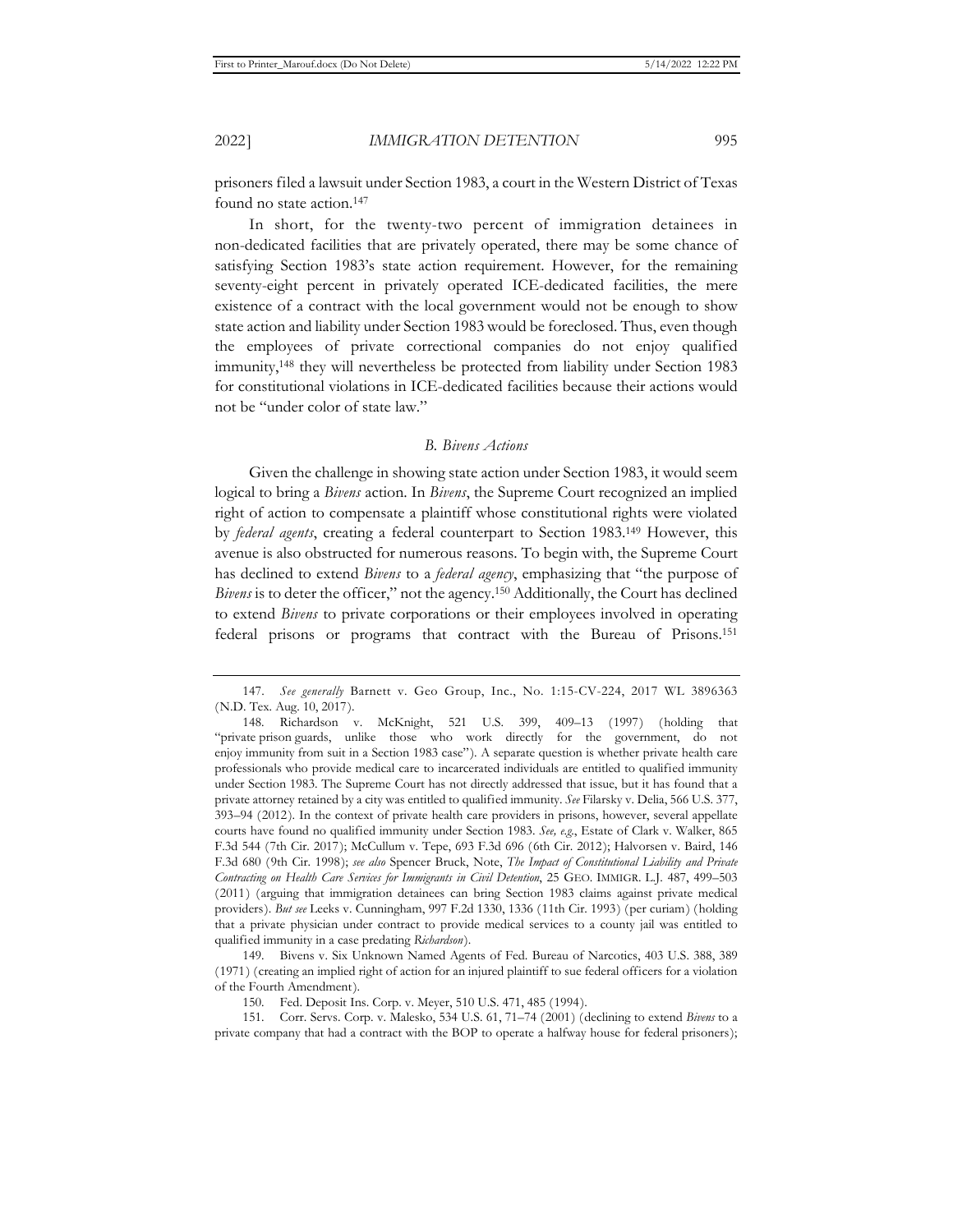Consequently, ICE as an agency cannot be sued under a *Bivens* action. Nor can any of the private companies that operate immigration detention centers or their employees be sued under *Bivens*. 152 This leaves only individual ICE officers or possibly state or local officers who are found to be acting under color of federal law as potential defendants in a *Bivens* action.

The greatest impediment to a *Bivens* claim, however, is that the Supreme Court has applied *Bivens* narrowly to only a few contexts.153 The *Bivens* case itself involved a Fourth Amendment claim based on unreasonable search and seizure by the Federal Bureau of Narcotics.154 Subsequently, in *Davis,* the Court recognized a Fifth Amendment equal protection claim based on gender discrimination in employment.155 The following year, in *Carlson*, the Court recognized an Eighth Amendment claim based on federal officials' failure to provide a prisoner with adequate medical care.156 Since *Carlson*, the Supreme Court has declined to extend *Bivens* ten times, most recently in *Abbasi* and *Hernandez*. 157

*Abbasi* clarified the *Bivens* analysis by setting forth a two-step framework.158 First, the court must determine if the claim arises in a "new *Bivens* context," which requires determining if "the case is different in a meaningful way from previous *Bivens* cases."159 Even a minor extension is considered an extension of *Bivens*. 160 A different constitutional right, a different statutory regime, or different defendants can all render a context meaningfully different than prior cases.161 If the claim arises in a new context, the second step in the *Bivens* analysis is for the court to determine if there are any alternative remedies or "special factors" counseling hesitation in extending *Bivens* to the new context.162

The inquiry regarding "special factors" asks whether "there are sound reasons to think Congress might doubt the efficacy or necessity of a damages remedy."163 The focus is on separation-of-powers concerns, as the court must decide "whether

Minneci v. Pollard, 565 U.S. 118, 131 (2012) (declining to extend *Bivens* to the employees of a private correctional company).

<sup>152.</sup> *See Malesko*, 534 U.S. at 71–74; *Minneci*, 565 U.S. at 131.

<sup>153.</sup> *See generally* Davis v. Passman, 442 U.S. 228 (1979); Carlson v. Green, 446 U.S. 14 (1980).

<sup>154.</sup> *Bivens*, 403 U.S. at 389–92.

<sup>155.</sup> *See generally Davis*, 442 U.S. 228 (holding that the Fifth Amendment provided a damages remedy for a claim of gender discrimination).

<sup>156.</sup> *See generally Green*, 446 U.S. 14 (allowing a prisoner's estate to pursue an Eighth Amendment claim that federal officials failed to provide adequate medical care, resulting in the prisoner's death).

<sup>157.</sup> Hernandez v. Mesa, 140 S. Ct. 735, 743–50 (2020); Ziglar v. Abbasi, 137 S. Ct. 1843, 1857 (2017) (collecting the eight additional cases).

<sup>158.</sup> *Abbasi*, 137 S. Ct. 1843.

<sup>159.</sup> *Id.* at 1864.

<sup>160.</sup> *Id.*

<sup>161.</sup> *Id.* at 1864–65; *see also* Leading Case, Bivens *Actions––*Ziglar v. Abbasi, 131 HARV.L.REV. 313, 318 (2017) ("The new context inquiry is quite exacting . . . .").

<sup>162.</sup> Bivens v. Six Unknown Named Agents of Fed. Bureau of Narcotics, 403 U.S. 388, 396 (1971); *Abbasi*, 137 S. Ct. at 1857–60.

<sup>163.</sup> *Abbasi*, 137 S. Ct. at 1858.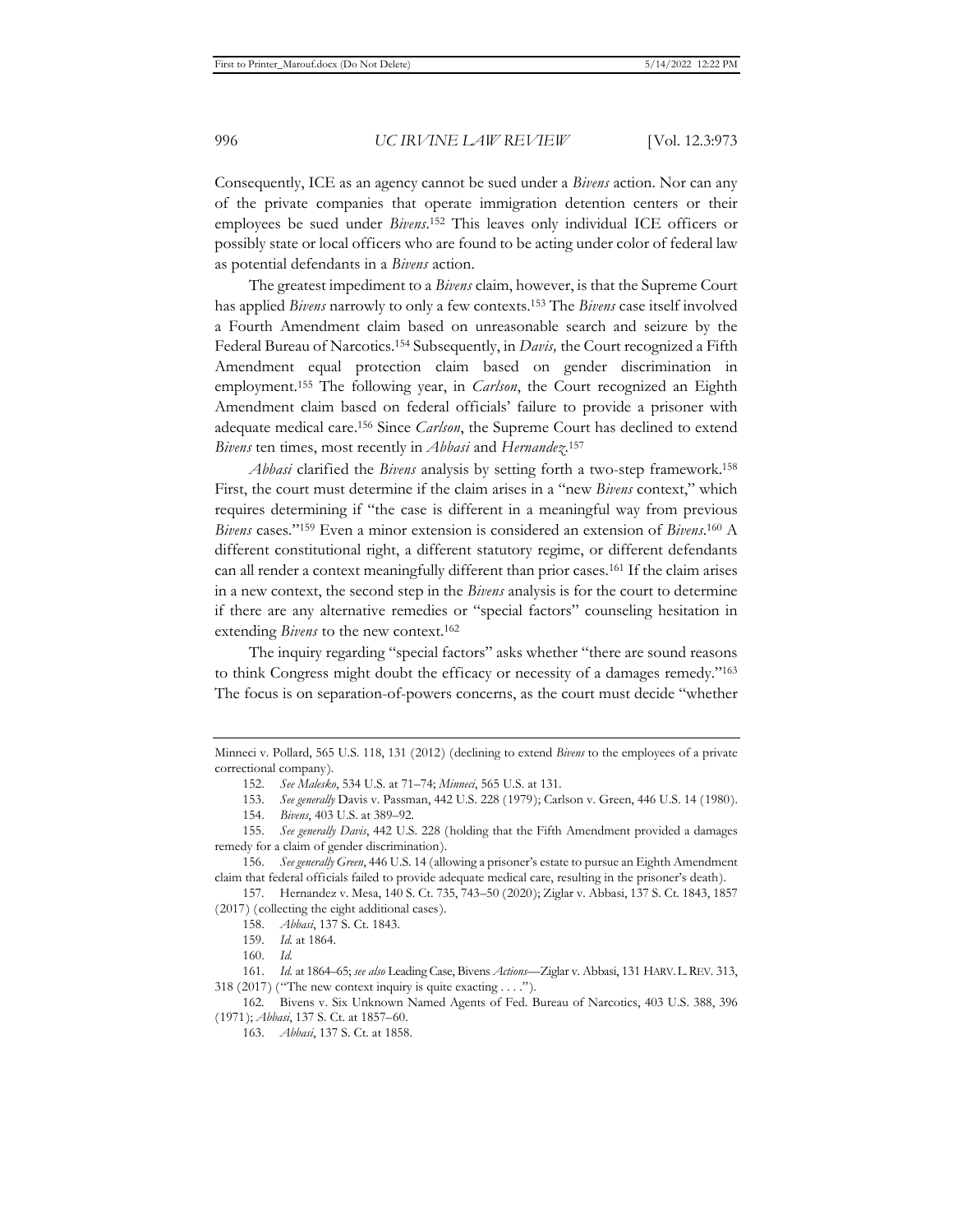the Judiciary is well suited, absent congressional action or inaction, to consider and weigh the costs and benefits of allowing a damages action to proceed."164 The Court has repeatedly stressed that "expanding the *Bivens* remedy is now a 'disfavored' judicial activity."165 With respect to alternative remedies, the Court held in *Carlson*  that the FTCA was not an adequate alternative remedy to *Bivens,* but in *Malesko* and *Minneci*, it deemed state tort law remedies to be adequate alternatives. Both steps of the *Bivens* analysis therefore present obstacles for noncitizens challenging the conditions of immigration detention.

## *1. New Context*

The plaintiffs in *Abbasi* were noncitizens detained after the 9/11 attacks pending a determination of whether they had connections to terrorism.166 They argued that the detention policy implemented by federal officials violated their Fifth Amendment due process and equal protection rights by keeping them in restrictive conditions of confinement based on their race, religion, ethnicity, or national origin.167 The Court also noted that although the harsh detention conditions at issue were "as compelling as those at issue in Carlson," the case presented a new context because "Carlson was predicated on the Eighth Amendment and this claim is predicated on the Fifth."168 Additionally, the Court found a new context because, unlike prior *Bivens* cases, *Abbasi* involved a challenge to "high level executive policy."169

The Supreme Court again declined to extend a *Bivens* damages remedy in *Hernandez v. Mesa*, which involved a cross-border shooting that gave rise to Fourth and Fifth Amendment excessive force challenges.170 There, the Court stressed that "[a] claim may arise in a new context even if it is based on the same constitutional provision as a claim in a case in which a damages remedy was previously recognized."171 Cases involving a "new category of defendants" are also considered an extension.172 The Court found that the cross-border shooting of a Mexican boy by a Customs and Border Protection (CBP) officer was a "glaringly obvious" new context, even though it involved Fourth and Fifth Amendment claims like the *Bivens*  case itself.173

Since *Abbasi,* almost all of the cases that were found to arise in the same context as prior *Bivens* cases involve a context that is *identical* to one of the Supreme

<sup>164.</sup> *Id.*

<sup>165.</sup> *Id.* at 1857.

<sup>166.</sup> *Id.* at 1851–52.

<sup>167.</sup> *Id.* at 1853, 1858.

<sup>168.</sup> *Id.* at 1864.

<sup>169.</sup> *Id.* at 1860.

<sup>170.</sup> Hernandez v. Mesa, 140 S. Ct. 735, 743 (2020).

<sup>171.</sup> *Id.*

<sup>172.</sup> *Id.* (quoting Corr. Servs. Corp. v. Malesko, 534 U.S. 61, 68 (2001)).

<sup>173.</sup> *Id.* at 743–44.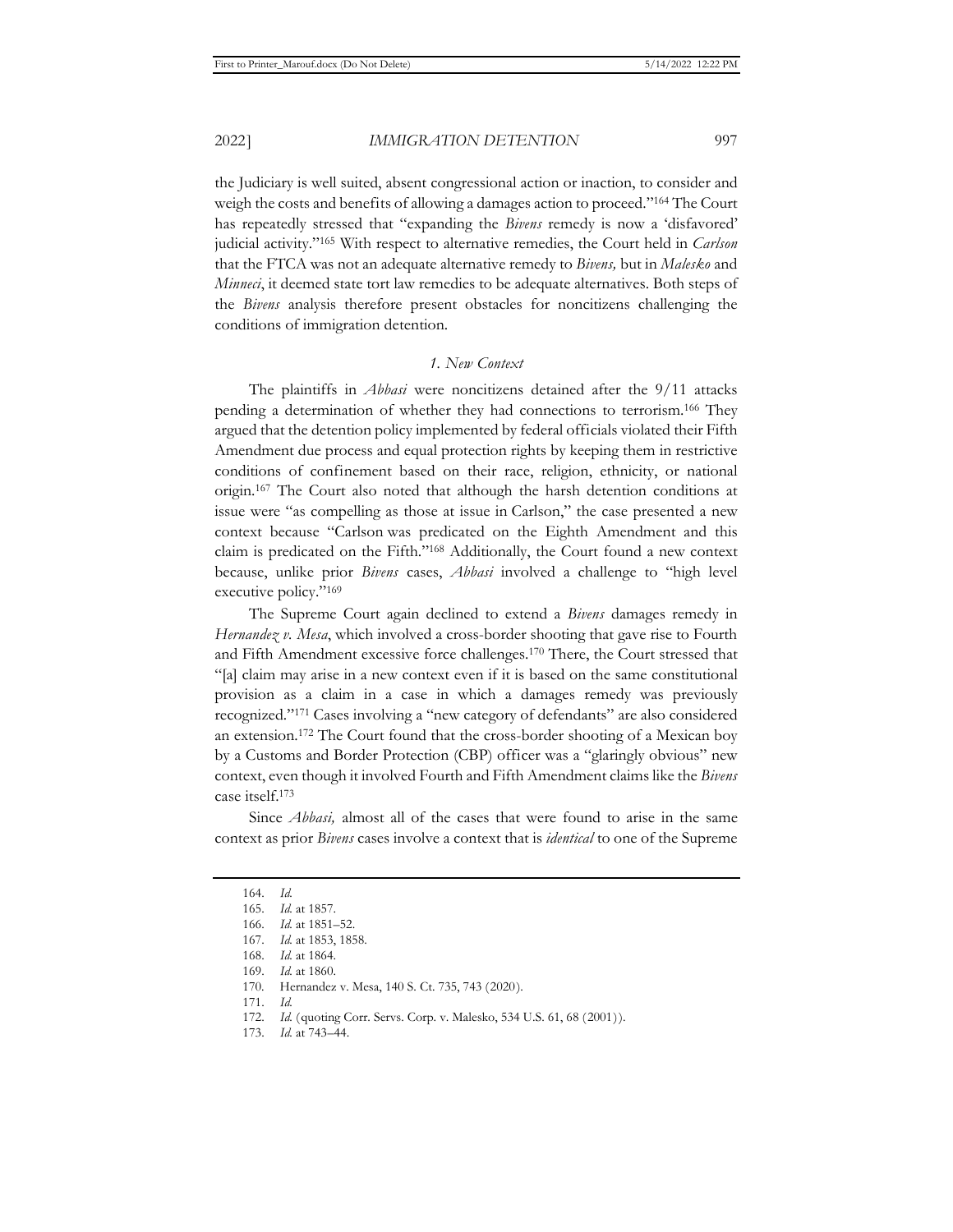Court precedents.174 Courts examining *Bivens* claims in cases involving the due process rights of noncitizens in immigration detention have generally found that this is a new context.175 Noncitizen plaintiffs have argued that *Davis* and *Carlson* together establish a *Bivens* remedy in this context, but courts have rejected that argument, since neither of those cases "dealt with the rights of noncitizens in immigration detention."176 One court noted that this question was not even a "close call."177

Several circuit courts178 and various district courts179 have found that *Bivens* claims against immigration officials present a new context.180 In *Tun-Cos*, for example, the Fourth Circuit reasoned that the case presented a new *Biven*s context because the ICE officers were a new category of defendants not previously recognized in *Bivens* claims, they were enforcing immigration laws rather than criminal laws, and the plaintiffs' Fifth Amendment claims had "no analogue" in the Supreme Court's prior *Bivens* precedents, since *Davis* involved an equal protection challenge in the employment context.181

Given these precedents, a challenge to immigration detentions related to the COVID-19 pandemic would almost certainly be considered a new context. To the extent the challenge involved immigration detention *policies,* it would be foreclosed by *Abbasi*. Like *Hernandez*, the claim would also be against a new category of federal officers, ICE agents. Even if the claim were based on the Fifth Amendment Due Process Clause like prior *Bivens* precedents, *Hernandez* made it clear that this would not be enough to make it the same context. Because a pandemic-related constitutional claim by someone in immigration detention would present a new context, courts would need to turn to the second step in the analysis.

<sup>174.</sup> Ojo v. United States, 364 F. Supp. 3d 163, 173 (E.D.N.Y. 2019) (noting that the court was aware of only one *non-identical* Bivens claim that was found to arise in the same context).

<sup>175.</sup> *See, e.g.*, K.O. v. U.S. Immigr. & Customs Enf't, 468 F. Supp. 3d 350, 364–65 (D.D.C. 2020), *appeal docketed sub nom.* K.O. v. Sessions, No. 20-5255 (D.C. Cir. filed Aug. 26, 2020).

<sup>176.</sup> *Id.* at 364.

<sup>177.</sup> *Id.* at 365.

<sup>178.</sup> *See, e.g.*, Tun-Cos v. Perrotte, 922 F.3d 514, 525–28 (4th Cir. 2019); Rroku v. Cole, 726 F. App'x 201, 206 (5th Cir. 2018) (per curiam); Alvarez v. U.S. Immigr. & Customs Enf't, 818 F.3d 1194, 1206 (11th Cir. 2016); Mirmehdi v. United States, 689 F.3d 975, 981 (9th Cir. 2012).

<sup>179.</sup> *See, e.g.*, Elhady v. Pew, 370 F. Supp. 3d 757, 768 (E.D. Mich. 2019) (finding that a Fifth Amendment claim to be free from non-punitive conditions and abuse by CBP officers was a new context under *Bivens*, but that special factors did not exist counseling hesitation); *cf.* Linlor v. Polson, 263 F. Supp. 3d 613, 620 (E.D. Va. 2017) (finding a new *Bivens* context where the right at issue was a Fourth Amendment violation by a TSA officer); Cuevas v. United States, No. 16-cv-00299, 2018 WL 1399910, at \*4 (D. Colo. Mar. 19, 2018) (finding a new *Bivens* context where the right at issue was a non-medical Eighth Amendment claim).

<sup>180.</sup> Peña Arita v. United States, 470 F. Supp. 3d 663, 694–96 (S.D. Tex. 2020).

<sup>181.</sup> *Tun-Cos*, 922 F.3d at 525 (citing Davis v. Passman, 442 U.S. 228, 230–31 (1979)); *see also*  Medina v. Danaher, 445 F. Supp. 3d 1367, 1371 (D. Colo. 2020) (following the reasoning in *Tun-Cos*).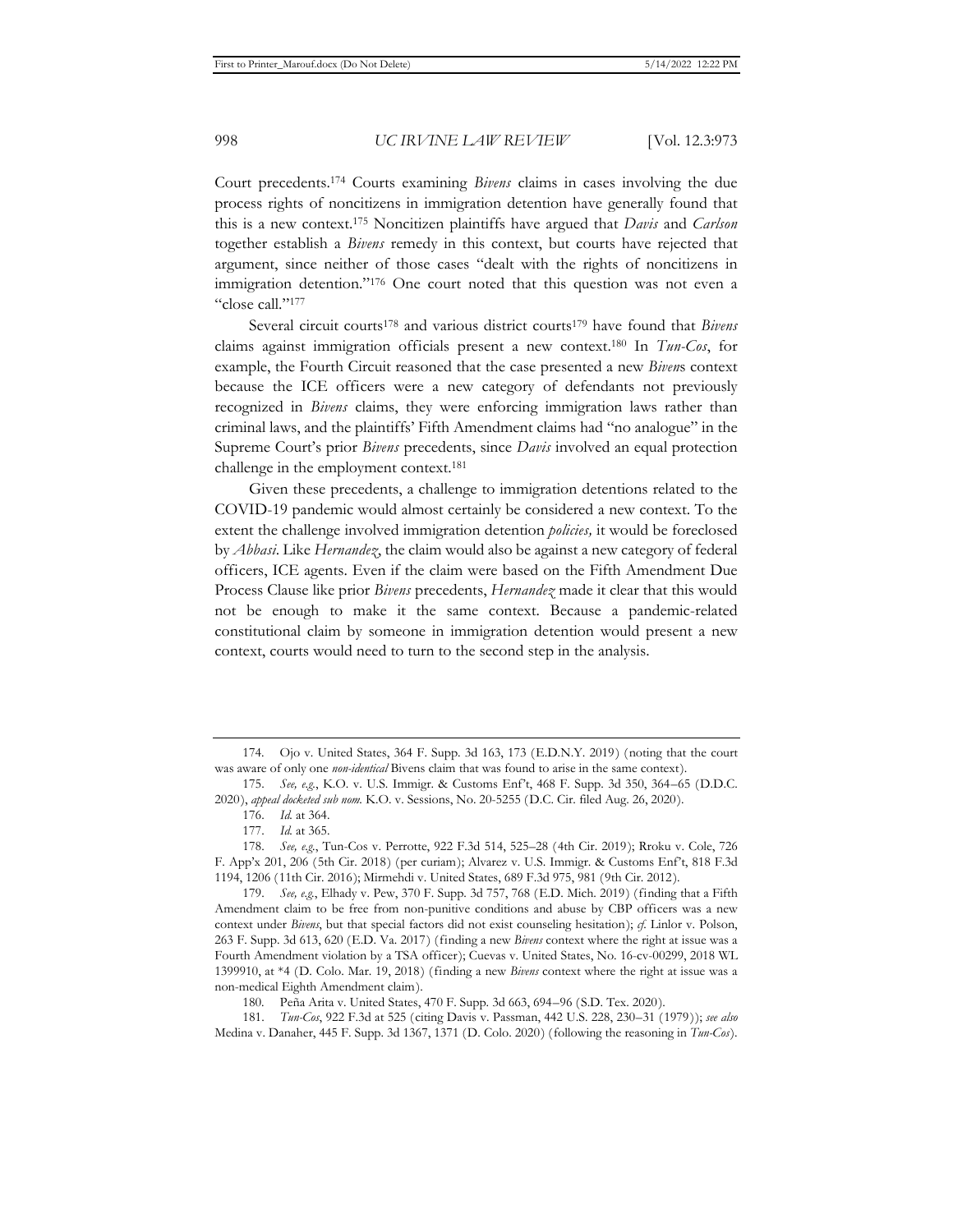#### *2. Special Factors and Alternative Remedies*

Under the second step in the *Bivens* framework, a court must ask whether any alternative remedy is available and if there are any "special factors" that counsel hesitation.182 In cases touching on immigration, courts have generally found the existence of special factors based on sensitive issues of national security, diplomacy, and foreign policy, as well as separation-of-powers concerns related to Congress's comprehensive legislation in the area of immigration.183

Even before *Abbasi* and *Hernandez*, several circuits refused to recognize *Bivens*  actions in the immigration enforcement context based on the existence of "special factors."184 In *Mirmehdi,* the Ninth Circuit concluded that "[t]he complexity and comprehensiveness of the existing remedial system" and the tendency of immigration issues to affect national security are special factors counseling hesitation.185 Similarly, in *Alvarez*, the Eleventh Circuit described "the breadth and detail of the Immigration and Nationality Act" and "the importance of demonstrating due respect for the Constitution's separation of powers" as special factors counseling hesitation.186 And in *Tun-Cos*, the Fourth Circuit reasoned that "immigration enforcement . . . has the natural tendency to affect diplomacy, foreign policy, and the security of the nation, which . . . counsel hesitation in extending *Bivens*."187

Similarly, in *Maria S.*, the Fifth Circuit found that "judicial meddling in immigration matters is particularly violative of separation-of-powers principles."188 There, the Fifth Circuit noted that "[d]espite its repeated and careful attention to immigration matters, Congress has declined to authorize damage remedies against individual agents involved in civil immigration enforcement."189 The court found that "the institutional silence speaks volumes and counsels strongly against judicial usurpation of the legislative function."<sup>190</sup>

186. *Alvarez*, 818 F.3d at 1210.

<sup>182.</sup> Bivens v. Six Unknown Named Agents of Fed. Bureau of Narcotics, 403 U.S. 388, 396 (1971); Ziglar v. Abbasi, 137 S. Ct. 1843, 1857–60 (2017).

<sup>183.</sup> *Abbasi*, 137 S. Ct. at 1861.

<sup>184.</sup> *See* Mirmehdi v. United States, 689 F.3d 975, 982 (9th Cir. 2012); Alvarez v. U.S. Immigr. & Customs Enf't, 818 F.3d 1194, 1210 (11th Cir. 2016); Tun-Cos v. Perrotte, 922 F.3d 514, 525–28 (4th Cir. 2019); Maria S. *ex rel.* E.H.F. v. Garza, 912 F.3d 778, 784 (5th Cir. 2019).

<sup>185.</sup> *Mirmehdi*, 689 F.3d at 982. *But cf.* Lanuza v. Love, 899 F.3d 1019, 1027, 1032 (9th Cir. 2018) (holding that special factors did not preclude a *Bivens* remedy for "an individual attorney's violation of [plaintiff's] due process rights in a routine immigration proceeding" by submitting false evidence because "[j]udges are particularly well-equipped to weigh the costs of constitutional violations that threaten the credibility of our judicial system").

<sup>187.</sup> Tun-Cos v. Perrotte, 922 F.3d 514, 525 (4th Cir. 2019) (quoting *Mirmehdi*, 689 F.3d at 983).

<sup>188.</sup> *Maria S.*, 912 F.3d at 784.

<sup>189.</sup> *Id.* (quoting De La Paz v. Coy, 786 F.3d 367, 377 (5th Cir. 2015)).

<sup>190.</sup> *Id.* District court decisions in other circuits reflect similar reasoning. For example, in *El Badrawi*, the District Court in Connecticut held that special factors prohibited a *Bivens* claim by a noncitizen against ICE agents who arrested him on suspected immigration violations, as the case would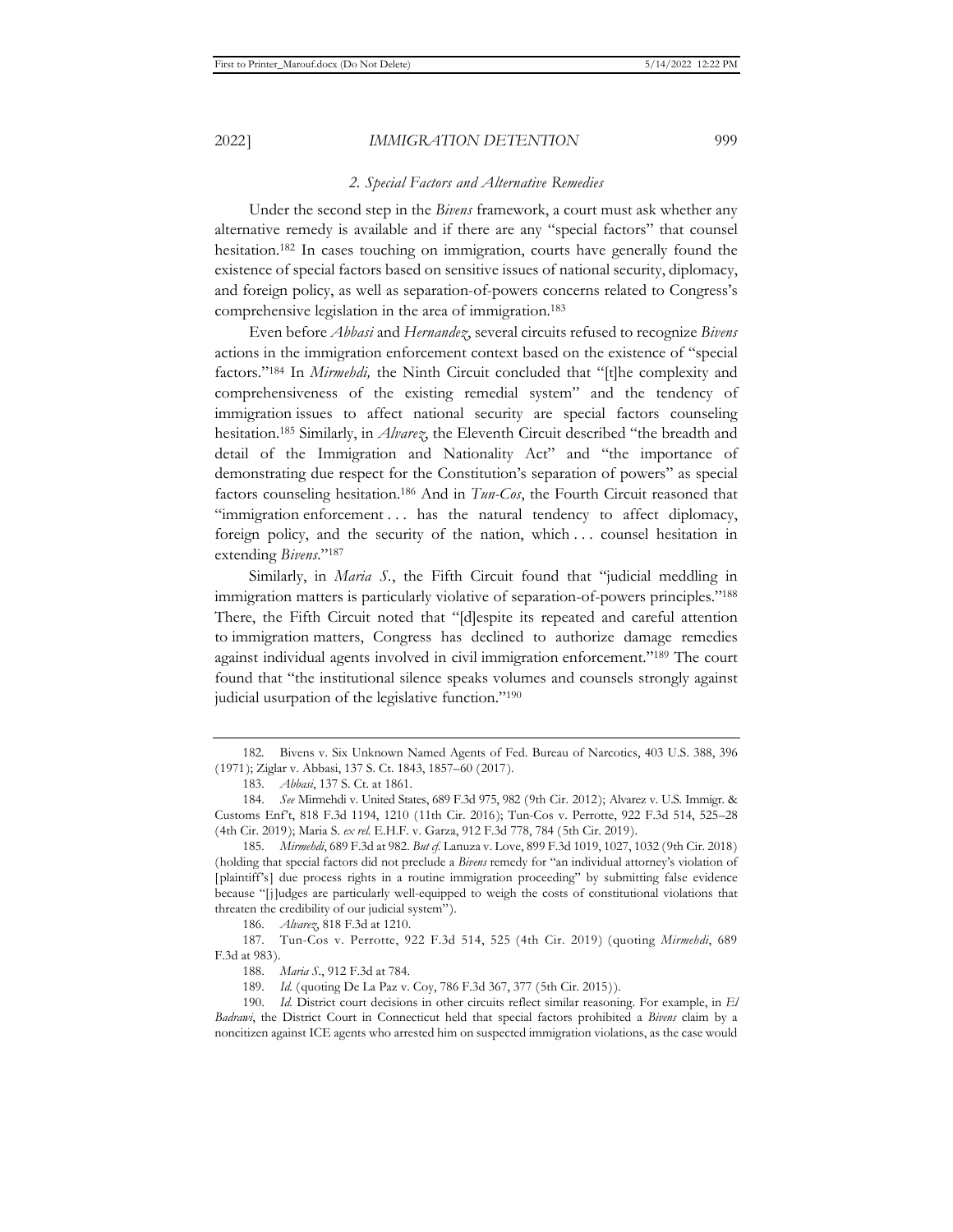Post *Abbasi*, the arguments against extending *Bivens* are even stronger. *Abbasi*  stressed that *Bivens* suits are inappropriate to challenge executive branch policies and specifically declined to extend *Bivens* to detention policy challenges, expressing concern about the sensitive discovery that would be involved in this type of action.191 The Court explained that *Bivens* claims are intended to be "brought against the individual official for his or her own acts, not the acts of others."192

Because the COVID-19-related immigration detention challenges generally pertain to ICE policies, not the conduct of individual officials, it is highly unlikely that courts will extend a *Bivens* remedy to this context. As in *Abbasi,* adjudicating a *Bivens* claim in this context may require courts "to interfere in an intrusive way with sensitive functions of the Executive Branch."193 In *Lanuza*, where the Ninth Circuit extended a *Bivens* claim related to an "individual attorney's violation of [plaintiff's] due process rights in a routine immigration proceeding" by submitting false evidence, the court stressed the difference between a challenge to the acts of an individual officer and one that ultimately seeks to alter a policy.194

Additionally, the Court in *Abbasi* found it relevant to consider whether Congress has given "frequent and intense" attention to the statutory regime at issue.195 The fact that Congress has enacted extensive immigration legislation without providing for a damages remedy will likely weigh against extending *Bivens* to this context.<sup>196</sup> However, as one district court noted, "although the INA contains a comprehensive scheme governing the appeal of removal proceedings and the Attorney General's discretionary decisions, it does not provide a remedial scheme for violations committed by immigration officials outside of removal proceedings."197

Immigration detention also involves discretionary decisions by officials within the executive branch, including ICE officers and immigration judges who make

intrude on the executive's authority to make determinations relating to national security and affect the government's relationship with foreign powers. El Badrawi v. U.S. Dep't of Homeland Sec., 579 F. Supp. 2d 249, 264 (D. Conn. 2008).

<sup>191.</sup> Ziglar v. Abbasi, 137 S. Ct. 1843, 1860 (2017); *see also* Corr. Servs. Corp. v. Malesko, 534 U.S. 61, 74 (2001) (explaining that the Court has "never considered [*Bivens*] a proper vehicle for altering an entity's policy," whereas "injunctive relief has long been recognized as the proper means for preventing entities from acting unconstitutionally").

<sup>192.</sup> *Abbasi*, 137 S. Ct. at 1860.

<sup>193.</sup> *Id.* at 1860–61.

<sup>194.</sup> Lanuza v. Love, 899 F.3d 1019,1027–29 (9th Cir. 2018); *see also* Jacobs v. Alam, 915 F.3d 1028, 1038 (6th Cir. 2019) (distinguishing between an "overarching challenge[] to federal policy," and a "claim[] against . . . individual officers for their alleged 'overreach'" (quoting *Abbasi*, 137 S. Ct. at 1862)); Rroku v. Cole, 726 Fed. Appx. 201, 206 (5th Cir. 2018) (per curiam) (holding that special factors existed because changing immigration detention policy is the role of the legislative branch).

<sup>195.</sup> *Abbasi*, 137 S. Ct. at 1862.

<sup>196.</sup> *See* Maria S. *ex rel.* E.H.F. v. Garza, 912 F.3d 778, 784 (5th Cir. 2019).

<sup>197.</sup> Diaz-Bernal v. Myers, 758 F. Supp. 2d 106, 128 (D. Conn. 2010) (finding no special factors).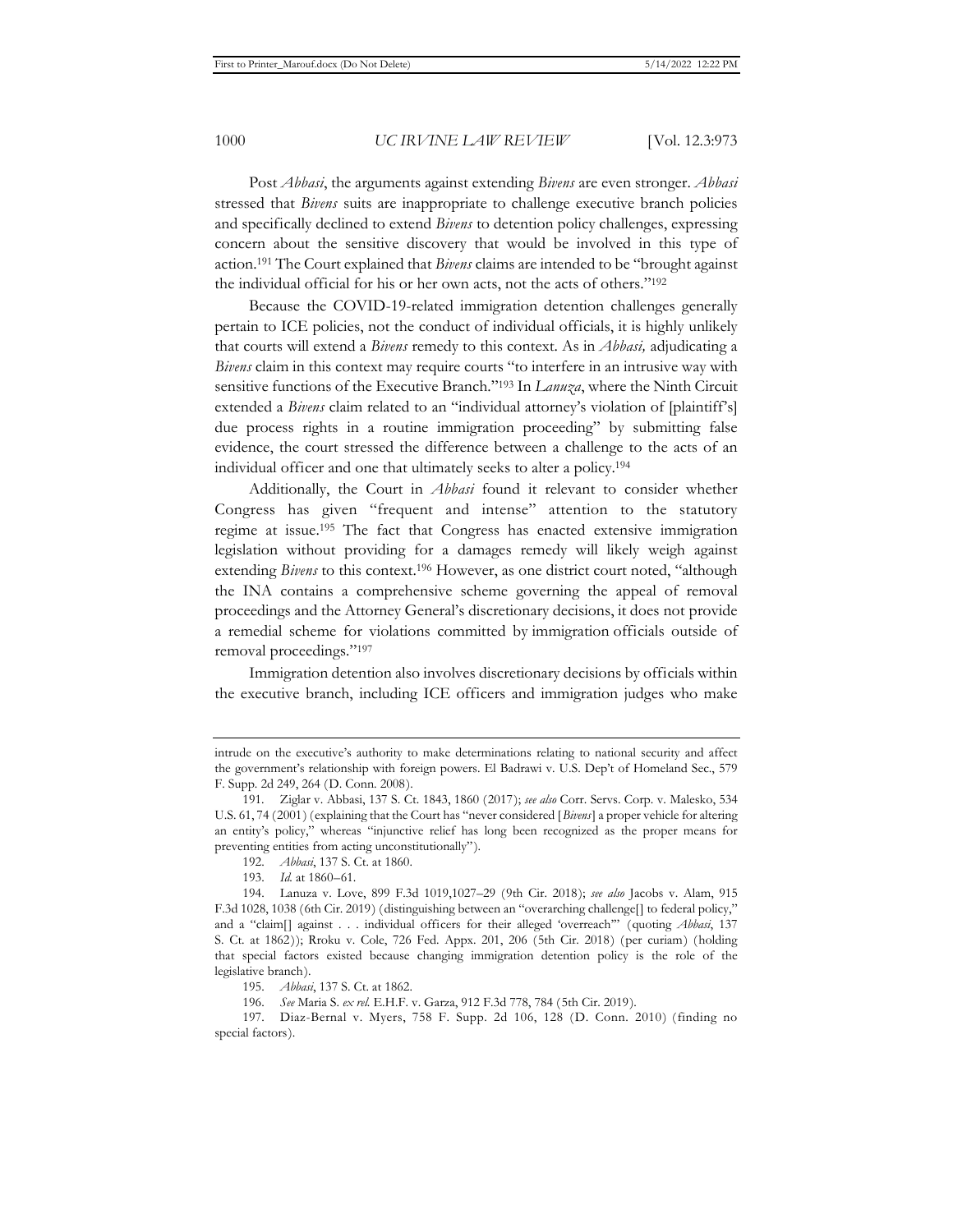bond determinations.198 This context therefore raises separation-of-powers concerns related to immigration policy and enforcement similar to *Abbasi* and Hernandez.<sup>199</sup> Courts may also decide that immigration detention policies "implicate[] an element of national security," which was part of the Court's reasoning in *Hernandez*. 200 However, the court in *Hernandez* connected national security concerns to "the conduct of agents positioned at the border," not individuals detained within the United States.201

A final consideration in the *Bivens* analysis is whether any alternative remedy is available. In *Rroku*, an unpublished case that was brought pro se, the Fifth Circuit refused to extend a *Bivens* cause of action to a detained noncitizen who sued the ICE Field Office Director and the warden of the LaSalle Detention Facility in Louisiana where he had been detained for 513 days under harsh and dangerous conditions.202 There, the court found that the petitioner could seek an alternative remedy through a state tort law claim.203 In *Maria S.,* where a grandmother sued a CBP agent for coercing her granddaughter into signing a voluntary removal form, which resulted in her death in Mexico, the Fifth Circuit concluded that alternative remedies are available under the Immigration and Nationality Act, since noncitizens can apply for asylum, challenge the constitutionality of their removal proceedings, or seek a stay of removal.204

Overall, the two-part *Bivens* framework presents enormous obstacles for a claim involving constitutional violations related to immigration detention conditions and policies during the pandemic. And even if a case were to survive this two-step inquiry, the doctrine of qualified immunity would likely foreclose relief.

<sup>198.</sup> *Cf.* Turner v. Safley, 482 U.S. 78, 84–85 (1987) (describing "[r]unning a prison" as "an inordinately difficult undertaking that requires expertise, planning, and the commitment of resources, all of which are peculiarly within the province of the legislative and executive branches of government").

<sup>199.</sup> *See Maria S*., 912 F.3d at 784; Tun-Cos v. Perrotte, 922 F.3d 514, 526 (4th Cir. 2019); Medina v. Danaher, 445 F. Supp. 3d 1367, 1367*–*70 (D. Colo. 2020). *But see* Lanuza v. Love, 899 F.3d 1019, 1030–31 (9th Cir. 2018) (holding that the mere fact that the INA lacks an internal damages remedy does not counsel hesitation when finding an implied *Bivens* remedy against an ICE employee); Prado v. Perez, 451 F. Supp. 3d 306, 316 (S.D.N.Y. 2020) ("There are no material differences between the work of immigration enforcement and the work of criminal law enforcement that would counsel against the implication of a *Bivens* remedy here.").

<sup>200.</sup> Hernandez v. Mesa, 140 S. Ct. 735, 746 (2020).

<sup>201.</sup> *Id.* ("[T]he conduct of agents positioned at the border has a clear and strong connection to national security, as the Fifth Circuit understood.").

<sup>202.</sup> Rroku v. Cole, 726 F. App'x 201, 202 (5th Cir. 2018) (per curiam).

<sup>203.</sup> *Id.* at 206.

<sup>204.</sup> *Maria S*., 912 F.3d at 784.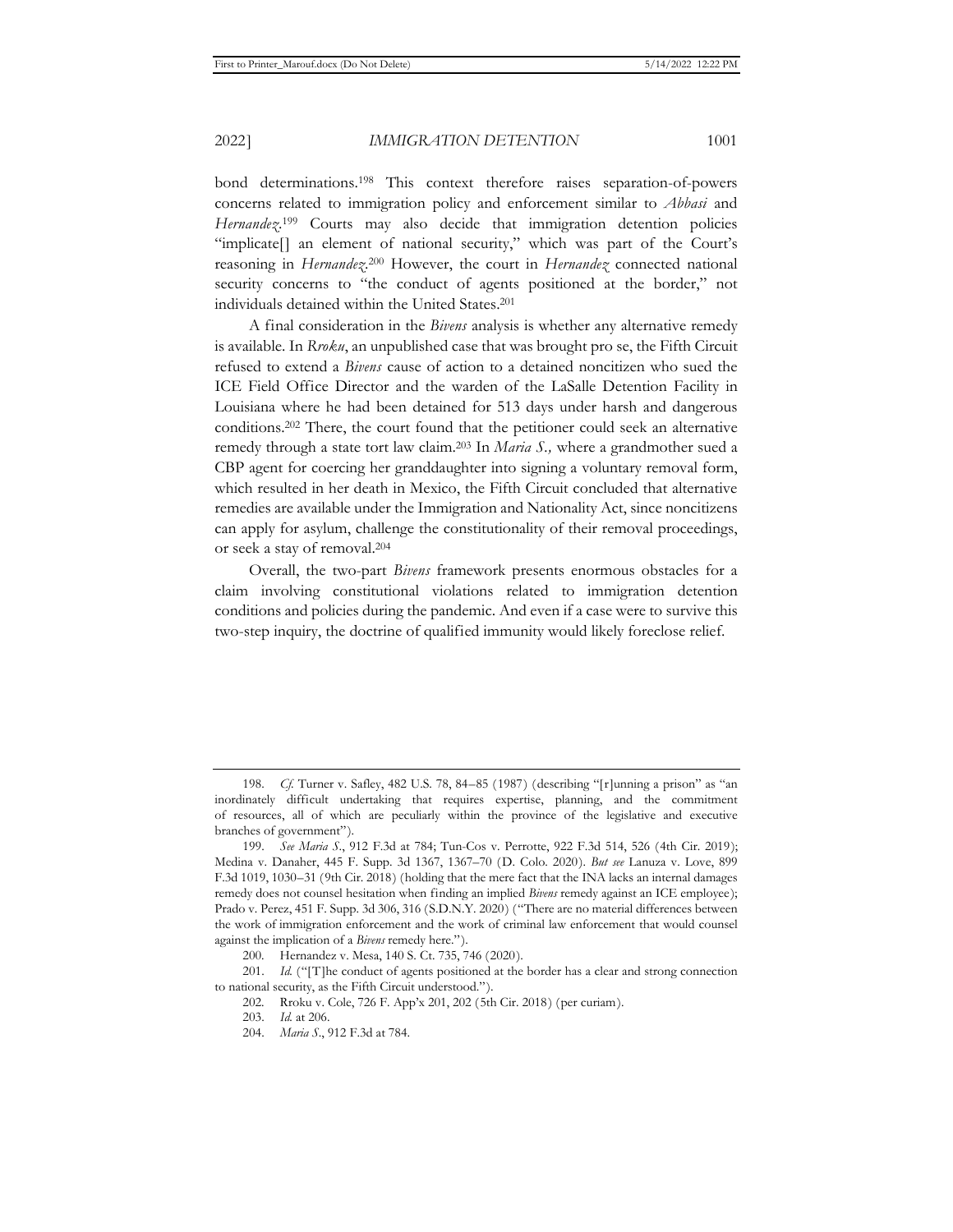## *3. Immunity*

The main defense that federal officials raise to *Bivens* claims is qualified immunity.205 As noted above, qualified immunity requires the plaintiff to show that the constitutional right in question is "clearly established" for the federal official to be liable for damages.206 The "dispositive inquiry in determining whether a right is clearly established is whether it would be clear to a reasonable officer that his conduct was unlawful in the situation he confronted."207 In *Hernandez*, the Court stressed that this analysis is "limited to 'the facts that were knowable to the defendant officers' at time they engaged in the conduct in question," so "[f]acts an officer learns after the incident ends—whether those facts would support granting immunity or denying it—are not relevant."208 Given the dynamic nature of the pandemic and evolving guidance from CDC and ICE, courts may well find that how federal officers responded did not violate a clearly established constitutional right, especially towards the beginning of the pandemic when their knowledge of COVID-19 was more limited.

Qualified immunity is not only a substantive issue to overcome, but it also creates an "immense procedural hurdle" because the Supreme Court has allowed interlocutory appeals of the immunity determination.209 During the interlocutory appeal, federal defendants can also raise the additional issue of whether a *Bivens*  action exists for the alleged conduct.210 Lower courts have also expanded interlocutory appeals to include other issues.211 Appealing these complex questions can "grind district court proceedings to a halt."212 This type of dragged out litigation with lengthy interlocutory appeals makes a *Bivens* action particularly inappropriate for a life-threatening situation such as a pandemic that requires prompt relief for medically vulnerable individuals in detention.

Exacerbating the challenges of the qualified immunity doctrine, there is an additional barrier created by Section 233(a) of the Public Health Services Act.213 Section 223(a) gives extraordinary, absolute immunity to employees of the Public Health Service (PHS), including those who administer health care in immigration

<sup>205.</sup> Some courts have applied the immunity doctrine to *Bivens* claims requesting injunctive relief as well as damages. *See* Patel v. Santana, 348 F. App'x 974, 976 (5th Cir. 2009) ("[I]njunctive relief against the BOP [is] a form of relief that would not be proper under *Bivens*.").

<sup>206.</sup> Saucier v. Katz, 533 U.S. 194, 200–02 (2001).

<sup>207.</sup> *Id.* at 202.

<sup>208.</sup> Hernandez v. Mesa, 137 S. Ct. 2003, 2007 (2017) (per curiam) (vacating the Fifth Circuit's qualified immunity finding but declining to decide whether the CBP officer was entitled to qualified immunity).

<sup>209.</sup> Bryan Lammon, *Making* Wilkie *Worse: Qualified-Immunity Appeals and the* Bivens *Question After* Ziglar *and* Hernandez, U. CHI. L. REV. ONLINE, July 24, 2020, at 1.

<sup>210.</sup> *See generally* Wilkie v. Robbins, 551 U.S. 537 (2007) (extending Hartman v. Moore, 547 U.S. 250 (2006)).

<sup>211.</sup> Lammon, *supra* note 209, at 7.

<sup>212.</sup> *Id.* at 1.

<sup>213.</sup> Public Health Services Act, 42 U.S.C. § 233(a).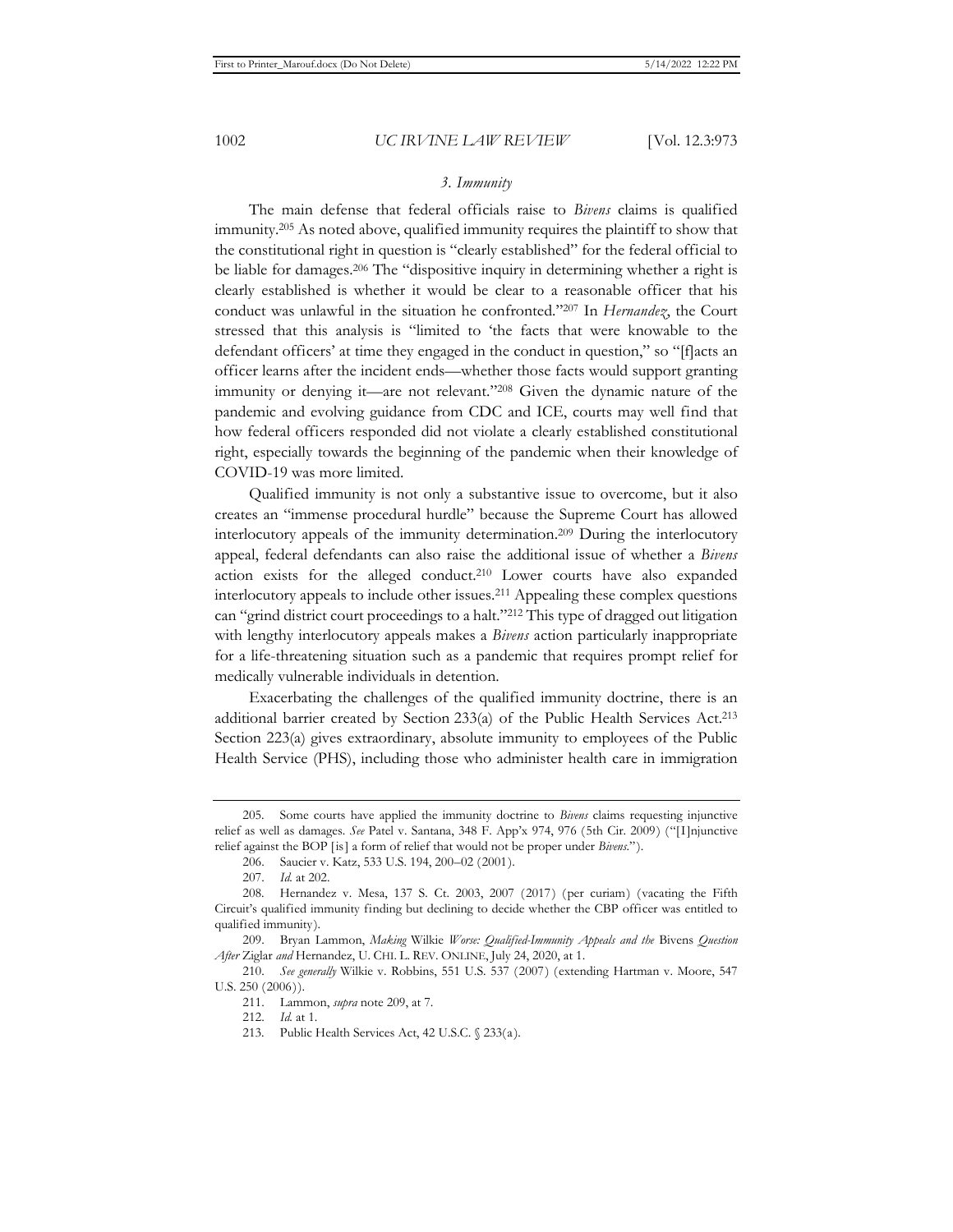detention centers through the ICE Health Corps.214 In *Hui v. Castaneda,* the Supreme Court considered a *Bivens* action brought by the family members of an individual who died from advanced penile cancer after atrocious medical neglect in immigration detention by employees of the PHS.215 Despite the horrific facts of that case, the Court held 9-0 that the PHS defendants had absolute immunity under Section 233(a) and that the only remedy was through the FTCA.<sup>216</sup>

In short, the substantive and procedural hurdles of qualified immunity doctrine, combined with the absolute immunity for employees of the ICE Health Corps, make *Bivens* a highly impractical and ineffective way for detained noncitizens to request relief during a pandemic.

### *4. Private Operators of Detention Centers*

For noncitizens detained in privately-operated detention centers, two other Supreme Court cases compound the obstacles to *Bivens* actions posed by *Abbasi*  and *Hernandez*. 217 First, in *Malesko*, the Court considered a *Bivens* action brought by a federal prisoner in the custody of the BOP who was serving the remainder of a criminal sentence in a halfway house operated by the private company Correctional Services Corporation (CSC) pursuant to a contract with the BOP.218 Malesko alleged that he had fallen and injured himself as a result of CSC's failure to prescribe him necessary medications. In holding that *Bivens* should not be extended to allow recovery against CSC, the Court reasoned that the purpose of *Bivens* is to deter the officer who violates the constitutional right, not the company that employed the officer.219 *Malesko* therefore left open the possibility that a *Bivens* claim could be brought against the individual employees of a private correctional company.220 Additionally, the Court reasoned that Malesko had adequate alternative remedies available to him, such as a state tort negligence action, a federal lawsuit for injunctive relief, and the BOP's grievance program.221

Subsequently, in *Minneci*, the Court considered whether to extend *Bivens* to an Eighth Amendment damages action against the employees of a privately operated

<sup>214.</sup> *See generally* Hui v. Castaneda, 559 U.S. 799 (2010).

<sup>215.</sup> *Id.* at 805–12.

<sup>216.</sup> *Id.* at 812–13. *See generally* Adele Kimmel, Arthur Bryant & Amy Radon, Hui v. Castaneda*: Beyond Cruel and Unusual*, 44 LOY. L.A. L. REV. 297 (2010); Matthew Allen Woodward, Note, *License to Violate the Constitution: How the Supreme Court's Decision in* Hui v. Castaneda *Exposes the Dangers of Constitutional Immunity and Revives the Debate over Widespread Constitutional Abuses in Our Immigration Detention Facilities*, 32 HAMLINE J. PUB. L. & POL'Y 499, 452–53 (2011); Kate Bowles, Note, *Is the Doctor in? The Contemptible Conditions of Immigrant Detainee Healthcare in the U.S. and the Need for a Constitutional Remedy*, 31 J. NAT'L ASS'N ADMIN. L. JUDICIARY 169 (2011).

<sup>217.</sup> *See* Danielle C. Jefferis, *Constitutionally Unaccountable: Privatized Immigration Detention*, 95 IND. L.J. 145 (2020).

<sup>218.</sup> Corr. Servs. Corp. v. Malesko, 534 U.S. 61, 70–74 (2001).

<sup>219.</sup> *Id.* at 69 (citing Fed. Deposit Ins. Corp. v. Meyer, 510 U.S. 471, 484–86 (1994)).

<sup>220.</sup> *Id.* at 65 (noting that the question of whether a *Bivens* action might lie against private individuals was not presented).

<sup>221.</sup> *Id.* at 72–74.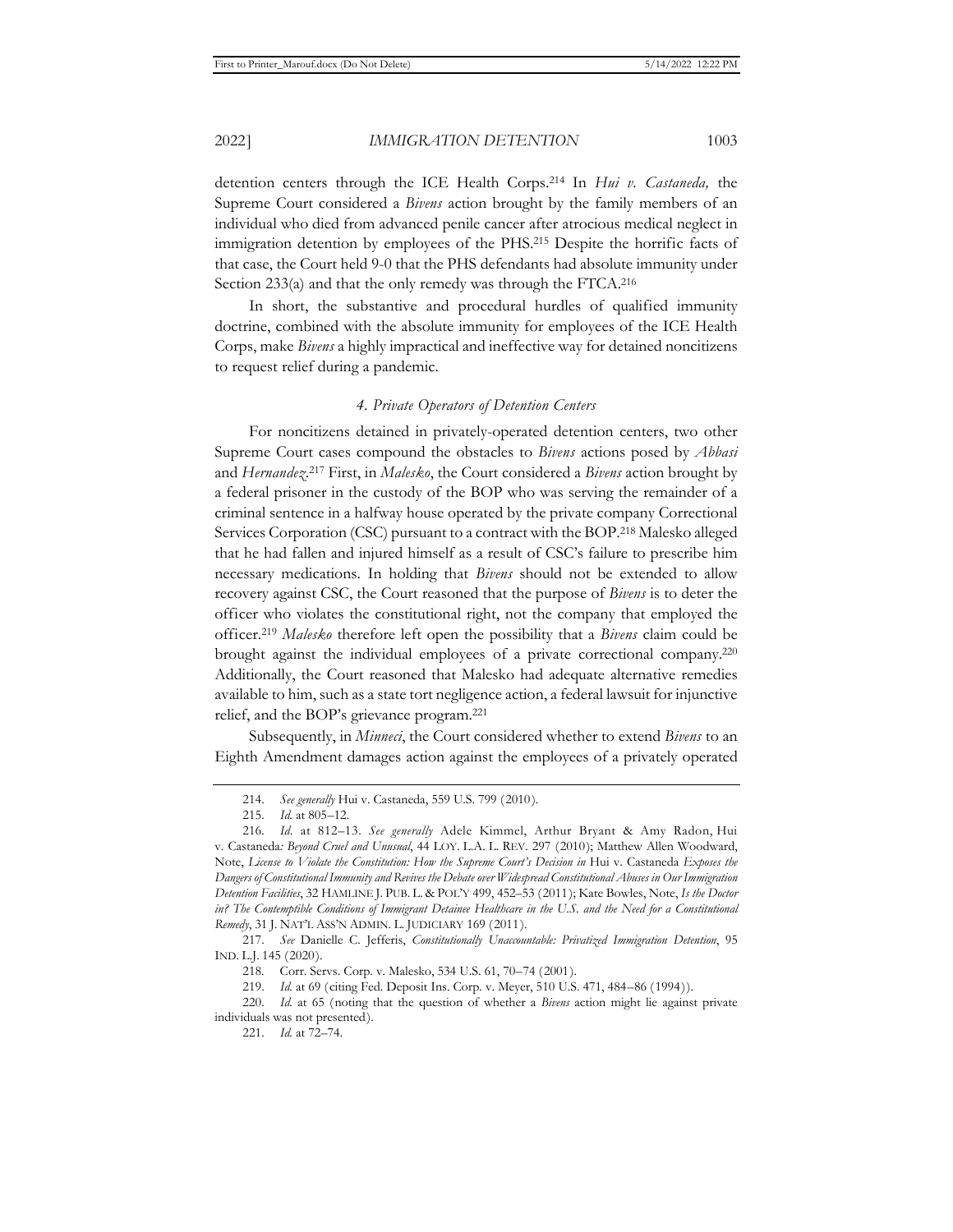federal prison.222 Once again, the Court relied on the existence of an alternative state tort remedy in declining to extend *Bivens*, recognizing differences in the remedy but concluding that state tort law would provide "roughly similar compensation."223 While the Court acknowledged that there may be Eighth Amendment violations not covered by state tort law, it left that issue for another day.224 The Court did not explicitly bar *all Bivens* claims against the employees of private prisons.225 Nevertheless, several courts have interpreted *Minneci* expansively as barring all such claims.226 As Danielle Jefferis has argued, *Malesko* and *Minneci*  together "carved out a class of prisoners for whom there is no constitutional tort remedy," not only for federal prisoners but also for immigration detainees in privately-operated facilities.227

#### III. TORT-BASED ACTIONS AS POTENTIAL ALTERNATIVES

While courts and scholars have extensively discussed whether a tort-based action provides an adequate alternative remedy to a *Bivens* action for damages, there has been hardly any discussion of whether a tort-based action can provide an alternative remedy to a habeas petition. In *Carlson*, the Supreme Court found that the FTCA is *not* an equivalent remedy to *Bivens*, since Congress "made it crystal clear that it views FTCA and *Bivens* as parallel, complementary causes of action."228 *Carlson* explained that the FTCA protects different rights than *Bivens*. While an FTCA cause of action is based on state tort law, a *Bivens* action is based on violation of a *constitutional right*. 229 Nevertheless, some courts have questioned whether *Carlson*'s FTCA analysis should be reexamined post-*Abbasi*. 230 Similarly, some district courts have found no subject matter jurisdiction over habeas petitions by detained immigrants reasoning that an alternative remedy in tort is available under the FTCA or state tort law.231 This Section explains why neither an FTCA claim nor a state tort law claim may be a viable option.

<sup>222.</sup> Minneci v. Pollard, 565 U.S. 118, 120 (2012).

<sup>223.</sup> *Id.* at 130.

<sup>224.</sup> *Id.*

<sup>225.</sup> *Id.* at 131 (concluding that "where, as here, a federal prisoner seeks damages from privately employed personnel working at a privately operated federal prison, where the conduct allegedly amounts to a violation of the Eighth Amendment, and where that conduct is of a kind that typically falls within the scope of traditional state tort law (such as the conduct involving improper medical care at issue here), the prisoner must seek a remedy under state tort law").

<sup>226.</sup> Jefferis, *supra* note 217, at 173.

<sup>227.</sup> *Id.*

<sup>228.</sup> Carlson v. Green, 446 U.S. 14, 20 (1980).

<sup>229.</sup> *Id.* at 23.

<sup>230.</sup> *See* Ojo v. United States, 364 F. Supp. 3d 163, 174–75 (E.D.N.Y. 2019) (citing other sources).

<sup>231.</sup> Umarbaev v. Moore, No. 3:20-CV-1279, 2020 WL 3051448, at \*2, \*6 (N.D. Tex. June 6, 2020).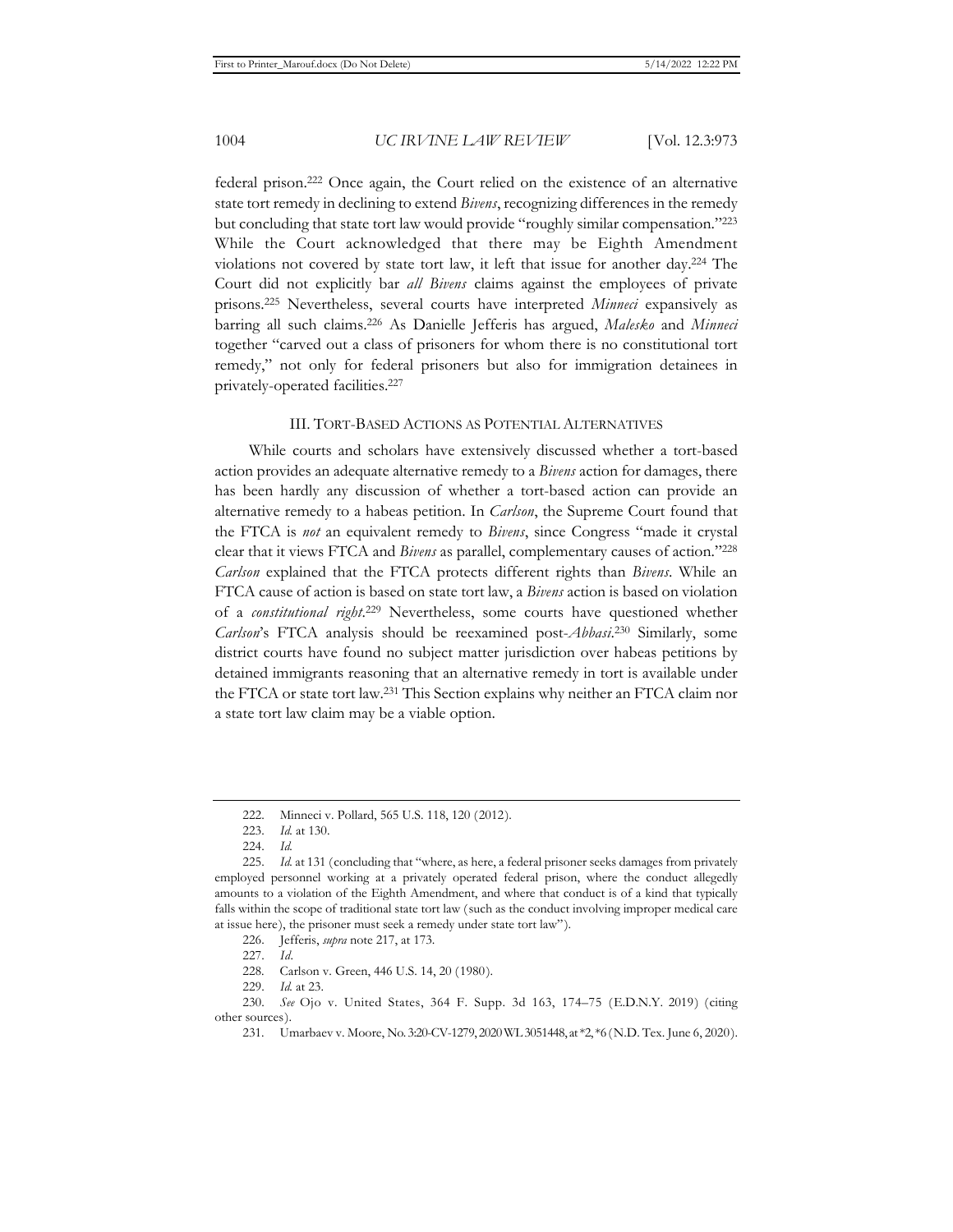## *A. Federal Tort Claims Act*

The FTCA was enacted in 1946 and is not a civil rights statute, but it provides a cause of action against the United States for monetary compensation for harm "caused by the negligent act or omission" of federal employees.232 The FTCA creates liability for the United States when federal employees, acting within the scope of their employment, commit acts that would be actionable under *state tort law* if committed by a private party.<sup>233</sup> Consequently, courts must consult state law to determine whether the United States is liable for the torts of its employees under the FTCA.234 In order to bring a claim under the FTCA, the plaintiff must first present the administrative claim to the appropriate federal agency within two years of when the cause of action occurred and must then file the claim in federal court within six months of the agency's action.<sup>235</sup>

Courts have held that the FTCA does not waive sovereign immunity in circumstances governed exclusively by federal law where there is no private analogue for the government's action.236 For example, in *Caban*, where the plaintiff alleged false imprisonment by immigration officers, the Second Circuit found no FTCA liability, reasoning that the immigration officers had materially different duties than private citizens and acted in accordance with federal law, even if a private person could be liable under state law for wrongfully detaining the plaintiff.237 Similarly, in *Watson*, the Second Circuit found no private analogue for an FTCA claim against immigration officers who failed to comply with ICE's own regulations for investigating an assertion of citizenship, resulting in three-and-a-half years of detention.238 The Eleventh Circuit also found no comparable private liability under state law to support an FTCA claim against immigration agents in a case involving the use of pepper spray to disperse a crowd.239

Additionally, the waiver of sovereign immunity provided by the FTCA is limited by numerous exceptions.240 The exceptions commonly invoked by the government in cases involving immigration detention pertain to independent

<sup>232. 28</sup> U.S.C. § 2672 (2006).

<sup>233.</sup> *See* 28 U.S.C. §§ 1346(b)(1), 2674; Fed. Deposit Ins. Corp. v. Meyer, 510 U.S. 471, 477 (1994).

<sup>234.</sup> *Meyer*, 510 U.S. at 478.

<sup>235. 28</sup> U.S.C.  $\%$  2675(a), 2401(b). The six-month time limit is subject to equitable tolling. United States v. Wong, 575 U.S. 402, 412 (2015).

<sup>236.</sup> Paul David Stern, *Tort Justice Reform*, 52 U. MICH. J.L. REFORM 649, 683–84 (2019); 28 U.S.C. § 1346(b).

<sup>237.</sup> Caban v. United States, 728 F.2d 68, 74 (2d Cir. 1984); *see also* Woodbridge Plaza v. Bank of Irvine, 815 F.2d 538, 543 (9th Cir. 1987) (reasoning that FDIC's liability is unlike that of a private individual under California law and therefore finding no private analogue). *But see* Liranzo v. United States, 690 F.3d 78, 86 (2d Cir. 2012) (finding a private analogue for federal action through false imprisonment).

<sup>238.</sup> Watson v. United States, 865 F.3d 123, 126–27 (2d Cir. 2017).

<sup>239.</sup> Dalrymple v. United States, 460 F.3d 1318, 1327–28 (11th Cir. 2006).

<sup>240. 28</sup> U.S.C. § 2680(a).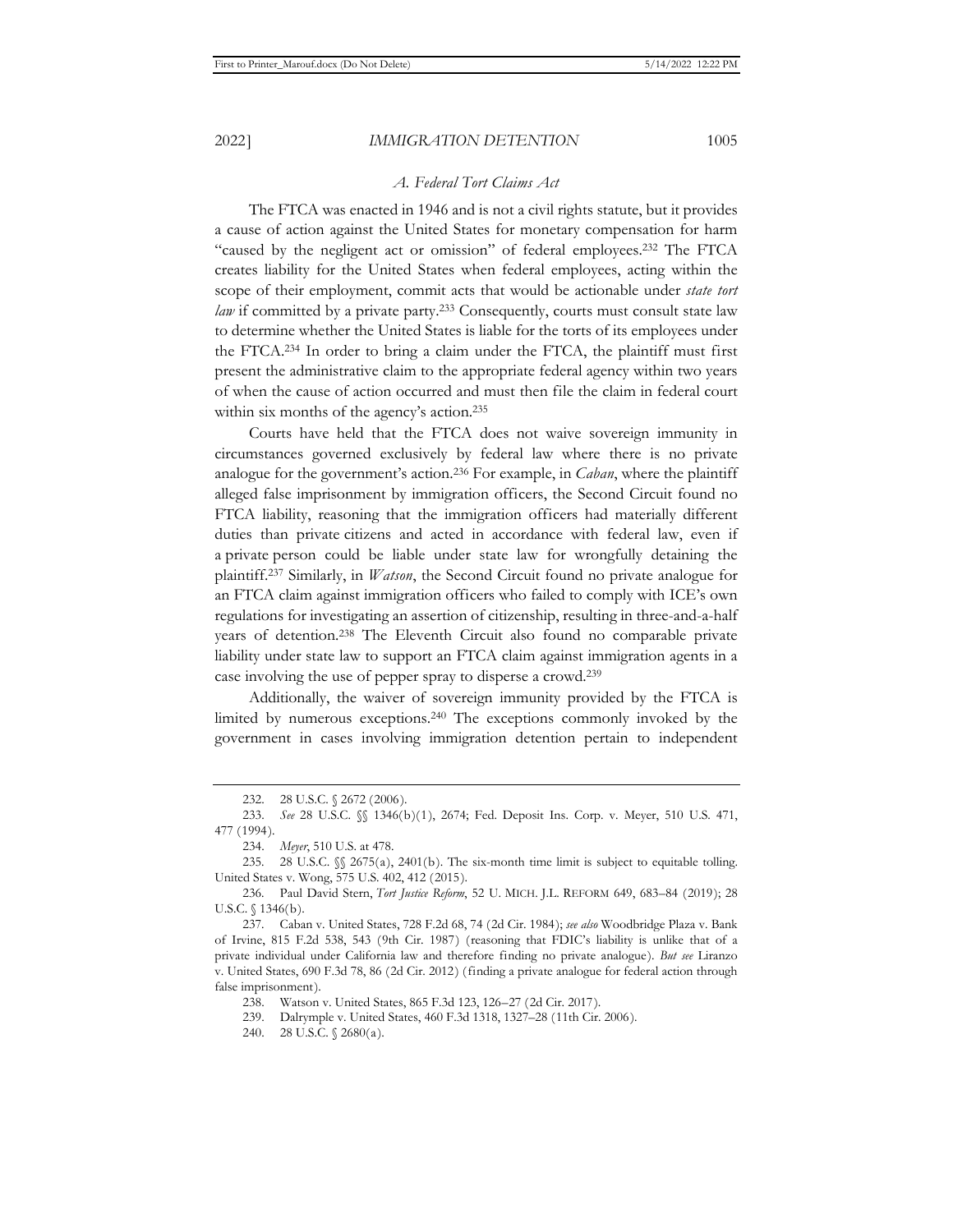contractors, discretionary functions, and due care.241 These exceptions are all construed strictly in favor of the government.242 There is also an exception for intentional torts, including assault and battery, false imprisonment, false arrest, abusive of process, and malicious prosecution.243 But an exception to that exception exists for law enforcement officials, which can include immigration officials, so the intentional torts exception is not usually an obstacle.244

First, the independent-contractor exception can preclude claims against a private correctional company that contracts with ICE. 245 For example, in one case, the Third Circuit found that the detention facility was an independent contractor to which the government had delegated its duty of safekeeping.246 Therefore, the independent contractor exception to the FTCA applied and sovereign immunity barred the court from exercising jurisdiction.<sup>247</sup> However, in cases where courts found that ICE had delegated some but not all of its responsibilities to an independent contractor, the courts refused to apply the independent-contractor exception.248

Even if the independent-contractor exception does not apply, the discretionary exception can block claims related to immigration detention conditions or policies.249 The discretionary exception applies if the challenged act involves an "element of judgment" and the judgment is ""of the kind the discretionary function exception was designed to shield."250 The Ninth Circuit has found that the type of detention falls within the discretionary-function exception to waiver of sovereign immunity.251 The Ninth Circuit has also held that the discretion inherent in the formulation of federal immigration policy is not actionable under the FTCA.252

Assuming a claimant overcomes the independent-contractor exception and discretionary exception, there is still the "due care" exception, which "prevents the United States from being held liable for actions of its officers undertaken while

250. *Id.*

<sup>241.</sup> *Id.*

<sup>242.</sup> McMahon v. United States, 342 U.S. 25, 27 (1951).

<sup>243. 28</sup> U.S.C. § 2680(h).

<sup>244.</sup> *See generally* Medina v. United States, 92 F. Supp. 2d 545 (E.D. Va. 2000); Ramirez v. United States, 998 F. Supp. 425 (D.N.J. 1998); Caban v. United States, 671 F.2d 1230 (2d Cir. 1982).

<sup>245.</sup> *See* Note, *Improving the Carceral Conditions of Federal Immigration Detainees*, 125 HARV. L. REV. 1476, 1491 (2012); Maunica Sthanki, *Deconstructing Detention: Structural Impunity and the Need for an Intervention*, 65 RUTGERS L. REV. 447, 473 (2013).

<sup>246.</sup> E.D. v. United States, 764 F. App'x 169, 172–73 (3d Cir. 2019).

<sup>247.</sup> *Id.* 

<sup>248.</sup> Edison v. United States, 822 F.3d 510, 518 (9th Cir. 2016); Haskin v. United States, 569 F. App'x 12, 15 (2d Cir. 2014).

<sup>249.</sup> *See* United States v. Gaubert, 499 U.S. 315, 322–23 (1991).

<sup>251.</sup> Mirmehdi v. United States, 689 F.3d 975, 984 (9th Cir. 2012).

<sup>252.</sup> Maffei v. Nieves-Reta, 412 F. Supp. 43, 44 (S.D. Cal. 1976), *aff'd*, 549 F.2d 807 (9th Cir. 1977) (mem.).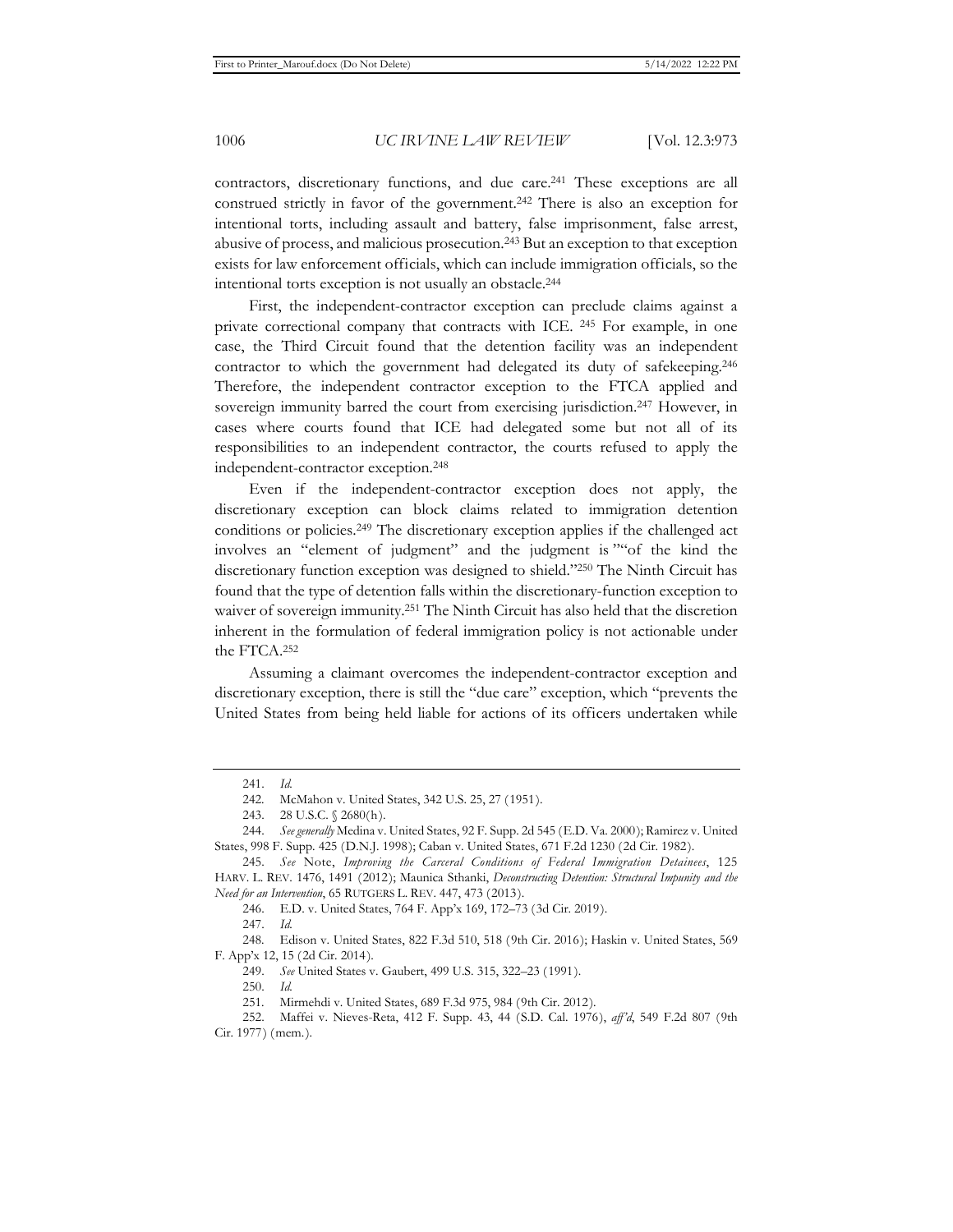reasonably executing the mandates of a statute."253 Where the statute requires a mandatory course of action, sovereign immunity has not been waived if "the officer exercised due care in following the dictates of that statute or regulation."254 Courts have found that the "due care" exception applies to immigrants challenging their mandatory detention under the INA.255

The independent contractor, discretionary functions, and due-care exceptions to the waiver of sovereign immunity for FTCA claims, combined with the general absence of a private action analogue for exclusively federal actions, create a series of challenges that would be extremely difficult to overcome in a case related to immigration detention policies and practices.

## *B. State Tort Claims*

In the COVID-19-related habeas litigation brought by detained noncitizens, some district courts found that state tort law provides an alternative remedy to habeas relief and denied jurisdiction on that basis.256 However, pursuing a state tort claim separate from the FTCA would not be feasible for a detained noncitizen whose claim is against the federal government. The FTCA *requires* tort actions against the federal government to be litigated in federal court.257 Furthermore, if the United States, a federal agency, or a federal officer were sued in state court, they would undoubtedly use their independent authority to remove the action to federal court.258

Additionally, the main claim in the COVID-19-related habeas litigation is that the detention is punitive in violation of the Fifth Amendment Due Process Clause.259 This is not an area generally covered by state law and there is no obvious state tort that would apply in these cases. While someone who is injured or dies in detention due to medical malpractice may be able to bring a state tort claim, punitive detention conditions more generally are not actionable in tort.<sup>260</sup>

As Maunica Sthanki has noted, an action "based on the claim that detention conditions rise to the level of punishment impermissible by the Due Process Clause of the Fifth Amendment is not one that is generally covered by state law."261 John Preis has likewise argued that prison conditions may violate the Constitution without being a tort.<sup>262</sup> With respect to constitutional claims in general, Preis

<sup>253.</sup> Welch v. United States, 409 F.3d 646, 651 (4th Cir. 2005).

<sup>254.</sup> *Id.* at 652.

<sup>255.</sup> *See* Gonzalez v. United States, No. CV-12-01912, 2013 WL 942363, at \*3 (C.D. Cal. Mar. 11, 2013).

<sup>256.</sup> Umarbaev v. Moore, No. 3:20-CV-1279, 2020 WL 3051448, at \*2, \*6 (N.D. Tex. June 6, 2020).

<sup>257.</sup> *See* 28 U.S.C. § 1346(b)(1) (2013) ("[T]he district courts . . . shall have exclusive jurisdiction of civil actions on [tort] claims against the United States, for money damages.").

<sup>258. 28</sup> U.S.C. § 1442(a)(1).

<sup>259.</sup> *See supra* notes 60–96.

<sup>260.</sup> *See* Sthanki, *supra* note 245, at 473 n.168.

<sup>261.</sup> *Id.*; *see also* Note, *supra* note 245, at 1486–89.

<sup>262.</sup> John F. Preis, *Alternative State Remedies in Constitutional Torts*, 40 CONN. L. REV. 723, 753–54 (2008).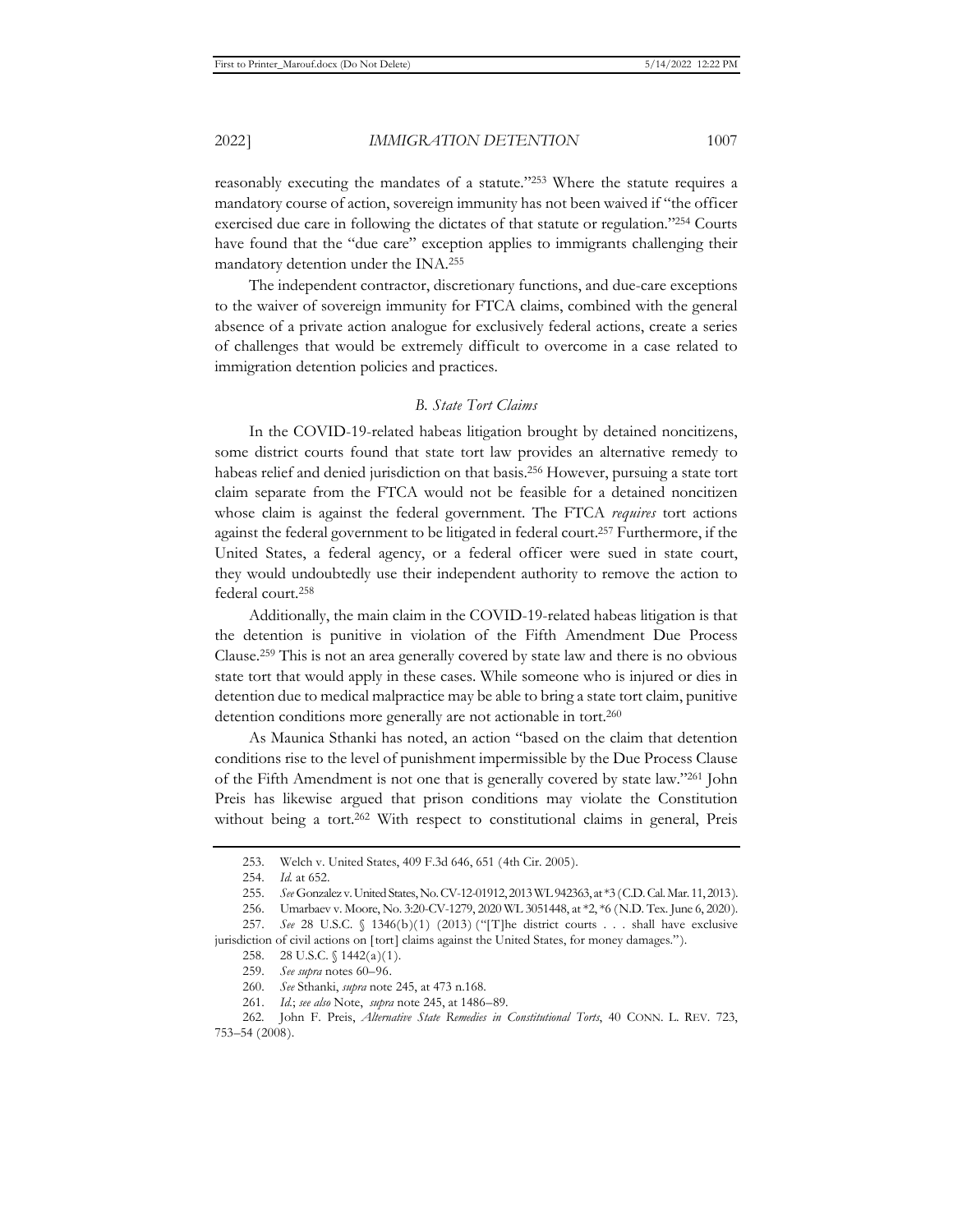explains that it is "unlikely that tort law will contain doctrines that can adequately capture behavior understood to be unconstitutional," since "[t]ort law generally addresses interactions between private individuals and constitutional law addresses interactions between the government and private individuals."263

Even if state tort law could theoretically provide an alternative remedy, there are practical obstacles. In *Bivens*, the Supreme Court noted that state law can be "inconsistent or even hostile" to federal constitutional law.264 Because many state court judges are elected, not appointed, they may be more influenced by public opinion.265 Additionally, the three states where the majority of noncitizens are detained—Texas, Louisiana, and Arizona—have highly restrictive tort policies.266 Texas, in particular, where a quarter of the nation's immigration detainees are located, "is one of the states—perhaps the state—in which tort reformers have had the most success."267

Given the variation in state tort laws, there are also strong policy reasons against recognizing state tort claims as alternative remedies to habeas. The variation in state law would result in a lack of uniformity in access to habeas as a form of relief for detained immigrants, as well as lack of uniformity in the accountability of the government, depending on where the noncitizen happened to be detained. This lack of uniformity would undermine basic principles of fairness.<sup>268</sup> Such consequences are important to consider in deciding what remedies should be considered adequate alternatives to the Great Writ.269

<sup>263.</sup> *Id.* at 750; *see also* Sheldon Nahmod, *Section 1983 Discourse: The Move from Constitution to Tort*, 77 GEO. L.J. 1719, 1738–50 (1989) (addressing the deleterious "implications of tort rhetoric"); Richard Henry Seamon, *U.S. Torture as a Tort*, 37 RUTGERS L.J. 715, 758 (2006) ("Using tort law to remedy torture [by the U.S. government] is like using nuisance law to handle the generation and disposal of hazardous wastes. In each situation, the problem is simply much bigger and badder than the problems for which the law was designed."); Christina Brooks Whitman, *Emphasizing the Constitutional in Constitutional Torts*, 72 CHI.-KENT L. REV. 661, 686 (1997) ("It is dangerous to define constitutional claims as a narrow subset of tort law because tort law has been particularly ineffective in dealing with precisely the sorts of interests and injuries that are at the center of constitutional law.").

<sup>264.</sup> Bivens v. Six Unknown Named Agents of Fed. Bureau of Narcotics, 403 U.S. 388, 394 (1971).

<sup>265.</sup> Note, *supra* note 245, at 1490 (citing Burt Neuborne, *The Myth of Parity*, 90 HARV.L.REV. 1105, 1127–28 (1977)).

<sup>266.</sup> Sthanki, *supra* note 245, at 473. *See generally* Frank L. Maraist & Thomas C. Galligan, Jr., *Burying Caesar: Civil Justice Reform and the Changing Face of Louisiana Tort Law*, 71 TUL. L. REV. 339 (1996) (describing various tort reforms passed in Louisiana); David A. Anderson, *Judicial Tort Reform in Texas*, 26 REV. LITIG. 1 (2007) (describing tort reform in Texas).

<sup>267.</sup> Anderson, *supra* note 266, at 4.

<sup>268.</sup> Cristina M. Rodríguez, *Uniformity and Integrity in Immigration Law: Lessons from the Decisions of Justice (and Judge) Sotomayor*, 123 YALE L.J.F. 499, 501 (2014) (explaining that uniformity "facilitates equal treatment" by treating similarly situated parties in like ways).

<sup>269.</sup> Alex Reinert, *Procedural Barriers to Civil Rights Litigation and the Illusory Promise of Equity*, 78 UMKC L.REV. 931, 933 (2010) (observing that "important strategic consequences flow from decisions to seek different kinds of remedies").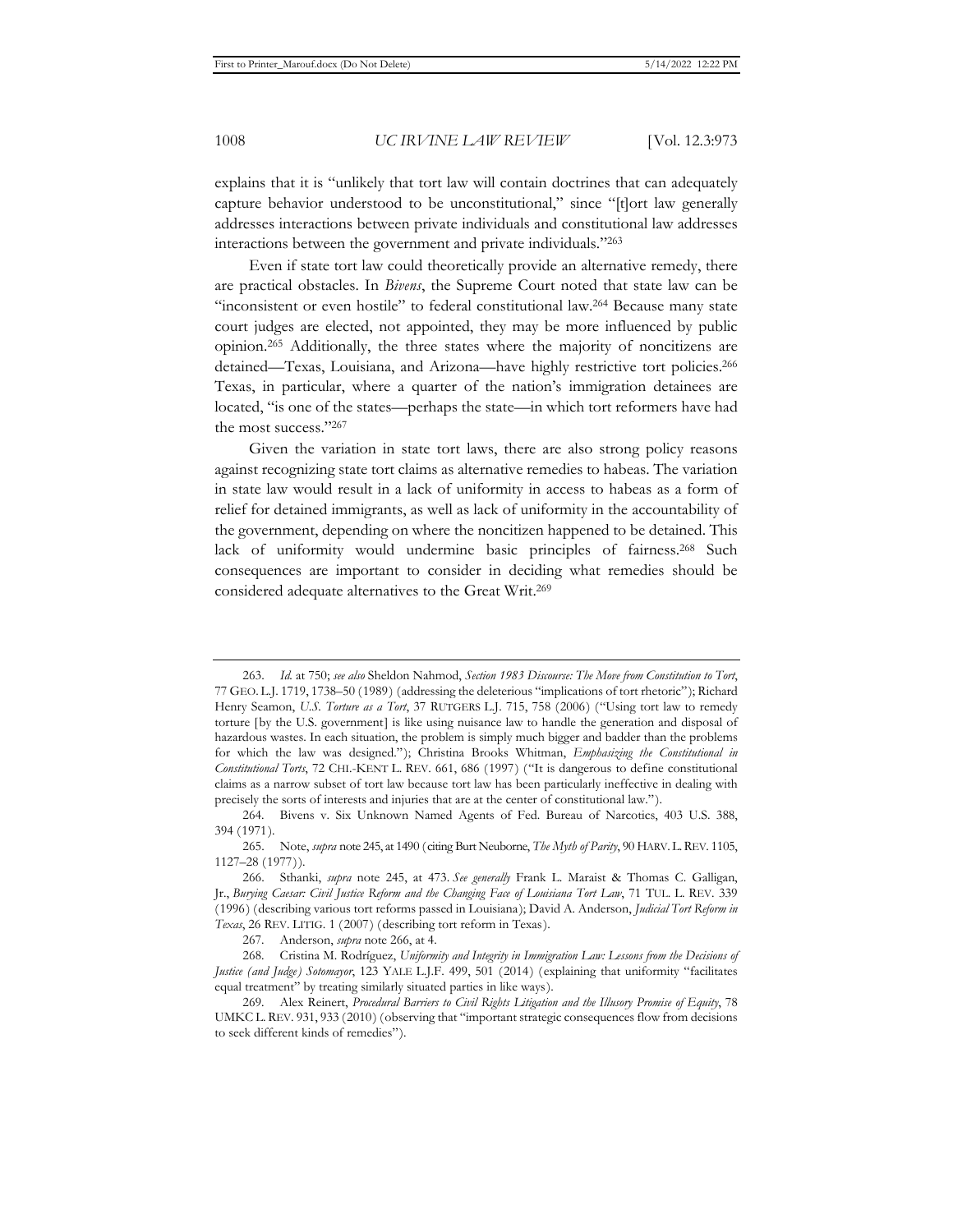#### IV. INJUNCTIVE RELIEF AS A POTENTIAL ALTERNATIVE

The tort actions discussed above would only result in damages, not release from detention or changes in the conditions of detention. Damages are normally a retrospective remedy for an injury that has already occurred, while injunctive relief is designed to be a prospective remedy for ongoing or future violations.270 Damages may also be an inferior remedy in certain situations involving the deprivation of constitutional rights.271 Injunctive relief helps expose government misconduct, in part because it is not barred by sovereign immunity and can provide a "fuller" remedy than damages.272 As John Jeffries Jr. has argued, the possibility of injunctive relief also allows courts to be more future looking and reform minded.273

The unique benefits of injunctive relief, combined with the overwhelming hurdles presented by the causes of action for damages discussed above, should, at a minimum, encourage courts to ensure that an avenue for injunctive relief remains available before rejecting habeas jurisdiction.274 Courts considering COVID-19-related habeas petitions filed by immigration detainees have discussed at least two possible sources of injunctive relief that could result in release: (1) an implied cause of action directly under the Fifth Amendment, which can also be framed as a federal court's inherent equitable authority to restrain constitutional government conduct; and (2) a claim under the Administrative Procedure Act (APA). These are explored below.

## *A. Implied Cause of Action Directly Under the Fifth Amendment*

For over a century, the Supreme Court has recognized the inherent authority of federal courts to grant equitable relief for constitutional violations, including injunctive relief.275 In *Bivens*, Justice Harlan's concurrence confirmed the

<sup>270. 1</sup>A C.J.S. *Actions* § 28 ("There are two types of relief that can be sought in a civil action: (1) retrospective relief, such as money damages, and (2) prospective relief, such as injunctive or declaratory relief.").

<sup>271.</sup> Karlan, *supra* note 133, at 1329. *See generally* Jeffries, *supra* note 129.

<sup>272.</sup> Karlan, *supra* note 133; Lawrence Rosenthal, *A Theory of Governmental Damages Liability: Torts, Constitutional Torts, and Takings*, 9 U. PA. J. CONST. L. 797, 828–29 (2007); *see also* Schneider v. Smith, 390 U.S. 17, 21, 24 (1968) (holding that sovereign immunity does not prevent injunctive relief).

<sup>273.</sup> Jeffries, *supra* note 133, at 113.

<sup>274.</sup> *Cf.* Alirio R.R. v. Correia, No. 20-6217, 2020 WL 3249109, at \*5, \*9 (D.N.J. June 16, 2020) (considering a COVID-19-related habeas petition and concluding that either "a *Bivens* claim for injunctive relief" or habeas must be available, if not both, and that both types of actions required the same substantive analysis: whether the petitioner is entitled to injunctive relief due to a violation of the Fifth Amendment).

<sup>275.</sup> Osborn v. Bank of U.S., 22 U.S. (9 Wheaton) 738, 838–44 (1824); *Ex Parte* Young, 209 U.S. 123, 149, 155–56 (1908) (holding that subject matter jurisdiction of federal courts empowers them to enjoin potentially unconstitutional acts by state officials); *see also* Corr. Servs. Corp. v. Malesko, 534 U.S. 61, 74 (2001); Free Enter. Fund v. Pub. Co. Acct. Oversight Bd., 561 U.S. 477, 491 n.2 (2010); Bell v. Hood, 327 U.S. 678, 684 (1946) ("[I]t is established practice for this Court to sustain the jurisdiction of federal courts to issue injunctions to protect rights safeguarded by the Constitution."); Larson v. Domestic & Foreign Com. Corp., 337 U.S. 682, 689–90 (1949) (noting that federal officials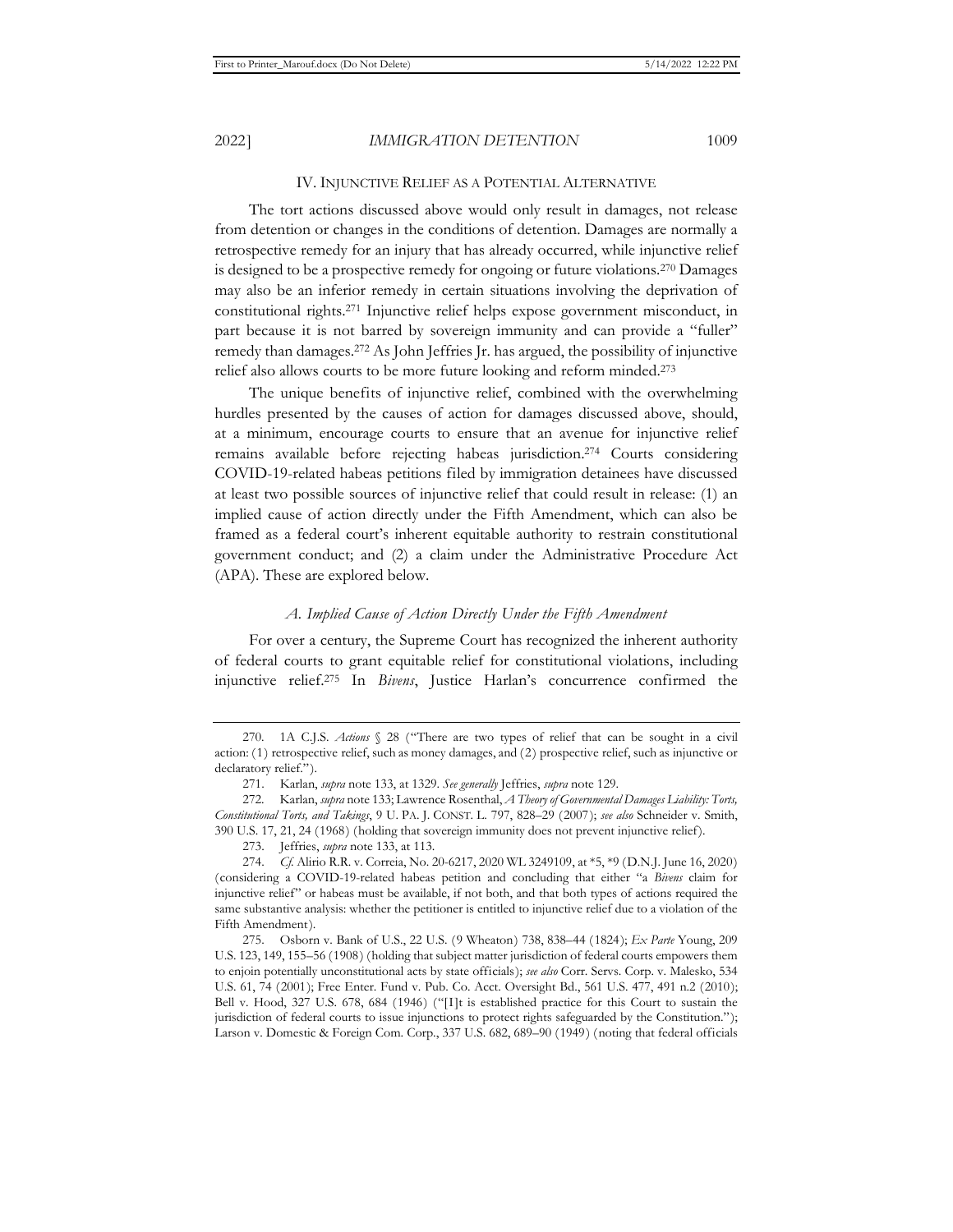"presumed availability of federal equitable relief against threatened invasions of constitutional interests."276 In *Malesko*, the Supreme Court contrasted "the *Bivens* remedy [i.e. damages], which we have never considered a proper vehicle for altering an entity's policy," with injunctive relief, which "has long been recognized as the proper means for preventing entities from acting unconstitutionally."277

Further, in *Abbasi*, the Court noted the possibility of injunctive relief, distinct from *Bivens* or habeas relief, stating that plaintiffs' challenge to policy decisions concerning the conditions of confinement could be addressed through a motion for an injunction.278 As Seth Davis has observed, "federal courts permit private parties to sue directly under the Constitution for injunctive relief as a matter of course, but are much more wary of implied damages remedies under the *Bivens* doctrine."279 Generally, courts will only reject an implied cause of action for injunctive relief if Congress has specifically prohibited it.280

Accordingly, a few district courts have concluded that noncitizens challenging their detention during the COVID-19 pandemic have an implied cause of action directly under the Fifth Amendment even if habeas fails on jurisdictional grounds.281 In *Malam,* for example, a district court in the Eastern District of Michigan reasoned that although the *Bivens* remedy of damages should not be extended to new contexts if there are special factors counseling hesitation, "there is no corresponding

278. Ziglar v. Abbasi, 137 S. Ct. 1843, 1862–63 (2017).

279. Seth Davis, *Implied Public Rights of Action*, 114 COLUM. L. REV. 1, 8 (2014); *see also* Jefferis, *supra* note 217, at 167 ("Federal prisoners may bring actions in federal court for equitable relief—injunctions and declaratory judgments—directly under the Constitution, and they may seek damages under certain 'implied' causes of action for constitutional torts."); Michael G. Collins, *"Economic Rights," Implied Constitutional Actions, and the Scope of Section 1983*, 77 GEO. L.J. 1493, 1510 (1989) ("Implied actions under the Constitution and under the federal question statute for equitable relief against state or federal officers have never generated much controversy during this century, and the Court frequently has acknowledged their lengthy tradition.").

280. Preis, *supra* note 262.

281. Malam v. Adducci, 452 F. Supp. 3d 643, 651–52 (E.D. Mich. 2020); Mohammed S. v. Tritten, No. 20-CV-783, 2020 WL 2750109, at \*2 n.5 (D. Minn. May 27, 2020); Urdaneta v. Keeton, No. CV-20-00654, 2020 WL 2319980, at \*7 (D. Ariz. May 11, 2020); Angelica C. v. Immigr. & Customs Enf't, No. 20-cv-913, 2020 WL 3441461, at \*11 (D. Minn. June 5, 2020).

may be subject to "suits for specific relief"); RICHARD H. FALLON, JR., DANIEL J. MELTZER & DAVID L. SHAPIRO, THE FEDERAL COURTS AND THE FEDERAL SYSTEM 856 (David L. Shapiro et al. eds., 4th ed. 1996) ("[A]t least since Brown v. Board of Education . . . injunctive remedies for constitutional violations have become the rule.").

<sup>276.</sup> Bivens v. Six Unknown Named Agents of Fed. Bureau of Narcotics, 403 U.S. 388, 404 (1971) (Harlan, J., concurring).

<sup>277.</sup> *Malesko*, 534 U.S. at 74; *see also Free Enter. Fund*, 561 U.S. at 491 n.2; *Bell*, 327 U.S. at 684 ("[I]t is established practice for this Court to sustain the jurisdiction of federal courts to issue injunctions to protect rights safeguarded by the Constitution."); *Ex Parte Young*, 209 U.S. at 149, 155–56 (holding that subject matter jurisdiction of federal courts empowers them to enjoin potentially unconstitutional acts by state officials); John F. Preis, *In Defense of Implied Injunctive Relief in Constitutional Cases*, 22 WM. & MARY BILL RTS. J. 1, 38–42 (2013) (arguing that Congress and the federal courts have viewed implied injunctive relief as permissible and appropriate since the Founding). *See generally* David Sloss, Ex Parte Young *and Federal Remedies for Human Rights Treaty Violations*, 75 WASH. L. REV. 1103 (2000).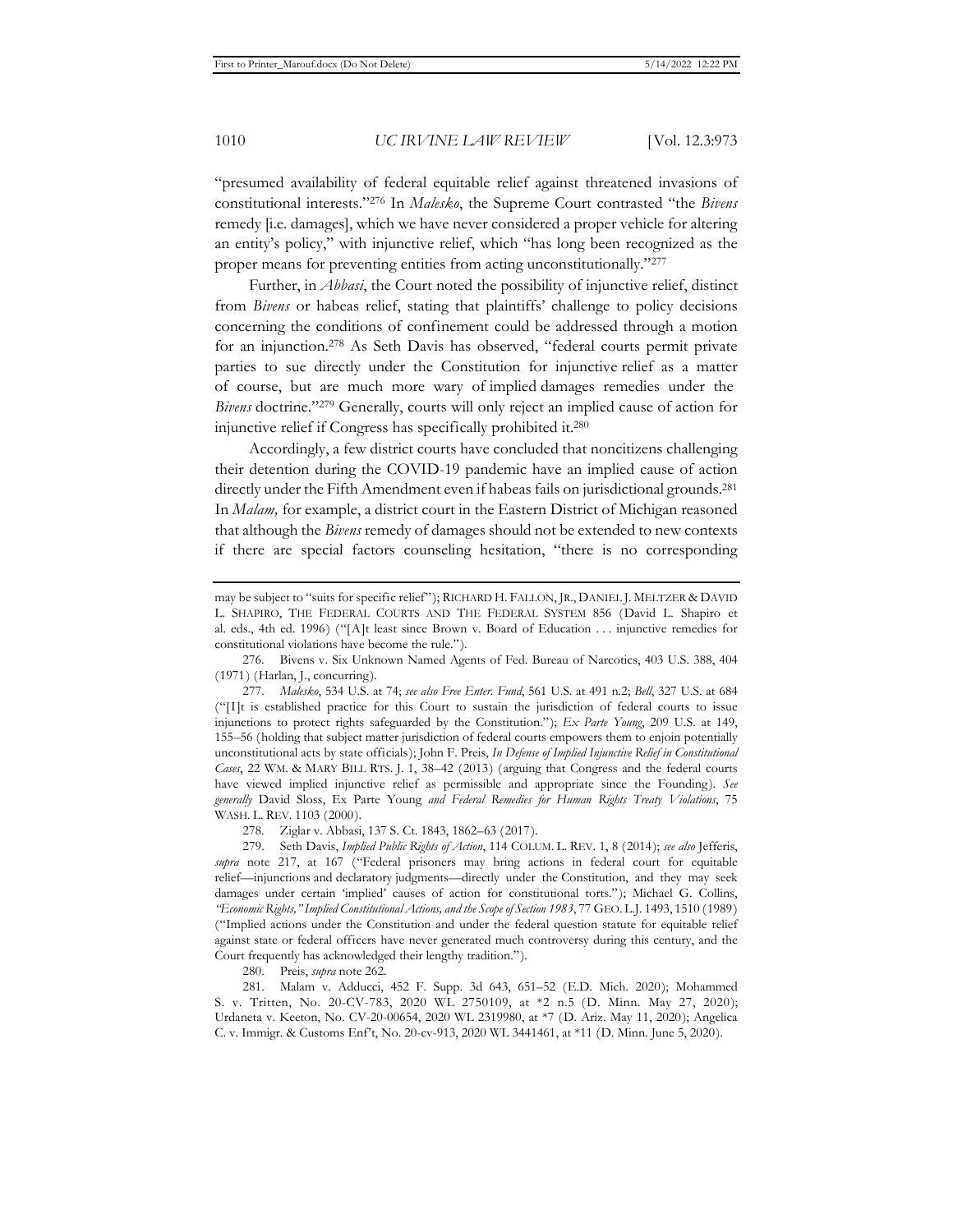limitation on the Constitution as a cause of action to seek injunctive or equitable relief."282 The court relied on the power of federal courts to grant equitable relief for constitutional violations, finding no sovereign immunity in this situation.283 Similarly, in *Zepeda Rivas*, a district court in the Northern District of California concluded that, "[i]f ICE were correct that habeas relief is not available here, then the plaintiffs would be entitled to relief under the equitable power of federal courts to restrain unlawful executive action."284

However, other courts have refused to find an implied cause of action directly under the Fifth Amendment.285 Within the Fifth Circuit, district courts have relied on *Hearth*, which observes that "the federal courts, and this Circuit in particular, have been hesitant to find causes of action arising directly from the Constitution."286 There, the court framed the issue as pertaining to separation of powers, noting that "the framers of the Constitution saw fit to entrust the job of legislating to the Congress."287 The court explained the *Bivens* remedy as "necessitated primarily by the absence of alternative remedies."288 Consequently, district courts have reasoned that noncitizens seeking release due to COVID-19 have failed to show an absence of other remedies (e.g. the civil rights remedies discussed above) and therefore cannot claim a cause of action for injunctive relief directly under the Fifth Amendment.<sup>289</sup> However, if, as argued above, the civil rights remedies are often illusory, then considering a direct cause of action under the Fifth Amendment would be consistent with *Hearth*.

Within the Eleventh Circuit, district courts have applied an Eleventh Circuit precedent called *Gomez* in holding that release is not a possible form of injunctive relief based on either a cause of action directly under the Fifth Amendment or under the APA.290 *Gomez* found that even if the prisoner prevailed in his habeas petition, which was based on inadequate medical treatment in violation of his Eighth

<sup>282.</sup> *Malam*, 452 F. Supp. 3d at 651–52 (citing *Abbasi*, 137 S.Ct. at 1862).

<sup>283.</sup> *Id.* 

<sup>284.</sup> Zepeda Rivas v. Jennings, 465 F. Supp. 3d 1028, 1036 (N.D. Cal. 2020) (first citing Armstrong v. Exceptional Child Ctr., Inc., 575 U.S. 320, 326–27 (2015); then citing Sierra Club v. Trump, 929 F.3d 670, 694 (9th Cir. 2019); then citing Solida v. McKelvey, 820 F.3d 1090, 1096 (9th Cir. 2016); and then citing *Abbasi*, 137 S.Ct. at 1862).

<sup>285.</sup> *See* Sacal-Micha v. Longoria, No. 1:20-CV-37, 2020 WL 1815691, at \*8 (S.D. Tex. Apr. 9, 2020); Umarbaev v. Moore, No. 3:20-CV-1279, 2020 WL 3051448, at \*5 (N.D. Tex. June 6, 2020) (quoting *Sacal-Micha*, 2020 WL 1815691, at \*8); Shah v. Wolf, No. 3:20-CV-994, 2020 WL 4456530, at \*6 n.3 (N.D. Tex. July 13, 2020); *see also* Codner v. Choate, No. 20-cv-01050, 2020 WL 2769938, at \*7 (D. Colo. May 27, 2020) (rejecting the argument that the court has inherent equitable authority to remedy unconstitutional government conduct).

<sup>286.</sup> Hearth, Inc. v. Dep't of Pub. Welfare, 617 F.2d 381, 382 (5th Cir. 1980) (per curiam).

<sup>287.</sup> *Id.* 

<sup>288.</sup> *Id.* 

<sup>289.</sup> *See, e.g.*, *Umarbaev*, 2020 WL 3051448, at \*5–6.

<sup>290.</sup> Gayle v. Meade, No. 20-21553, 2020 WL 1949737, at \*24–26 (S.D. Fla. Apr. 22, 2020) (citing Gomez v. United States, 899 F.2d 1124, 1125–26 (11thCir. 1990).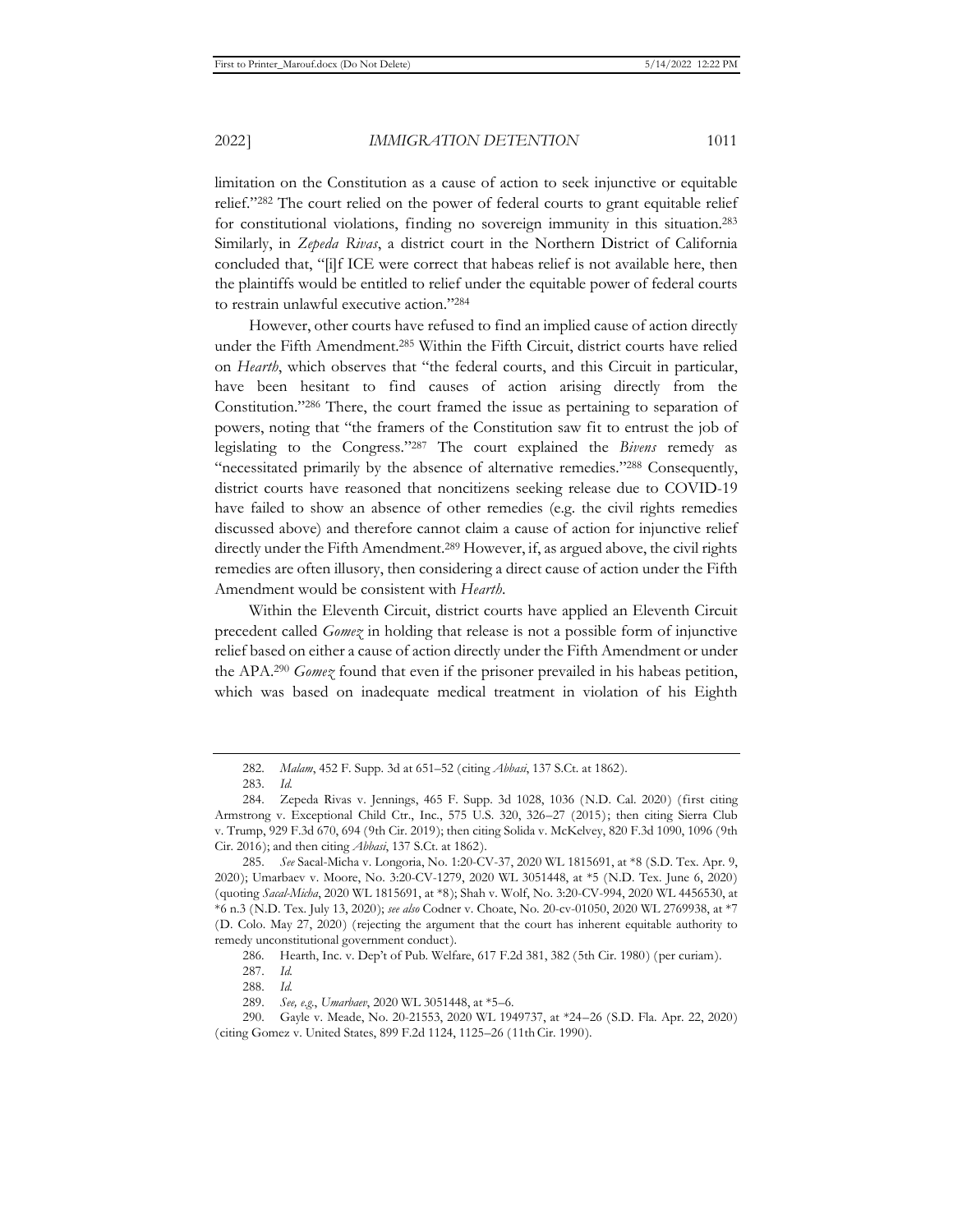Amendment, he still would not be entitled to release.291 Instead, the relief would be to require discontinuance of any improper practices.292 The difficulty with this approach is that the court would have to fashion some remedy to the problem of continued detention while the government fixes the conditions creating a constitutional problem, assuming it is not a quick fix.293

Since over sixty percent of noncitizens are detained within the Fifth and Eleventh Circuits, with particularly high numbers in Texas, Louisiana, and Georgia,294 *Hearth* and *Gomez* present significant obstacles to injunctive relief. Outside of the Fifth and Eleventh Circuits, courts may be more open to granting injunctive relief in the form of release. Yet there is often still some reluctance to recognizing inherent authority to grant injunctive relief, which Akhil Reed Amar attributes to "a lingering doubt about whether remedy-fashioning is a more legislative than judicial function, and from an awareness of the special political vulnerability of federal judges in suits involving coercive relief against agents in coordinate branches of government."295

## *B. Claims Under the Administrative Procedure Act*

A claim for injunctive relief could also be brought under the Administrative Procedure Act, which provides a cause of action for non-monetary relief to individuals who are "suffering legal wrong because of agency action."296 However, the APA itself does not grant subject matter jurisdiction to federal courts.297 Thus, if a court did not recognize habeas jurisdiction, it would need to recognize a separate basis for jurisdiction, such as an action directly under the Fifth Amendment or a writ for an injunction.<sup>298</sup>

There are several requirements for bringing a claim under the APA. The suit must challenge "final agency action," and there must be "no other adequate remedy in a court."299 Assuming these two requirements are met, agency action is still unreviewable if there is a statutory prohibition to judicial review or if the action is

<sup>291.</sup> *Gomez*, 899 F.2d at 1126.

<sup>292.</sup> *Id.* 

<sup>293.</sup> Janet Cooper Alexander, *Jurisdiction-Stripping in a Time of Terror*, 95 CALIF. L. REV. 1193, 1229 (2007) (describing the problem of "hav[ing] to fashion some response to the government's request for continued detention while it fixed the constitutional problem").

<sup>294.</sup> *See* FREEDOM FOR IMMIGRANTS, *supra* note 16.

<sup>295.</sup> Akhil Reed Amar, *Of Sovereignty and Federalism*, 96 YALE L.J. 1425, 1508 (1987).

<sup>296. 5</sup> U.S.C. § 702; *see* Japan Whaling Ass'n v. Am. Cetacean Soc'y, 478 U.S. 221, 230 n.4 (1986) (recognizing that the APA creates a private right of action).

<sup>297.</sup> Califano v. Sanders, 430 U.S. 99, 105–07 (1977) ("[T]he APA nowhere contains an explicit grant of jurisdiction to challenge agency action in the federal courts."); Air Courier Conf. of Am. v. Am. Postal Workers Union, 498 U.S. 517, 523 n.3 (1993) (stating that the judicial review provision of the APA is not jurisdictional).

<sup>298. 5</sup> U.S.C. § 703 (providing that judicial review of agency action under the APA may proceed by "any applicable form of legal action, including actions for declaratory judgments or writs of prohibitory or mandatory injunction or habeas corpus").

<sup>299. 5</sup> U.S.C. §§ 702, 704.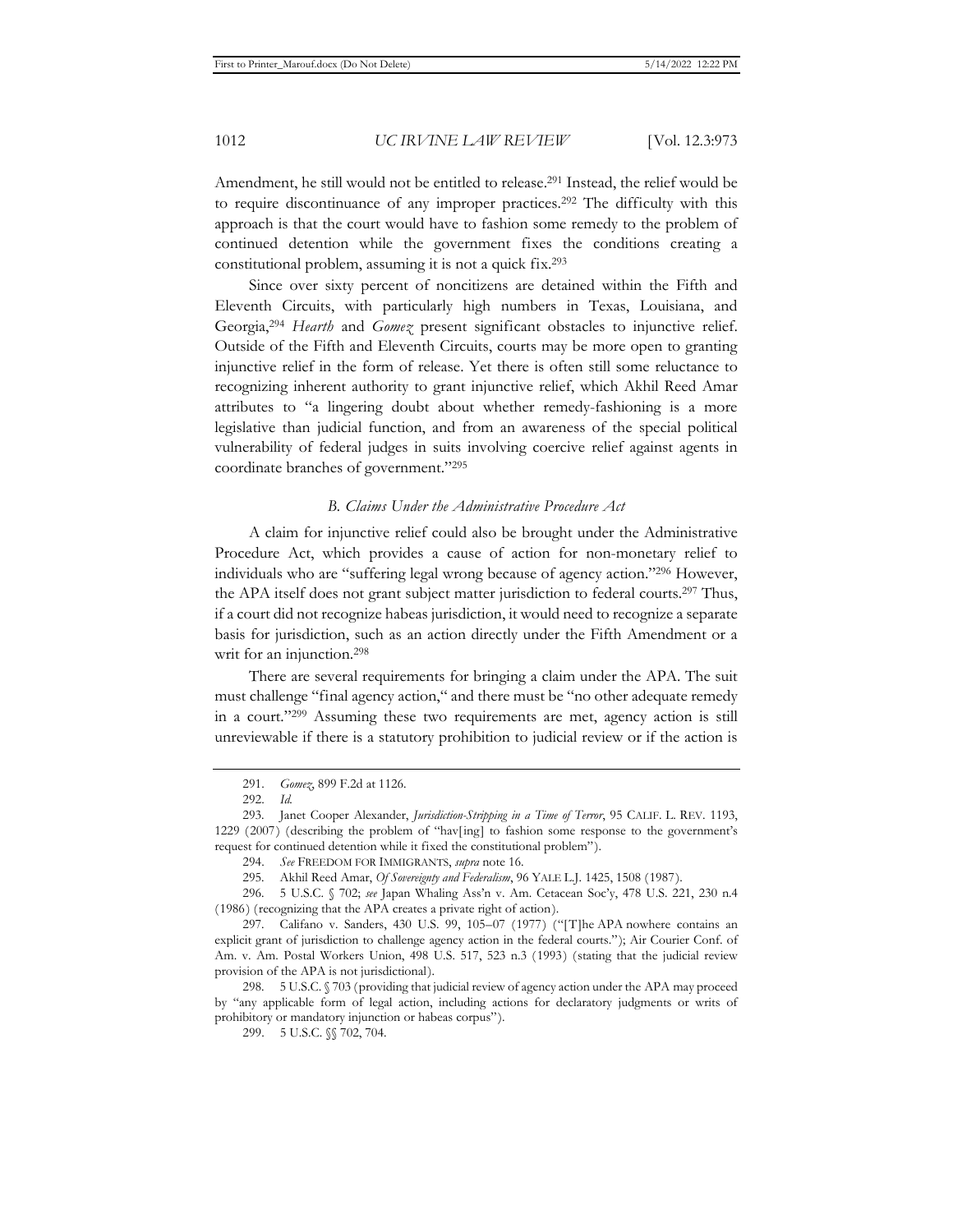committed to agency discretion by law.300 Once the requirements for judicial review are met, the court must set aside any agency action found to be "arbitrary, capricious, an abuse of discretion, or otherwise not in accordance with law."301

In some cases, detained noncitizens have tried to argue that ICE's failure to abide by its COVID-19 Pandemic Response Requirements (PRR) is arbitrary and capricious under the APA.302 In these cases, the noncitizens relied on the *Accardi* doctrine, which stands for the "proposition that agencies may not violate their own rules and regulations to the prejudice of others."303 Internal agency guidance that is intended to be binding falls within the ambit of the *Accardi* doctrine.304 The government responded that the PRR do not constitute agency action, much less "final agency action," nor are they the type of rules encompassed by the *Accardi*  doctrine, which has traditionally been applied only to procedural rules.<sup>305</sup>

In a case brought by transgender immigration detainees called *C.G.B.*, the D.C. District Court agreed with the government that the PRR do not represent "final agency action," relying on precedents explaining that "[w]hile a single step or measure is reviewable, an on-going program or policy is not, in itself, a final agency action under the APA."306 The court stressed that the plaintiffs had not identified "any discrete final agency decision not to implement the PRR," explaining that allegations of general insufficiencies in complying with the PRR lacked the specificity needed for agency action.<sup>307</sup>

In another case that was brought by the National Immigration Project of the National Lawyers Guild against both the Department of Homeland Security and the Executive Office for Immigration Review challenging policies that affected access to counsel during the pandemic, the D.C. District Court likewise found no "final agency action" under the APA, concluding that the government's choices about how best to respond to a pandemic were discretionary and therefore unreviewable.308 There, the court noted "the rapidly changing situation related to the COVID-19 pandemic."309 The court also stressed that ICE's policies are implemented "based on the particularized circumstances present at detention centers."310

<sup>300. 5</sup> U.S.C. §§ 701(a)(1)–(2).

<sup>301. 5</sup> U.S.C. § 706(2)(A).

<sup>302.</sup> *See, e.g.*, C.G.B. v. Wolf, 464 F. Supp. 3d 174, 224–27 (D.D.C. 2020).

<sup>303.</sup> Battle v. F.A.A., 393 F.3d 1330, 1336. (D.C. Cir. 2005). *See generally* United States *ex rel.* Accardi v. Shaughnessy, 347 U.S. 260 (1954).

<sup>304.</sup> Damus v. Nielsen, 313 F. Supp. 3d 317, 337–38 (D.D.C. 2017).

<sup>305.</sup> *C.G.B.*, 464 F. Supp. 3d at 225.

<sup>306.</sup> *Id.* (quoting Cobell v. Norton, 240 F.3d 1081, 1095 (D.C. Cir. 2001)).

<sup>307.</sup> *Id*.

<sup>308.</sup> Nat'l Immigr. Project of Nat'l Laws. Guild v. Exec. Off. Immigr. Rev., 456 F. Supp. 3d 16, 30–32 (D.D.C. 2020).

<sup>309.</sup> *Id.* at 25.

<sup>310.</sup> *Id.* at 31.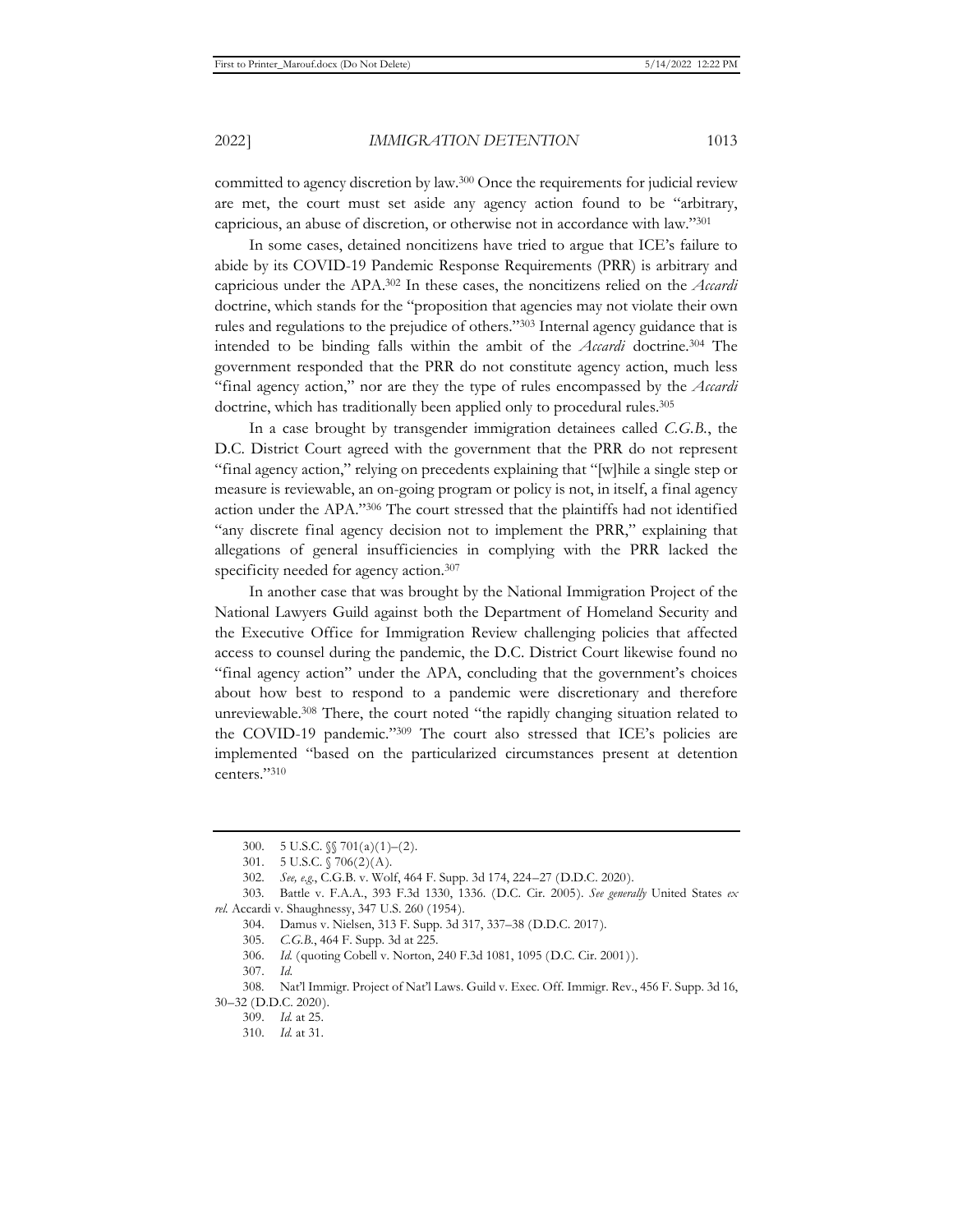A third case brought in D.C. also reached the same conclusion. In *D.A.M.*, the district court found that petitioners were unlikely to succeed with the argument that ICE's failure to follow its own policies as well as CDC guidance in responding to the COVID-19 pandemic is arbitrary and capricious in violation of the APA.311 Because these guidelines set out substantive standards for how to handle the pandemic, rather than procedural requirements, the court reasoned that they do not fall within the ambit of the *Accardi* doctrine.

Some courts have found that the arguments based on the *Accardi* doctrine are unlikely to succeed due to the flexible language in ICE's and CDC's COVID-19-related guidance.312 Others have found that the government's decisions about what measures to take to mitigate the risk of COVID-19 are unreviewable because they are discretionary.313 For example, a court in the Southern District of Texas applied the exception to judicial review for discretionary decisions.314 Jurisdictional issues may also arise under 8 U.S.C. § 1252(g), which prohibits courts from hearing "any cause or claim by or on behalf of any alien arising from the decision or action by the Attorney General to commence [removal] proceedings, adjudicate cases, or execute removal orders against any alien."315 Although challenges to *detention conditions* do not "arise from" any of these three discrete categories,<sup>316</sup> the government frequently invokes  $\int$  1252(g) as a jurisdictional bar in conditions cases.317

Insofar as judicial review under the APA requires that there be "no other adequate remedy in a court," the Supreme Court has cautioned that this language should be read narrowly, so as not "to defeat the central purpose of providing a

<sup>311.</sup> D.A.M. v. Barr, 474 F. Supp. 3d 45, 66 (D.D.C. 2020).

<sup>312.</sup> *See, e.g.*, Gayle v. Meade, No. 20-21553, 2020 WL 1949737, at \*28 (S.D. Fla. Apr. 22, 2020) ("CDC Guidelines contain a substantial amount of flexibility and courts . . . have relied on this adaptability when denying applications for release of inmates or detainees."); Benavides v. Gartland, No. 5:20-cv-46, 2020 WL 3839938, at \*11 (S.D. Ga. July 8, 2020) (finding that CDC guidance "was not intended to be followed with rigid precision").

<sup>313.</sup> Sacal-Micha v. Longoria, No. 1:20-CV-37, 2020 WL 1518861, at \*7 (S.D. Tex. Mar. 27, 2020).

<sup>314.</sup> *Id.*

<sup>315. 8</sup> U.S.C. § 1252(g) (2005).

<sup>316.</sup> Reno v. Am.-Arab Anti-Discrimination Comm., 525 U.S. 471, 482 (1999) (concluding that  $\S 1252(g)$  "applies only to three discrete actions that the Attorney General may take" and finding it "implausible" that the language of  $\S$  1252(g) "was a shorthand way of referring to all claims arising from deportation proceedings").

<sup>317.</sup> *See, e.g.*, D.A.M. v. Barr, 474 F. Supp. 3d 45, 60 (D.D.C. 2020) (rejecting the government's argument that  $\S 1252(g)$  bars review of challenges related to the conditions of deportation, specifically the transportation of detained immigrants during the COVID-19 pandemic); Innovation L. Lab v. Nielsen, 342 F. Supp. 3d 1067, 1076–77 (D. Or. 2018) (rejecting the government's argument that jurisdiction was barred under  $\frac{1252(g)}{g}$  where Plaintiffs raised constitutional claims about detention conditions before removal proceedings commenced). *But see* Thakker v. Doll, No. 1:20-CV-480, 2020 WL 9349674, at \*8 (M.D. Pa. Aug. 24, 2020) (finding that  $\int$  1252(g) posed a jurisdictional issue and denying a motion for a preliminary injunction where the plaintiffs challenged conditions related to transport during the COVID-19 pandemic for purposes of deportation), *report and recommendation adopted in part, rejected in part*, No. 1:20-CV-480, 2021 WL 780301 (M.D. Pa. Mar. 1, 2021).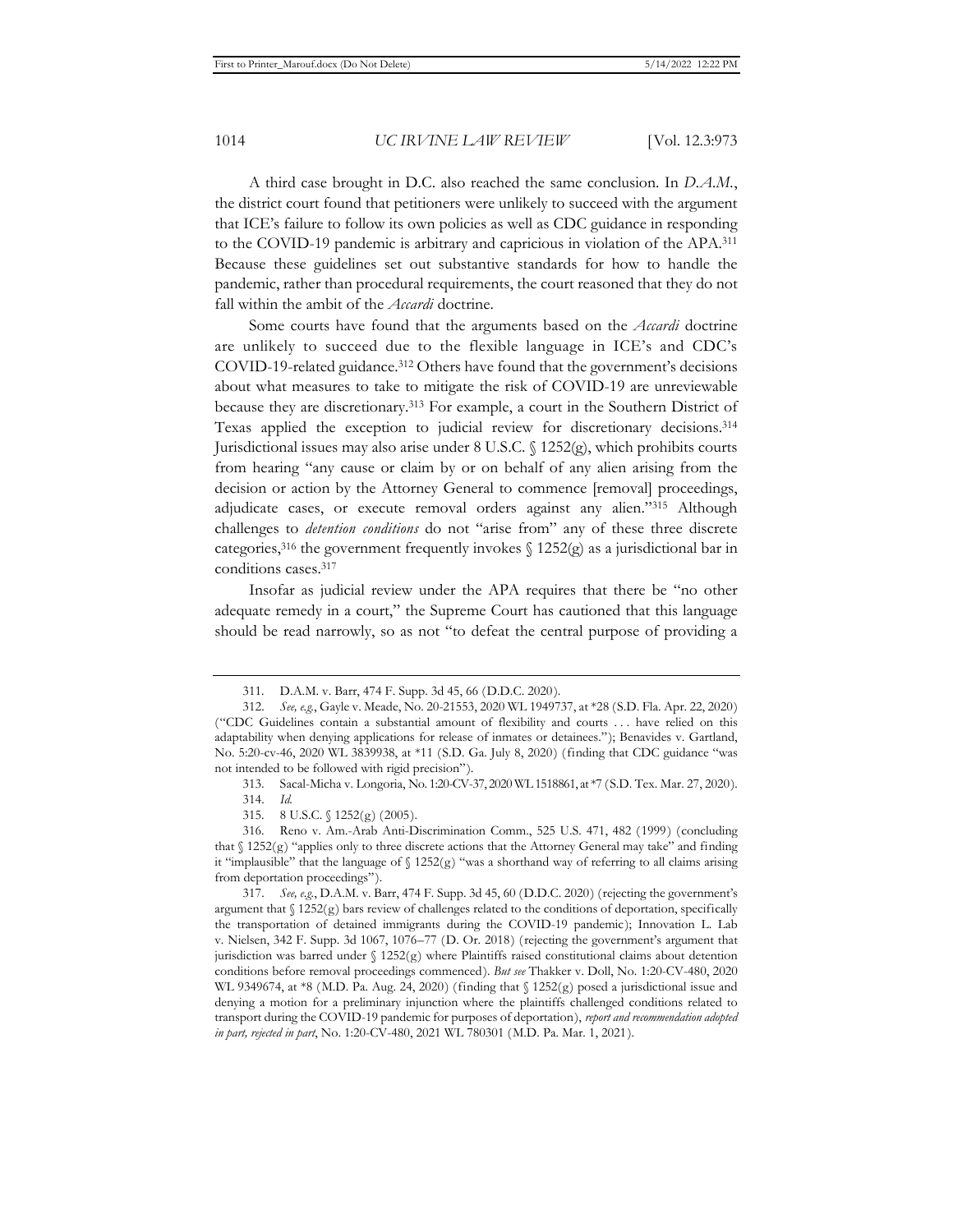broad spectrum of judicial review of agency action."318 The D.C. Circuit has described the adequate-remedy question in the APA context as a practical one that requires asking whether the alternative remedy would afford the same relief to plaintiffs as suit under the APA.319 Nevertheless, a court that concludes that a remedy under Section 1983, *Bivens*, a state tort claim, or a claim directly under the Fifth Amendment is available may decide that there is no judicial review under the APA. In habeas litigation related to the COVID-19 pandemic, district courts generally have not found a likelihood of success on an APA claim.320

#### **CONCLUSION**

If courts refuse to recognize jurisdiction over habeas petitions brought by detained noncitizens seeking release due to life-threatening conditions, this vulnerable population may be left with no remedy at all. In the *Bivens* context, courts and scholars have contemplated the difference between practical, meaningful remedies and merely theoretical ones. As this Article has shown, the same issue is arising in the habeas context with respect to petitions brought by detained noncitizens and requires more than a cursory evaluation.

The best way for courts to protect detained individuals is to exercise jurisdiction over conditions-based and fact-based habeas petitions alike, as four circuits have already done. For courts that are unwilling to embrace that approach, however, it is critical to at least consider whether meaningful alternative remedies are available before rejecting habeas jurisdiction. This Article cautions against relying on a vague, generalized notion that challenges to the conditions of detention should be made through civil rights claims, much less tort claims.

Simply recognizing habeas *jurisdiction* in petitions brought by detained noncitizens would not automatically mean that the petitioner should be released. The petitioner would still have to satisfy the rigorous requirements of showing deliberate indifference in order to establish a due process violation. That analysis is the same, whether the vehicle is a habeas petition, Section 1983 claim, *Bivens* claim, or a direct action under the Constitution.

Additionally, *after* exercising jurisdiction, courts have considered numerous factors in determining whether a petitioner should be released, such as whether the petitioner is at higher risk of contracting or becoming severely ill with disease, whether social distancing is possible, and the steps taken by ICE to mitigate the harm.<sup>321</sup> Ultimately, whether release is an appropriate remedy depends on an

<sup>318.</sup> Bowen v. Massachusetts, 487 U.S. 879, 903–04 (1988).

<sup>319.</sup> *See, e.g.*, Women's Equity Action League v. Cavazos, 906 F.2d 742, 751 (D.C. Cir. 1990); Council of and for the Blind v. Regan, 709 F.2d 1521, 1532 (D.C. Cir. 1983).

<sup>320.</sup> At best, some courts have declined to reach the APA claim. *See*, *e.g.*, Guerrero v. Decker, No. 19 Civ. 11644, 2020 WL 1244124, at \*5 n.3 (S.D.N.Y. Mar. 16, 2020).

<sup>321.</sup> Singh v. Hoover, No. 1:20-CV-00627, 2020 WL 1904470, at \*3 (M.D. Pa. Apr. 17, 2020).